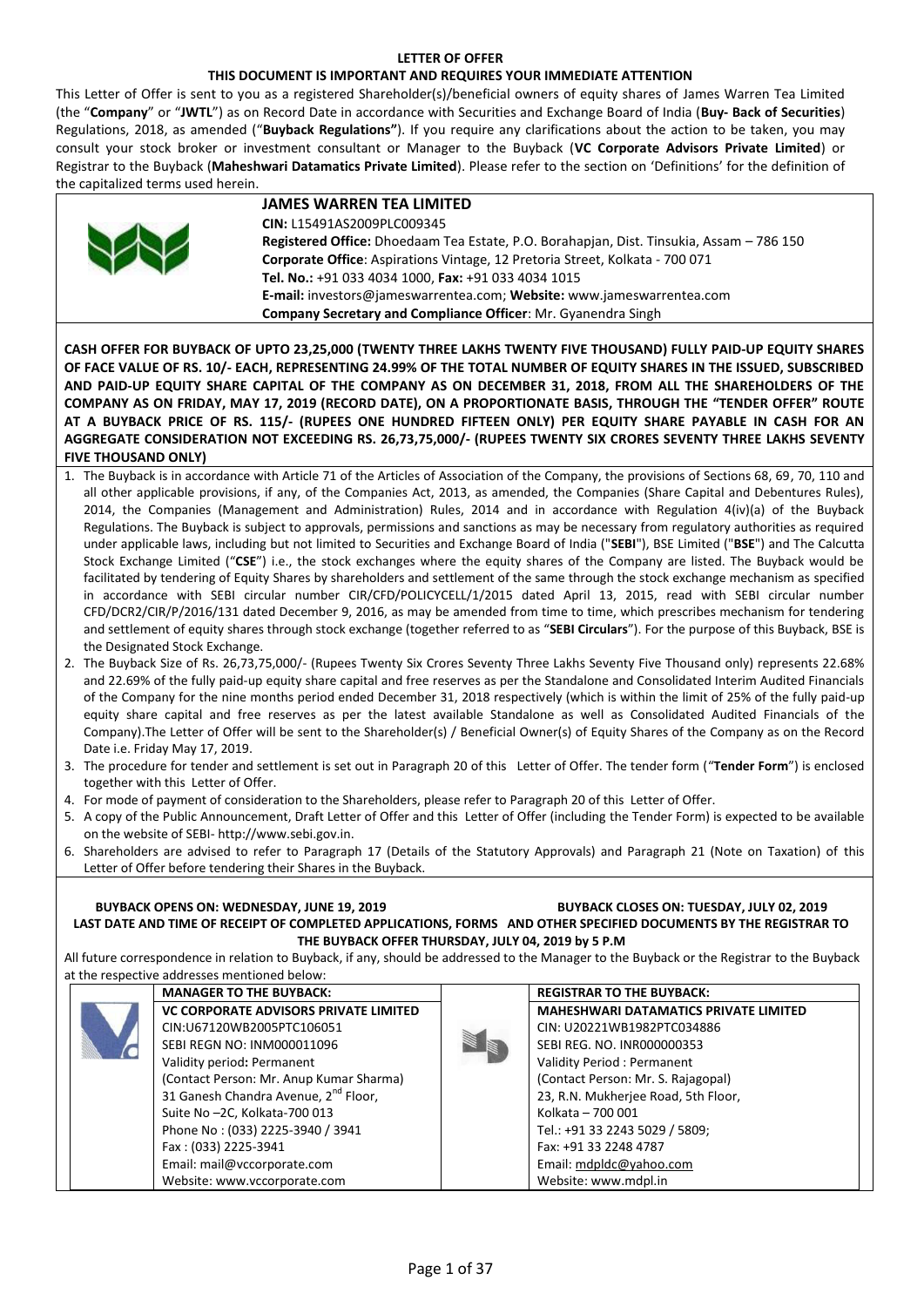# **TABLE OF CONTENTS**

| Sr. | <b>Subject</b>                                                                               | Page No |
|-----|----------------------------------------------------------------------------------------------|---------|
| No. |                                                                                              |         |
| 1.  | Schedule of activities                                                                       | 3       |
| 2.  | Definition of key terms                                                                      | 3       |
| 3.  | Disclaimer clause                                                                            | 5       |
| 4.  | Text of the Resolution passed at the Board meeting                                           | 5       |
| 5.  | <b>Details of Public Announcement</b>                                                        | 8       |
| 6.  | Details of the Buyback                                                                       | 8       |
| 7.  | Authority for the Buyback                                                                    | 9       |
| 8.  | Necessity of the Buyback                                                                     | 10      |
| 9.  | Management Discussions and analysis of the likely impact of Buyback on the Company           | 10      |
| 10. | <b>Basis of calculating Buyback Price</b>                                                    | 11      |
| 11. | Sources of fund for the Buyback                                                              | 12      |
| 12. | Details of the Escrow Account and the amount to be deposited therein                         | 12      |
| 13. | Capital Structure and Shareholding pattern                                                   | 13      |
| 14. | Brief information of the Company                                                             | 16      |
| 15. | Financial Information about the Company                                                      | 18      |
| 16. | <b>Stock Market Data</b>                                                                     | 19      |
| 17. | Details of the Statutory approvals                                                           | 20      |
| 18. | Details of the Registrar to the Buyback                                                      | 21      |
| 19. | Process and methodology for the Buyback                                                      | 21      |
| 20. | Procedure for Tender/offer and settlement                                                    | 25      |
| 21. | Note on Taxation                                                                             | 31      |
| 22. | Declaration by the Board of Directors                                                        | 33      |
| 23. | <b>Auditors Certificate</b>                                                                  | 34      |
| 24. | Documents for Inspection                                                                     | 35      |
| 25. | Details of the Compliance Officer                                                            | 36      |
| 26. | Details of the remedies available to the Eligible Shareholders                               | 36      |
| 27. | <b>Details of Investor Service Centres</b>                                                   | 36      |
| 28. | Details of the Manager to the Buyback                                                        | 37      |
| 29. | Declaration by the Directors regarding authenticity of the information in the offer document | 37      |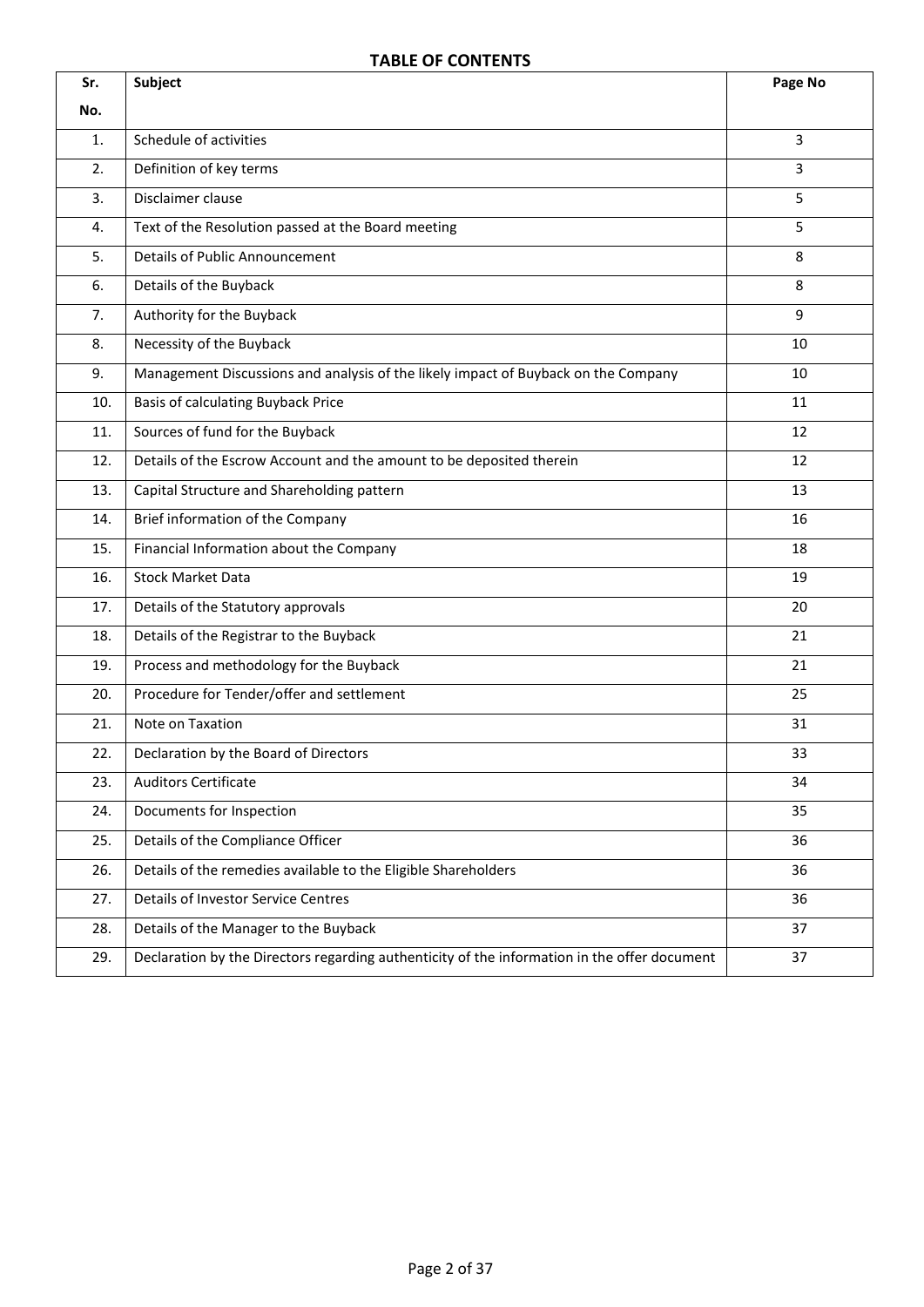# **1. SCHEDULE OF ACTIVITIES**

| <b>ACTIVITIES</b>                                                                        | <b>DATE</b> | <b>DAY</b> |
|------------------------------------------------------------------------------------------|-------------|------------|
| Date of Board Meeting approving the Buyback                                              | 22.03.2019  | Friday     |
| Date of declaration of results of the Postal Ballot for special resolution by the equity | 04.05.2019  | Saturday   |
| shareholders of the Company, approving the Buyback Offer                                 |             |            |
| Date of Public Announcement for Buyback                                                  | 06.05.2019  | Monday     |
| Date of publication of Public Announcement for Buyback                                   | 07.05.2019  | Tuesday    |
| Record Date for determining the Buyback Entitlement and the names of Eligible            | 17.05.2019  | Friday     |
| Shareholders                                                                             |             |            |
| <b>Buyback Opening date</b>                                                              | 19.06.2019  | Wednesday  |
| <b>Buyback Closing date</b>                                                              | 02.07.2019  | Tuesday    |
| Last date of receipt of completed applications, forms and other specified documents      | 04.07.2019  | Thursday   |
| by the Registrar                                                                         |             |            |
| Last Date of verification of Tender Forms by the Registrar                               | 09.07.2019  | Tuesday    |
| Last date of intimation regarding acceptance $/$ non-acceptance of Tendered Equity       |             |            |
| Shares to the BSE Limited by the Registrar                                               | 10.07.2017  | Wednesday  |
| Last date of Settlement of Bids on the BSE Limited                                       | 11.07.2019  | Thursday   |
| Last date of return of unaccepted Equity Shares by BSE to Eligible Shareholders          | 11.07.2019  | Thursday   |
| Last date of Extinguishment of Equity Shares                                             | 18.07.2019  | Thursday   |

*Note: Where last dates are mentioned for certain activities, such activities may happen on or before the respective last dates.*

# **2. DEFINITION OF KEY TERMS**

This Letter of Offer uses certain definitions and abbreviations which, unless the context otherwise indicates or implies or specifies otherwise, shall have the meaning as provided below. References to any legislation, act, regulation, rules, guidelines or policies shall be to such legislation, act, regulation, rules, guidelines or policies as amended, supplemented, or re-enacted from time to time and any reference to a statutory provision shall include any subordinate legislation made from time to time under that provision.

The words and expressions used in this Letter of Offer, but not defined herein shall have the meaning ascribed to such terms under the Buyback Regulations, the Companies Act, the Depositories Act, 1996, and the rules and regulations made thereunder.

| Acceptance                          | Acceptance of Equity Shares tendered by Eligible Shareholder(s) in the Buyback Offer.             |
|-------------------------------------|---------------------------------------------------------------------------------------------------|
| Act or Companies Act                | The Companies Act, 2013, as amended and rules framed thereunder.                                  |
| <b>Acquisition Window</b>           | The facility for acquisition of Equity Shares through mechanism provided by BSE Limited in the    |
|                                     | form of a separate window in accordance with the SEBI Circulars.                                  |
| <b>Additional Shares</b>            | Shares tendered by an Eligible Shareholder over and above the Buyback Entitlement of such         |
|                                     | shareholder not exceeding the equity shares held by such eligible shareholder as on the Record    |
|                                     | Date.                                                                                             |
| Articles or Articles of Association | Articles of Association of the Company, as amended from time to time.                             |
| Board or Board of Directors         | The Board of Directors of the Company (which term shall, unless repugnant to the context or       |
|                                     | meaning thereof, be deemed to include a duly authorized 'Committee' thereof).                     |
| <b>Board Meeting</b>                | Meeting of Board of Directors of James Warren Tea Limited held on March 22, 2019 approving        |
|                                     | the proposal for the Buyback of Equity Shares.                                                    |
| <b>Shareholders Meeting</b>         | The Shareholders of the Company approved the Buyback of James Warren Tea Limited through          |
|                                     | postal ballot the results of which were declared on May 04, 2019.                                 |
| <b>BSE</b>                          | <b>BSE Limited.</b>                                                                               |
| <b>Buyback Regulations / SEBI</b>   | Securities and Exchange Board of India (Buyback of Securities) Regulations, 2018, as amended      |
| (Buyback of Securities)             | from time to time.                                                                                |
| Regulations, 2018                   |                                                                                                   |
| <b>Buyback Entitlement or</b>       | The number of Equity Shares that an Eligible Shareholder is entitled to tender in the Buyback     |
| Entitlement                         | Offer, based on the number of Shares held by such Eligible Shareholder, on the Record Date and    |
|                                     | the ratio of Buyback applicable in the category, to which such Shareholder belongs.               |
| Buyback or Buyback Offer or         | Offer by James Warren Tea Limited to Buyback up to 23,25,000 Equity Shares having face value      |
| Offer                               | of Rs.10/- each at a price of Rs. 115/- per equity share from the Eligible Shareholders of the    |
|                                     | Company on a proportionate basis through Tender Offer route.                                      |
| <b>Buyback Price or Offer Price</b> | Price at which shares will be bought back from the Eligible Shareholder i.e. Rs. 115/- per equity |
|                                     | share, payable in cash.                                                                           |
| Buyback Size or Offer Size          | Number of Equity Shares proposed to be bought back at the Buyback Price for an aggregate          |
|                                     | amount not exceeding Rs. 26,73,75,000 /- [Rupees Twenty Six Crores Seventy Three Lakhs            |
|                                     | Seventy Five Thousand Only].                                                                      |
| <b>Buyback Period</b>               | The period between the date of the Shareholders Meeting, i.e. May 03 2019 and the date on         |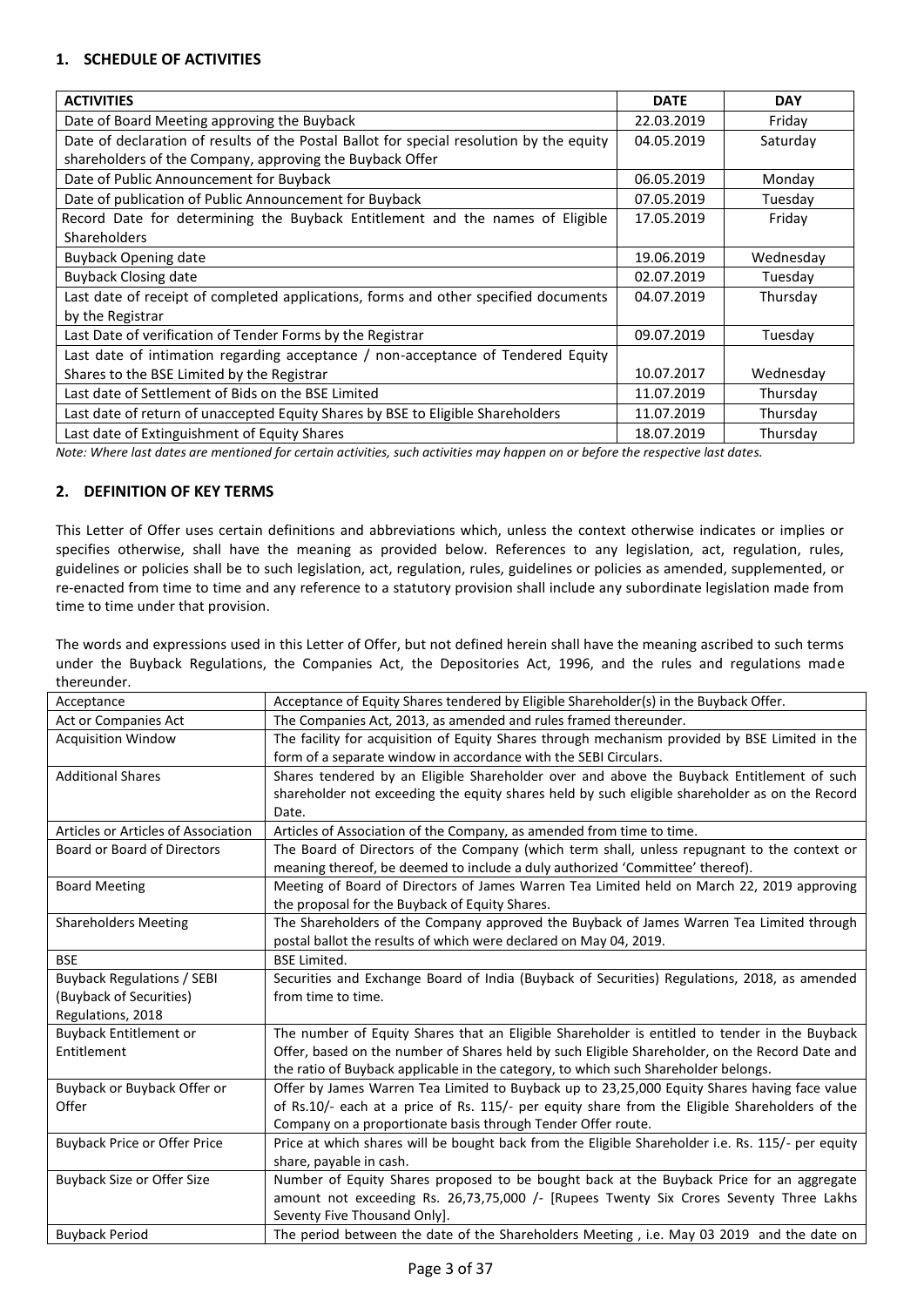|                                                         | which the payment of consideration to the Eligible Shareholders who have accepted the Buyback                                                                                                                                                                                                                    |  |
|---------------------------------------------------------|------------------------------------------------------------------------------------------------------------------------------------------------------------------------------------------------------------------------------------------------------------------------------------------------------------------|--|
|                                                         | is made                                                                                                                                                                                                                                                                                                          |  |
| <b>Clearing Corporation</b>                             | Indian Clearing Corporation Limited                                                                                                                                                                                                                                                                              |  |
| Compliance Officer                                      | Mr. Gyanendra Singh, Company Secretary.                                                                                                                                                                                                                                                                          |  |
| Company or Our Company                                  | James Warren Tea Limited.                                                                                                                                                                                                                                                                                        |  |
| <b>CDSL</b>                                             | Central Depository Services (India) Limited.                                                                                                                                                                                                                                                                     |  |
| <b>CSE</b>                                              | The Calcutta Stock Exchange Limited                                                                                                                                                                                                                                                                              |  |
| DP                                                      | Depository Participant.                                                                                                                                                                                                                                                                                          |  |
| Designated Stock Exchange                               | <b>BSE Limited</b>                                                                                                                                                                                                                                                                                               |  |
| Eligible Shareholder(s) or<br>Shareholder(s) or Members | Person(s) eligible to participate in the Buyback Offer and would mean all shareholders/beneficial<br>owner(s) of Equity Shares of the Company as on Record Date i.e. May 17, 2019.                                                                                                                               |  |
| <b>Escrow Account</b>                                   | The Escrow Account titled JWTL Buyback Offer Escrow A/C opened with the Escrow Agent in<br>terms of Escrow Agreement.                                                                                                                                                                                            |  |
| <b>Escrow Agent</b>                                     | <b>HDFC Bank Limited</b>                                                                                                                                                                                                                                                                                         |  |
| <b>Escrow Agreement</b>                                 | The escrow agreement to be entered into between the Company, the Manager to the Offer and<br>Escrow Agent.                                                                                                                                                                                                       |  |
| <b>FEMA</b>                                             | Foreign Exchange Management Act, 1999 as amended from time to time, including the<br>regulations, circulars, directions and notifications issued thereunder.                                                                                                                                                     |  |
| <b>General Category</b>                                 | Eligible Shareholders other than the Small Shareholders.                                                                                                                                                                                                                                                         |  |
| ITA or IT Act or Income Tax Act                         | Income Tax Act, 1961, as amended from time to time.                                                                                                                                                                                                                                                              |  |
| LOF or Offer Document                                   | Letter of Offer to be dispatched to Eligible Shareholders.                                                                                                                                                                                                                                                       |  |
| <b>LODR Regulations</b>                                 | Securities and Exchange Board of India (Listing Obligations and Disclosure Requirements)                                                                                                                                                                                                                         |  |
|                                                         | Regulations, 2015, as amended from time to time.                                                                                                                                                                                                                                                                 |  |
| Manager to the Buyback or                               | VC Corporate Advisors Private Limited                                                                                                                                                                                                                                                                            |  |
| Manager to the Offer                                    |                                                                                                                                                                                                                                                                                                                  |  |
| Management and Administration<br>Rules                  | The Companies (Management and Administration) Rules, 2014                                                                                                                                                                                                                                                        |  |
| Non-Resident Shareholders                               | Includes Non-Resident Indians (NRI), Foreign Institutional Investors (FII) and Overseas Corporate                                                                                                                                                                                                                |  |
|                                                         | Bodies (OCB).                                                                                                                                                                                                                                                                                                    |  |
| <b>NSDL</b>                                             | National Securities Depository Limited.                                                                                                                                                                                                                                                                          |  |
| Equity Share(s) or Share(s)                             | The Company's fully paid-up equity share(s) of face value of Rs. 10/- (Rupees Ten) each.                                                                                                                                                                                                                         |  |
| Offer Period or Tendering Period                        | Period of ten working days from the date of opening of the Buyback Offer i.e. Wednesday, June                                                                                                                                                                                                                    |  |
| or Tender Period<br>PA or Public Announcement           | 19, 2019 till its closure i.e. Tuesday, July 02, 2019(both days inclusive).<br>The Public Announcement dated 06.05.2019, made in accordance with the Buyback Regulations,                                                                                                                                        |  |
|                                                         | published on 07.05.2019 in all editions of Business Standard (English National Daily), and<br>Business Standard (Hindi National Daily) and in the Jorhat and Guwahati edition of Assomiya                                                                                                                        |  |
|                                                         | Khabar (Assam Daily) on 07.05.2019, each with wide circulation.                                                                                                                                                                                                                                                  |  |
| PAN                                                     | Permanent Account Number.                                                                                                                                                                                                                                                                                        |  |
| RBI                                                     | Reserve Bank of India.                                                                                                                                                                                                                                                                                           |  |
| Record Date                                             | The date for the purpose of determining the entitlement and the names of the Shareholders, to<br>whom the Letter of Offer will be sent and who are eligible to participate in the Buyback Offer in<br>accordance with Buyback Regulations. The Record Date determined for this Buyback Offer is May<br>17, 2019. |  |
| Registrar to the Buyback or<br>Registrar to the Offer   | Maheshwari Datamatics Private Limited.                                                                                                                                                                                                                                                                           |  |
| <b>Reserved Category</b>                                | The Small Shareholders eligible to tender Shares in the Buyback.                                                                                                                                                                                                                                                 |  |
| SEBI                                                    | Securities and Exchange Board of India.                                                                                                                                                                                                                                                                          |  |
| <b>SEBI Circulars</b>                                   | SEBI circular number CIR/CFD/POLICYCELL/1/2015 dated April 13, 2015, read with SEBI circular                                                                                                                                                                                                                     |  |
|                                                         | number CFD/DCR2/CIR/P/2016/131 dated December 9, 2016, as may be amended from time to<br>time.                                                                                                                                                                                                                   |  |
| Seller Member or Seller Broker                          | A stock broker (who is a member of the BSE and /or NSE) of an Eligible Shareholder, through<br>whom the Eligible Shareholder wants to participate in the Buyback.                                                                                                                                                |  |
| <b>Share Capital Rules</b>                              | The Companies (Share Capital and Debentures) Rules, 2014.                                                                                                                                                                                                                                                        |  |
| Small Shareholder                                       | A Shareholder, who holds shares of market value not more than Rs. 2,00,000/- (Rupees Two                                                                                                                                                                                                                         |  |
|                                                         | Lakhs only), on the basis of closing price on the recognized stock exchange registering the highest<br>trading volume, as on Record Date i.e. May 17, 2019.                                                                                                                                                      |  |
| Stock Exchange or Recognized                            | BSE Ltd and the Calcutta Stock Exchange Limited, being the Stock Exchanges where the equity                                                                                                                                                                                                                      |  |
| <b>Stock Exchange</b>                                   | shares of the Company are listed.                                                                                                                                                                                                                                                                                |  |
| <b>Takeover Regulations</b>                             | The Securities and Exchange Board of India (Substantial Acquisition of Shares and Takeovers)                                                                                                                                                                                                                     |  |
|                                                         | Regulations, 2011, as amended.                                                                                                                                                                                                                                                                                   |  |
| <b>Tender Form</b>                                      | Form of Acceptance-cum-Acknowledgement.                                                                                                                                                                                                                                                                          |  |
| <b>Tender Offer</b>                                     | Method of Buyback as defined in Regulation $2(1)(q)$ of the Buyback Regulations.                                                                                                                                                                                                                                 |  |
| <b>TRS</b>                                              |                                                                                                                                                                                                                                                                                                                  |  |
|                                                         | Transaction Registration Slip generated by the exchange bidding system.                                                                                                                                                                                                                                          |  |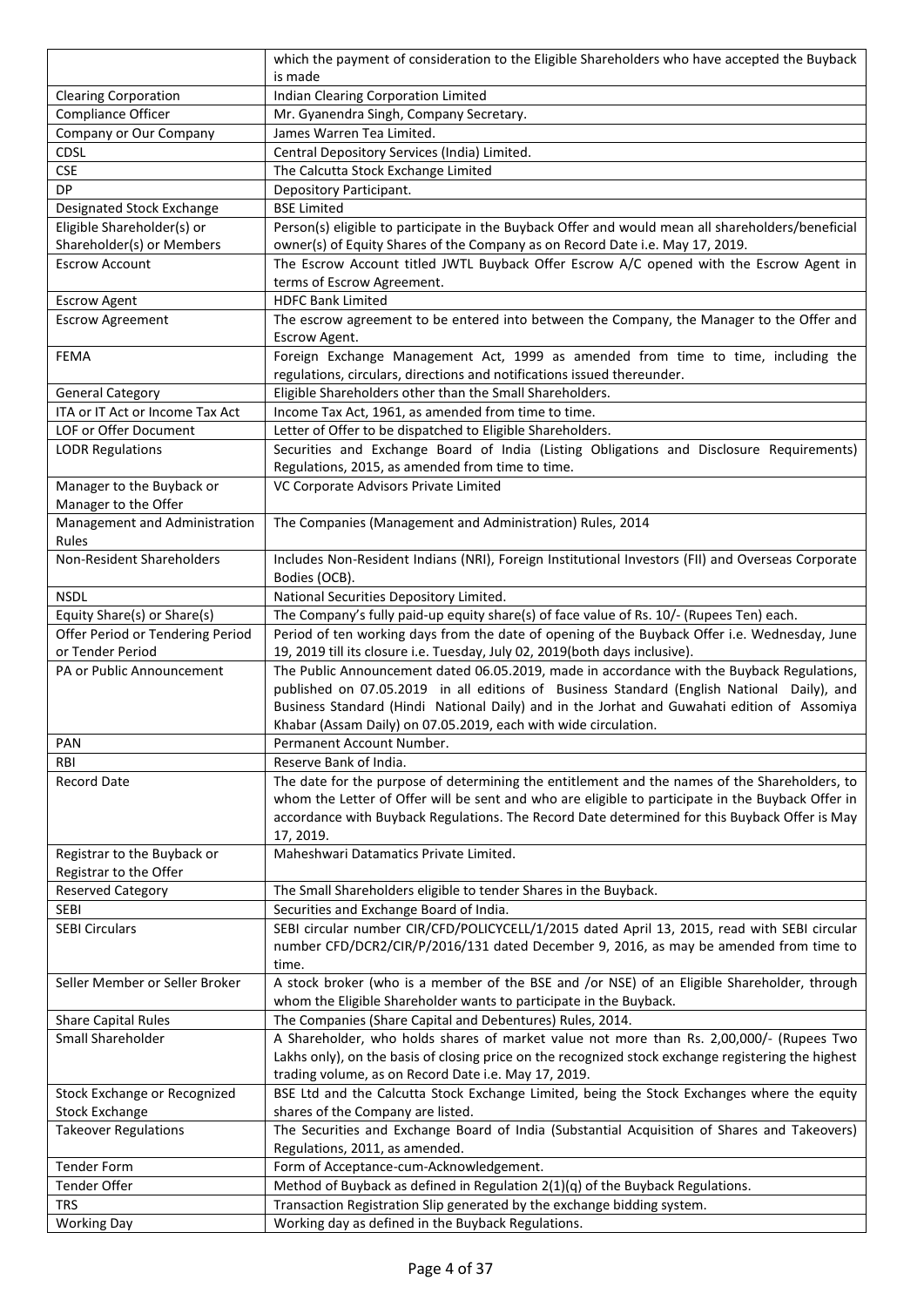## **3. DISCLAIMER CLAUSE**

- 3.1 As required, a copy of this Letter of Offer has been submitted to Securities and Exchange Board of India (SEBI). It is to be distinctly understood that submission of the Letter of Offer to SEBI should not, in any way be deemed or construed that the same has been cleared or approved by SEBI. SEBI does not take any responsibility either for the financial soundness of the Company to meet the Buyback commitments or for the correctness of the statements made or opinions expressed in the offer document. The Manager to the Buyback, M/s. VC Corporate Advisors Private Limited has certified that the disclosures made in the offer document are generally adequate and are in conformity with the provisions of the Act and Buyback Regulations. This requirement is to facilitate investors to take an informed decision for tendering their shares in the Buyback.
- 3.2 It should also be clearly understood that while the Company is primarily responsible for the correctness, adequacy and disclosure of all relevant information in the offer document, the Manager to the Buyback is expected to exercise Due Diligence to ensure that the Company discharges its duty adequately in this behalf and towards this purpose, the Manager to the Buyback, M/s. VC Corporate Advisors Private Limited has furnished to SEBI a Due Diligence Certificate dated 13.05.2019 in accordance with Buyback Regulations which reads as follows:

"We have examined various documents and materials contained in the annexure to this letter, as part of the duediligence carried out by us in connection with the finalization of the public announcement and draft letter of offer. On the basis of such examination and the discussions with the Company, we hereby state that:

- the Public Announcement and the Draft Letter of Offer are in conformity with the documents, materials and papers relevant to the Buyback offer;
- all the legal requirements connected with the said Buyback offer including SEBI (Buy- Back of Securities) Regulations, 2018, as amended, have been duly complied with;
- the disclosures in the Public Announcement and Draft Letter of Offer are, to the best of our knowledge, true, fair and adequate in all material respects for the shareholders of the Company to make a well-informed decision in respect of the captioned Buyback offer;
- funds used for Buyback shall be as per the provisions of the Companies Act, 2013, as amended."
- 3.3 The filing of offer document with SEBI, does not, however, absolve the Company from any liabilities under the provisions of the Companies Act or from the requirement of obtaining such statutory or other clearances as may be required for the purpose of the proposed Buyback.
- 3.4 The Directors of the Company declare and confirm that no information/material likely to have a bearing on the decision of investors has been suppressed/withheld and/or incorporated in the manner that would amount to misstatement/mis-representation and in the event of it transpiring at any point of time that any information/material has been suppressed/withheld and/or amounts to a mis-statement/mis-representation, the Promoters/Directors and the Company shall be liable for penalty in terms of the provisions of the Companies Act and the SEBI (Buy-Back of Securities) Regulations, 2018, as amended.
- 3.5 The Directors also declare and confirm that funds borrowed from banks and financial institutions, if any, will not be used for the Buyback.

### **4 TEXT OF THE RESOLUTION PASSED AT THE BOARD MEETING**

**"RESOLVED THAT** in accordance with Article 71 of the Articles of Association of the Company and the provisions of Sections 68, 69 70, 110 and all other applicable provisions, if any, of the Companies Act, 2013 as amended, (the **"Act" / "Companies Act"**), the Companies (Share Capital and Debentures) Rules, 2014("Share Capital and Debenture Rules")and the Companies (Management and Administration) Rules, 2014 ("Companies Management and Administration Rules")as amended and in compliance with Securities and Exchange Board of India (Buy-Back of Securities) Regulations, 2018, ("**Buyback Regulations / SEBI Buyback Regulations**")and other applicable laws, if any, including any amendments, statutory modifications or reenactments for the time being in force, and subject to approval of members of the Company by way of Special Resolution through Postal Ballot (Physical & E-voting) process and all other applicable statutory approvals, the consent of Board Members of the company be and is hereby accorded for the buyback by the Company of 23,25,000 Equity shares of Rs. 10/ each fully paid-up (representing 24.99% of the total no. of equity shares in the paid up equity share capital of the Company as on 31<sup>st</sup> December 2018) at a price of Rs. 115/- (Rupees One Hundred Fifteen Only) per equity share ("**Buyback Price**") aggregating to Rs. 26,73,75,000/- (Rupees Twenty Six Crores Seventy Three Lakhs Seventy Five Thousand only) (excluding Company's expenses incurred or to be incurred for the Buyback like filing fees payable to the Securities and Exchange Board of India ("**SEBI**"), advisors/legal fees, public announcement publication expenses, printing and dispatch expenses and other incidental and related expenses, transaction costs such as brokerage, securities transaction tax, goods and service tax, stamp duty, brokerage, etc.) ("**Buyback Size**"), not exceeding 25% of the paid-up equity share capital and free reserves of the Company as per the latest Standalone and Consolidated Audited Financials for the nine months period ended  $31<sup>st</sup>$ December, 2018 on a proportionate basis through the tender offer route ("**Tender Offer**") as prescribed under the Buyback Regulations,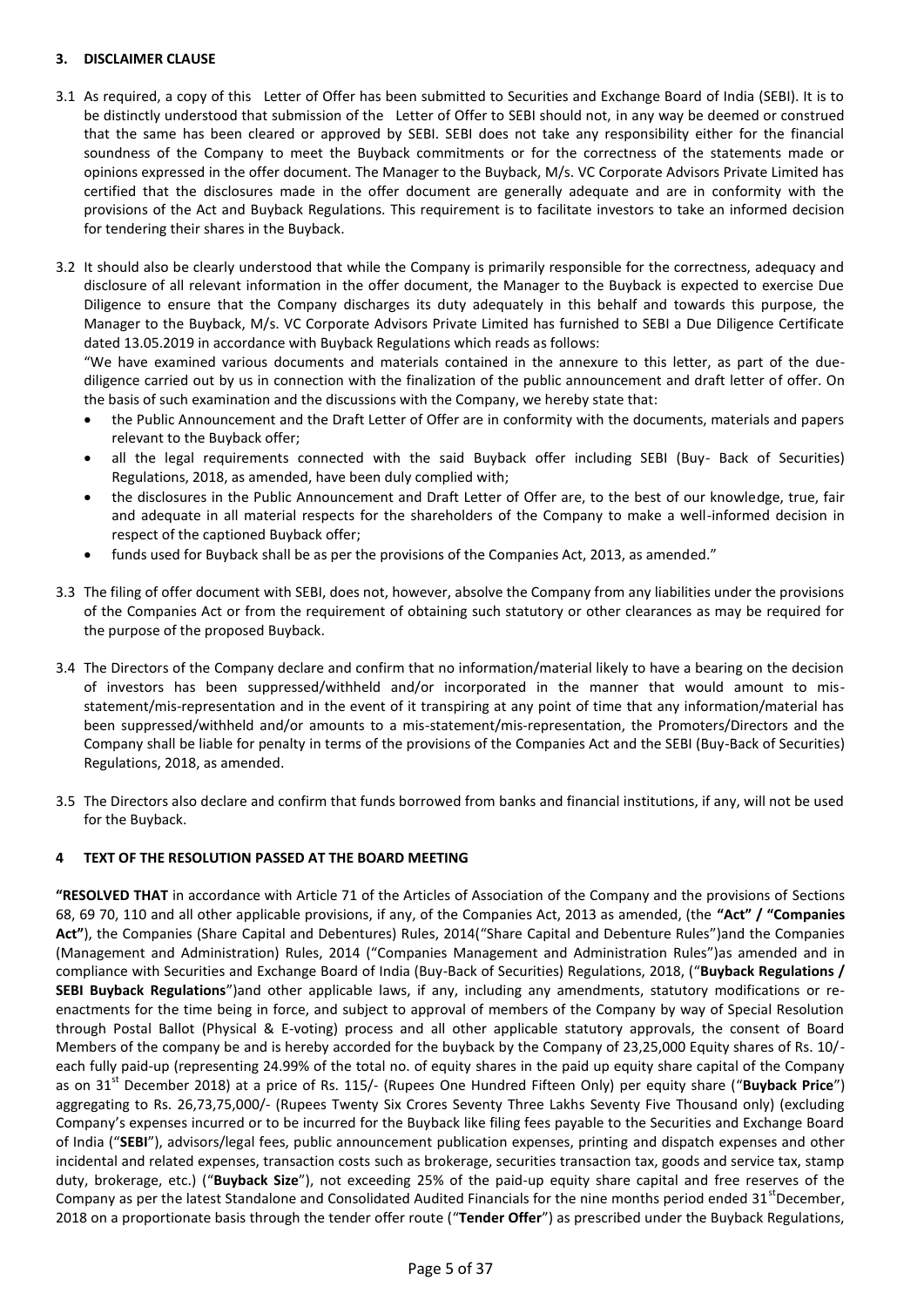from all of the shareholders/ beneficial owners who hold Equity Shares as on the Record Date, to be determined in due course of time.

**FURTHER RESOLVED THAT** the buyback is being proposed in keeping with the Company's desire to enhance overall shareholders value and the buyback would lead to reduction in total number of equity shares.

**FURTHER RESOLVED THAT** the Buy-back shall be made out of the free reserves & securities premium account based on the audited financial statements of the Company for the 9 months period ended December 31, 2018 and the payments shall be made out of the Company's current balances of cash and cash equivalents and other current investments or internal accruals of the Company and shall not use borrowed funds, directly or indirectly, whether secured or unsecured, of any form and nature, from banks and financial institutions.

**FURTHER RESOLVED THAT** all of the shareholders/ beneficial owners of the Company who hold Equity Shares as on the Record Date, to be announced later, will be eligible to participate in the Buyback, including promoters and members of promoter group of the Company and persons in control, who have expressed their intention to participate in the proposed Buyback offer.

**FURTHER RESOLVED THAT** as required by Regulation 6 of the SEBI Buyback Regulations, the Company proposes to buyback equity shares from the existing shareholders on a proportionate basis through tender offer mechanism, provided 15% of the number of equity shares which the Company proposes to buyback or number of equity shares entitled as per the shareholding, whichever is higher, shall be reserved for the Small Shareholders, as defined in the SEBI Buyback Regulations.

**FURTHER RESOLVED THAT** the Buyback from the shareholders who are residents outside India including Foreign Corporate Bodies (including erstwhile Overseas Corporate Bodies) and Foreign Institutional Investors, shall be subject to such approvals, if any and to the extent required from the concerned authorities including approvals from the Reserve Bank of India (RBI) under Foreign Exchange Management Act, 1999 and the rules and regulations framed there under, and that such approvals shall be required to be taken by such non-resident shareholders.

**FURTHER RESOLVED THAT** as required by Clause (x) of Schedule I of the SEBI Buyback Regulations, the Board hereby confirms that they have made a full enquiry into the affairs and prospects of the Company and that they have formed the opinion:

(a) That immediately following the date of the Board Meeting held on March 22, 2019 and the date on which the results of the postal ballot will be declared, there will be no grounds, on which the Company can be found unable to pay its debts;

(b) That as regards the Company's prospects for the year immediately following the date of the Board Meeting as well as the year immediately following date on which the results of the postal ballot will be declared approving the Buyback and having regards to the Board's intentions with respect to the management of the Company's business during that year and to the amount and character of the financial resources which will, in Board's view, be available to the Company during that year, the Company will be able to meet its liabilities as and when they fall due and will not be rendered insolvent within a period of one year from date of the Board meeting approving the Buyback as well as within a period of one year from the date on which the results of the postal ballot will be declared as the case may be;

(c) In forming its opinion aforesaid, the Board has taken into account the liabilities as if the Company were being wound up under the provisions of the Companies Act, 2013 or the Insolvency and Bankruptcy Code, 2016 (including prospective and contingent liabilities).

**FURTHER RESOLVED THAT** the Board of Directors hereby confirms that:

- a) all equity shares of the Company are fully paid up;
- b) the Company shall not issue and allot any equity shares or specified securities (including by way of bonus or convert any outstanding ESOPs/outstanding instruments into Equity Shares) from the date of resolution passed by the Shareholders approving the Buyback till the expiry of the Buy-back period;
- c) the Company shall not raise further capital for a period of one year from the expiry of the Buy-back period, except in discharge of subsisting obligations such as conversion of warrants, stock option schemes, sweat equity or conversion of preference shares or debentures into Equity Shares;
- d) that the aggregate amount of the Buyback i.e. Rs. 26,73,75,000/- (Rupees Twenty Six Crores Seventy Three Lakhs Seventy Five Thousand only) does not exceed 25% of the total paid-up capital and free reserves as per the nine months Standalone and Consolidated audited balance sheet as on December 31, 2018;
- e) that the maximum number of equity shares proposed to be bought back under the Buyback i.e. 23,25,000 equity shares, does not exceed 25% of the total number of shares in the paid-up equity capital as per the audited balance sheet as on December 31, 2018;
- f) the Company has not undertaken any buy-back in the last 12 months;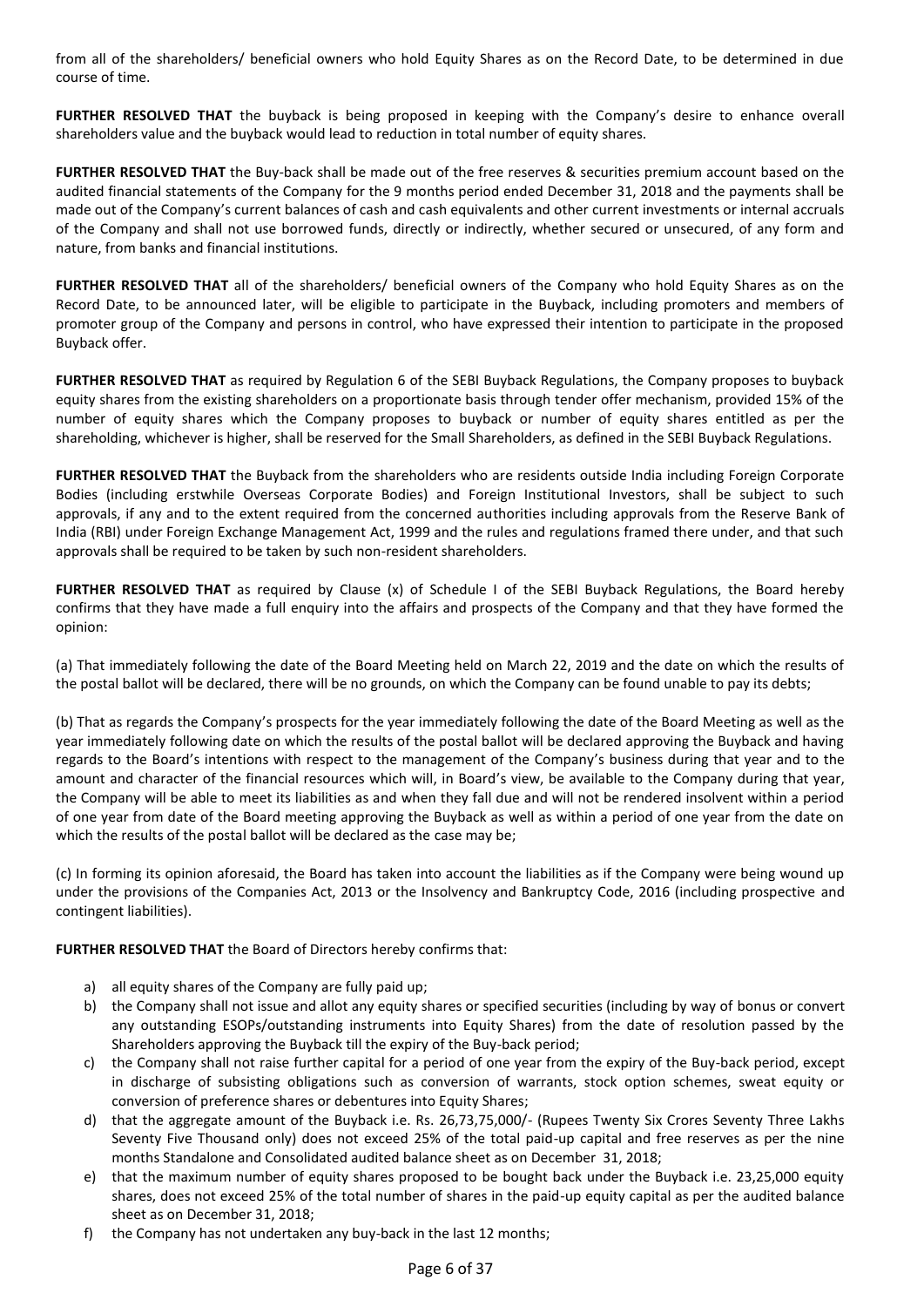- g) the Company shall not Buyback the locked-in equity shares or other specified securities, if any and non-transferable equity shares or other specified securities, if any, till the pendency of the lock-in or till the equity shares or other specified securities become transferable;
- h) the Company shall not buy-back its Equity Shares from any person through negotiated deal whether on or off the Stock Exchanges or through spot transactions or through any private arrangement in the implementation of the Buy-back;
- i) the Company has been in compliance with Sections 92, 123, 127 and 129 of the Act;
- j) the Company shall not withdraw the Buy-back after the draft letter of offer is filed with SEBI or public announcement of the Buy-back is made;
- k) The Company shall not make any offer of buy-back within a period of one year reckoned from the expiry of the Buyback period;
- l) no default, has been made by the Company in the repayment of deposits accepted either before or after the commencement of the Companies Act, 2013, interest payment thereof, redemption of debentures or preference shares or payment of dividend to any shareholder, or repayment of any term loan or interest payable to thereon to any financial institution or banking company;
- m) the debt equity ratio of the Company after the Buyback will be within the limit of 2:1 as prescribed under the Act.
- n) the Equity Shares bought back by the Company will be extinguished and physically destroyed in the manner prescribed under the Buy-back Regulations and the Act within 7 (seven) days of the expiry of the Buy-back period;
- o) The Company shall not directly or indirectly facilitate the Buy-back:
	- a. through any subsidiary company including its own subsidiary company; or b. through any investment company or group of investment companies
- p) The consideration for the Buy-back shall be paid only by way of cash;
- q) The Company shall not utilise any funds borrowed from banks or financial institutions in fulfilling its obligations under the Buy-back;
- r) The statements contained in all the relevant documents in relation to the Buy-back shall be true, material and factual and shall not contain any mis-statements or misleading information.

**FURTHER RESOLVED THAT** the Buyback would be implemented through the Tender Offer method and shall be facilitated by tendering of Equity Shares by shareholders and settlement of the same through the stock exchange mechanism as specified in accordance with SEBI circular number CIR/CFD/POLICYCELL/1/2015 dated April 13, 2015, read with SEBI circular number CFD/DCR2/CIR/P/2016/131 dated December 9, 2016, as may be amended from time to time, which prescribes mechanism for tendering and settlement of equity shares through stock exchange (together referred to as "**SEBI Circulars**").

**FURTHER RESOLVED THAT** nothing contained herein shall confer any right on any shareholder to offer or any obligation on the Company or the Board to Buy-back any Equity Shares, or impair any power of the Company or the Board to terminate any process in relation to the Buy-back, if so permissible by law.

**FURTHER RESOLVED THAT** the Company shall transfer from its free reserves a sum equal to the nominal value of the equity shares purchased through the Buyback to the Capital Redemption Reserve account and the details of such transfer shall be disclosed in its subsequent balance sheet.

**FURTHER RESOLVED THAT** the powers of the Board of Directors in respect of the buyback be delegated to a committee ("Buy Back Committee") consisting of the following directors/Authorised Representative of the company namely Mr. Akhil Kumar Ruia, Whole Time Director, Mr. Sudeep Kumar Ahluwalia, Whole Time Director, Mr. Arup Kumar Chowdhuri, Independent Director, Mr. Vikram Saraogi, Chief Financial Officer and Mr. Gyanendra Singh, Company Secretary and Compliance Officer of the Company and the quorum for the meeting of the Buy Back Committee shall be presence of two members at the meeting.

| Sr. | Name of Directors/Officers/Authorized | Designation | Nature of relationship with the Company  |
|-----|---------------------------------------|-------------|------------------------------------------|
| No  | <b>Representatives</b>                |             |                                          |
|     | Mr. Akhil Kumar Ruja                  | Chairman    | Whole Time Director                      |
|     | Mr. Sudeep Kumar Ahluwalia            | Member      | Whole Time Director                      |
|     | Mr. Arup Kumar Chowdhuri              | Member      | Non - Executive Independent Director     |
|     | Mr. Vikram Saraogi                    | Member      | <b>Chief Financial Officer</b>           |
|     | Mr. Gyanendra Singh                   | Member      | Company Secretary and Compliance Officer |

**FURTHER RESOLVED THAT** the Buy Back Committee is hereby authorized to do all such acts, deeds, matters and things as it may in its absolute discretion deem necessary, expedient, usual or proper as the Buyback Committee may consider to be in the best interests of the shareholders, including but not limited to finalizing the terms of the Buyback, record date, entitlement ratio, the specific price for the Buyback, the actual number of Equity Shares to be bought back, mechanism for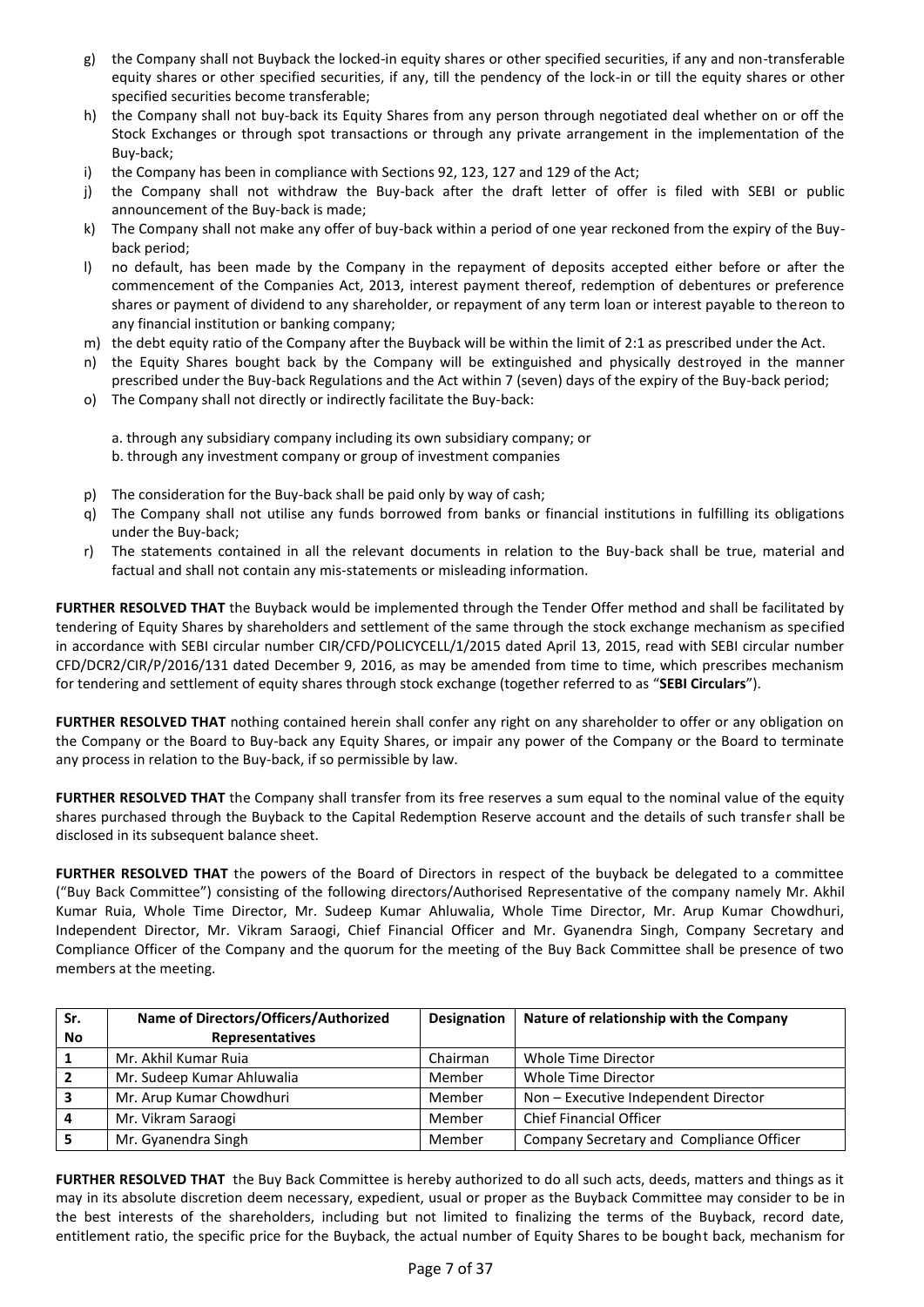the Buyback, opening of Escrow Bank Account and Special Bank Account or Special Demat Account, authorizing the persons to operate the said accounts, appointment of intermediaries or agencies for the implementation of the Buyback and sign and execute the incidental documentation as also to prefer applications to the appropriate authorities for their requisite approvals and to initiate all necessary actions for preparation and issue of various documents including but not limited to Public Announcement, Declaration of Solvency, Draft Letter of Offer, Letter of Offer, Corporate Actions with Depositories, extinguishment of Share Certificates and filing with appropriate authorities in connection with the Buyback on behalf of Board of Directors.

**FURTHER RESOLVED THAT** the Buyback Committee be and is hereby authorized to decide the related issues as may be required to regulate its working, to delegate all or any of the authorities conferred upon it to any Director(s) or Officer or authorized representative of the Company.

**FURTHER RESOLVED THAT** subject to the relevant provisions of the Act, the Buy-back Committee is permitted to pass any resolution by circulation and the resolution passed by circulation shall have the same effect and force as if the resolutions have been passed in the meeting of the Buy-back Committee.

**FURTHER RESOLVED THAT** all acts, deeds, matters and things done by the Buy-back Committee for the purpose shall have the same effect as if done by the Board.

**FURTHER RESOLVED THAT** a register of securities bought back shall be maintained wherein the details of equity shares bought back, consideration paid for the equity shares bought back, date of cancellation of equity shares and date of extinguishing and physically destroying of equity shares and such other particulars as may be prescribed, shall be entered and that any Director of the Company be and is hereby authorized to authenticate the entries made in the said register."

**FURTHER RESOLVED THAT** Mr. Gyanendra Singh, Company Secretary be and is hereby appointed as the Compliance Officer for the purpose of the proposed Buyback.

**FURTHER RESOLVED THAT** M/s.VC Corporate Advisors Private Limited be and is hereby appointed as the Manager to the Buyback.

**FURTHER RESOLVED THAT** any actions taken so far in connection with the Buyback by the officers of the Company be and are hereby ratified, confirmed and approved.

### **5 DETAILS OF PUBLIC ANNOUNCEMENT**

5.1 In accordance with Regulation 7(i) of the Buyback Regulations, the Company has made the Public Announcement dated 06.05.2019, which was published in the following newspapers on 07.05.2019:

| <b>Publication</b>       | Language | Edition                      |
|--------------------------|----------|------------------------------|
| <b>Business Standard</b> | English  | All editions                 |
| Business Standard        | Hindi    | All editions                 |
| Assomiya Khabar          | Assamese | Jorhat and Guwahati Editions |

- 5.2 The Public Announcement was issued within 2 (two) Working Days from the date of declaration of results of the postal ballot the results of which was declared on 04.05.2019.
- 5.3 A copy of the Public Announcement is expected to be available on the SEBI website at [www.sebi.gov.in.](http://www.sebi.gov.in/)

# **6 DETAILS OF THE BUY BACK**

6.1 The Board of directors of the of the Company at their meeting held on Friday, March 22, 2019 passed a resolution to buyback equity shares of the Company and sought approval of shareholders, by a special resolution, through Postal Ballot Notice, the results of which were declared on Saturday May 04, 2019:

| Maximum number of shares proposed to be      | The Company approved Buyback of up to 23,25,000 (Twenty Three lakhs            |
|----------------------------------------------|--------------------------------------------------------------------------------|
| bought back                                  | Twenty Five Thousand) Equity Shares of face value of Rs. 10/- each of the      |
|                                              | Company.                                                                       |
| Number of Shares to be bought back as a      | The Shares to be bought back pursuant to the Buyback represents 24.99% of      |
| percentage of existing paid-up share capital | the total number of equity shares in the total paid up equity share capital of |
| of the Company                               | the Company as on December 31, 2018.                                           |
| The price at which the shares are to be      | The Shares of the Company are proposed to be bought back at a price of         |
| bought back                                  | Rs. 115/- (Rupees One Hundred Fifteen Only) per equity share.                  |
| The Regulations of SEBI/provisions of the    | The Buyback is being undertaken in terms of Chapter III of the Buyback         |
| Companies Act in accordance with which the   | Regulations through tender offer route and in accordance with other            |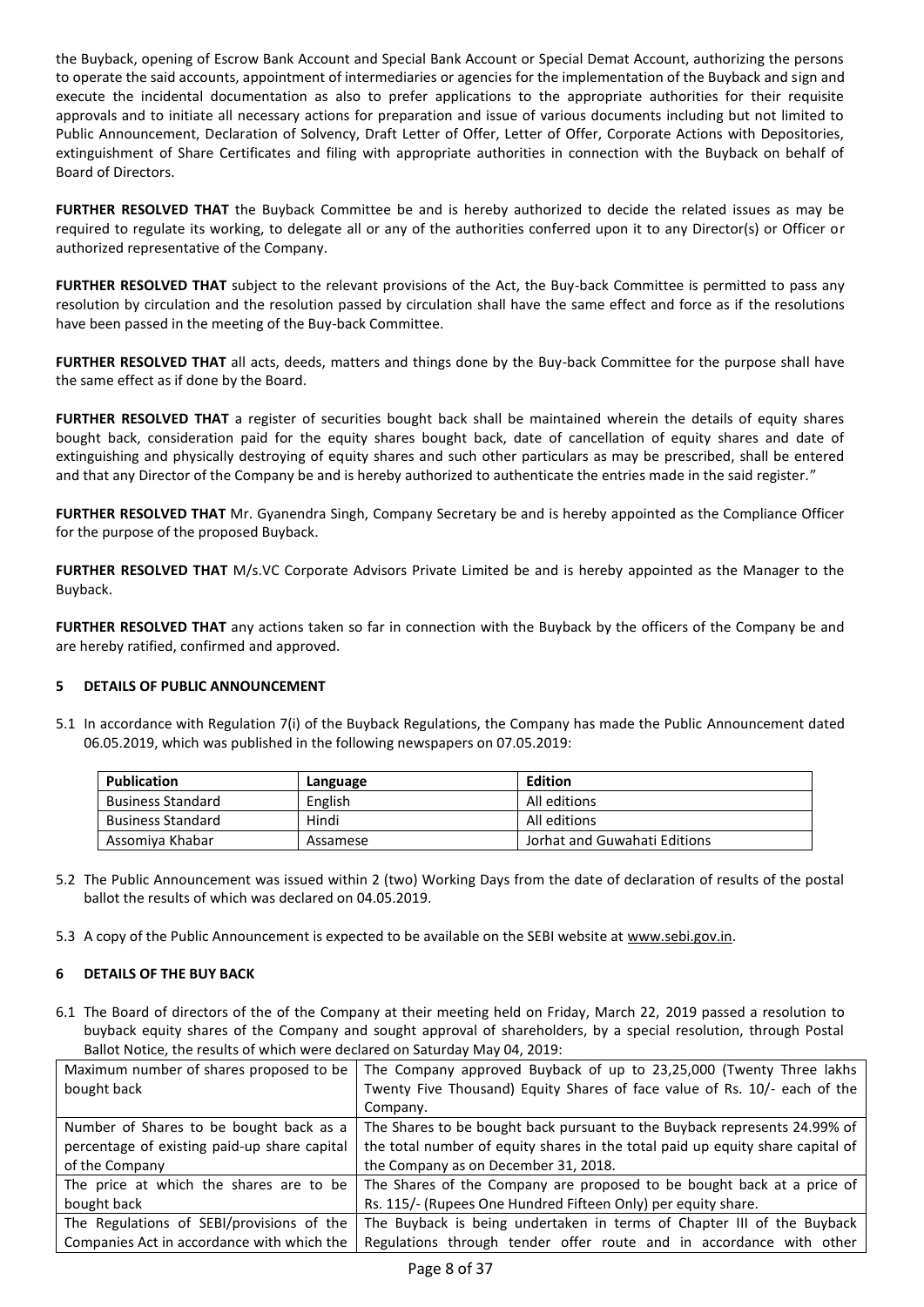| Buyback offer is made                                                                                                                                 | applicable provisions of the Buyback Regulations, the SEBI Circulars, LODR<br>Regulations and Sections 68, 69, 70, 110 and other applicable provisions, if                                                                                                                                             |  |  |
|-------------------------------------------------------------------------------------------------------------------------------------------------------|--------------------------------------------------------------------------------------------------------------------------------------------------------------------------------------------------------------------------------------------------------------------------------------------------------|--|--|
|                                                                                                                                                       | any, of the Companies Act, and the relevant rules framed thereunder,                                                                                                                                                                                                                                   |  |  |
|                                                                                                                                                       | including the Share Capital Rules, Management and Administration Rules to                                                                                                                                                                                                                              |  |  |
|                                                                                                                                                       | the extent applicable.                                                                                                                                                                                                                                                                                 |  |  |
| The methodology to be adopted for the                                                                                                                 | The Buyback shall be on a proportionate basis through the "Tender Offer"                                                                                                                                                                                                                               |  |  |
| Buyback                                                                                                                                               | route, as prescribed under Regulation 4(iv)(a) of the Buyback Regulations, to                                                                                                                                                                                                                          |  |  |
|                                                                                                                                                       | the extent permissible, and the "Mechanism for acquisition of shares through                                                                                                                                                                                                                           |  |  |
|                                                                                                                                                       | Stock Exchanges" as prescribed under the SEBI Circulars.                                                                                                                                                                                                                                               |  |  |
| The maximum amount to be expensed<br>towards Buyback and its percentage w.r.t.<br>the fully paid-up share capital and free<br>reserves of the Company | The maximum amount required for Buyback will not exceed Rs.<br>26,73,75,000/- (Rupees Twenty Six Crores Seventy Three Lakhs Seventy Five<br>Thousand Only) excluding Company's expenses incurred or to be incurred for<br>the Buyback like filing fees payable to the Securities and Exchange Board of |  |  |
|                                                                                                                                                       | India ("SEBI"), advisors/legal fees, PA publication expenses, printing and                                                                                                                                                                                                                             |  |  |
|                                                                                                                                                       | dispatch expenses and other incidental and related expenses, transaction                                                                                                                                                                                                                               |  |  |
|                                                                                                                                                       | costs such as brokerage, securities transaction tax, goods and service tax,                                                                                                                                                                                                                            |  |  |
|                                                                                                                                                       | stamp duty etc. ("Transaction Costs"). The said amount works out to being                                                                                                                                                                                                                              |  |  |
|                                                                                                                                                       | 22.68% and 22.69% of the fully paid-up equity share capital and free reserves                                                                                                                                                                                                                          |  |  |
|                                                                                                                                                       | as per the Standalone and Consolidated Interim Audited Financials of the                                                                                                                                                                                                                               |  |  |
|                                                                                                                                                       | Company for the nine months period ended December 31, 2018 respectively                                                                                                                                                                                                                                |  |  |
|                                                                                                                                                       | (which is within the limit of 25% of the fully paid-up equity share capital and                                                                                                                                                                                                                        |  |  |
|                                                                                                                                                       | free reserves as per the latest Standalone as well as Consolidated Audited                                                                                                                                                                                                                             |  |  |
|                                                                                                                                                       | Financials of the Company).                                                                                                                                                                                                                                                                            |  |  |
| The details of the shareholding of the                                                                                                                | For details, please refer to Paragraph 13 (Capital Structure and Shareholding                                                                                                                                                                                                                          |  |  |
| promoters and its percentage w.r.t. the total                                                                                                         | Pattern) of the Letter of Offer.                                                                                                                                                                                                                                                                       |  |  |
| paid up Capital of the company                                                                                                                        |                                                                                                                                                                                                                                                                                                        |  |  |
| Intention of the promoters to participate in                                                                                                          | The Promoters have expressed their intention vide their letters dated March                                                                                                                                                                                                                            |  |  |
| the offer                                                                                                                                             | 22, 2019 to participate in the Buyback. For details, please refer to Paragraph 9                                                                                                                                                                                                                       |  |  |
|                                                                                                                                                       | (Management discussion and analysis of the likely impact of Buyback on the                                                                                                                                                                                                                             |  |  |
|                                                                                                                                                       | Company) of the Letter of Offer.                                                                                                                                                                                                                                                                       |  |  |
| Promoters shareholding after the Buyback                                                                                                              | For details, please refer to Paragraph 13 (Capital Structure and Shareholding                                                                                                                                                                                                                          |  |  |
|                                                                                                                                                       | Pattern) of the Letter of Offer.                                                                                                                                                                                                                                                                       |  |  |

- 6.2 Pursuant to the proposed Buyback and depending on the response to the Buyback, the shareholding of Promoter and Promoter Group in the Company would change from the existing 74.87% holding, as on date of Letter of offer, in the total share capital and voting rights of the Company. The Promoter and Promoter Group of the Company are already in control over the Company and therefore such change in voting rights of the Promoter and Promoter Group will not result in any change in control over the Company.
- 6.3 Assuming response to the Buyback is to the extent of 100% (full acceptance) from all the Eligible Shareholders up to their entitlement, the aggregate shareholding of the Promoter and Promoter Group Companies after the completion of the Buyback shall increase to 76.52% of the post-Buyback total paid-up equity share capital of the Company from 74.87% of the pre-Buyback total paid-up equity share capital of the Company, and the aggregate shareholding of the public in the Company shall decrease to 23.48% of the post-Buyback total paid-up equity share capital of the Company from 25.13% of the pre-Buyback total paid-up equity share capital of the Company. The participating Promoter and Promoter Group of the Company has undertaken that in case there is an increase in their voting rights beyond 75% of the paid up capital of the Company post Buyback, necessary steps will be taken to reduce their shareholding in accordance with the provisions contained under Rule 19(2) (b) and 19A of the Securities Contract (Regulation) Rules, 1957 read with Regulation 38 of the SEBI (LODR) Regulations, 2015, so that the Company is in due compliance of the Minimum Public Shareholding requirement.

# **7 AUTHORITY FOR THE BUYBACK**

- 7.1 The Buyback is in accordance with Article 71 of the Articles of Association of the Company, the provisions of Sections 68, 69, 70, 110 and all other applicable provisions, if any, of the Companies Act, as amended, the relevant Rules framed thereunder and the provisions of the Buyback Regulations. The Buyback is subject to approvals, permissions and sanctions as may be necessary from regulatory authorities as required under applicable laws, including but not limited to SEBI, BSE and CSE i.e., the stock exchanges where the equity shares of the Company are listed.
- 7.2 The Buyback would be facilitated by tendering of Equity Shares by eligible shareholders and settlement of the same through the stock exchange mechanism in accordance with SEBI Circulars which prescribes mechanism for tendering and settlement of shares through stock exchange. For the purpose of this Buyback, BSE is the Designated Stock Exchange.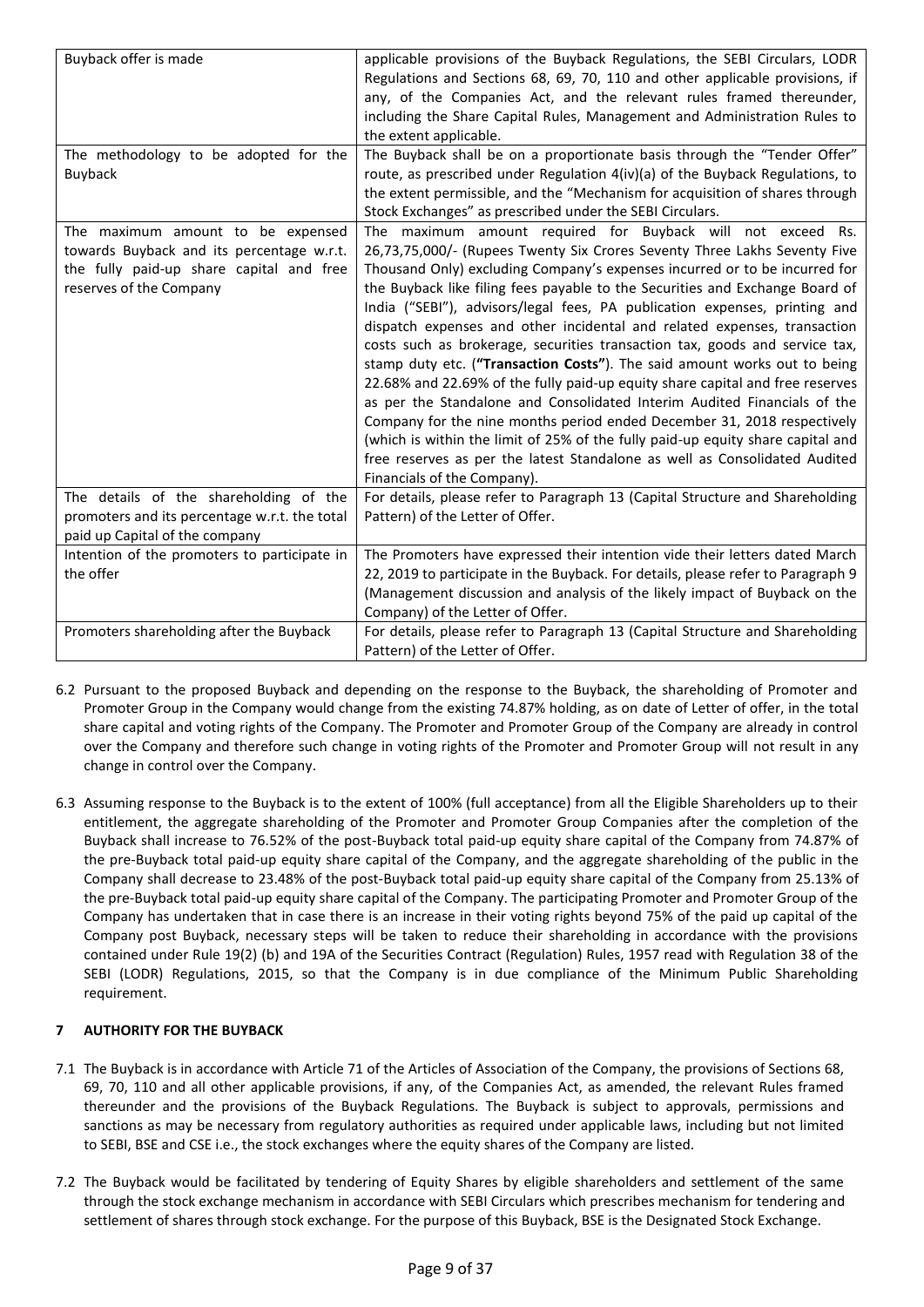- 7.3 The Board of directors of the of the Company at their meeting held on Friday, March 22, 2019 passed a resolution to buyback equity shares of the Company and sought approval of shareholders, by a special resolution, through Postal Ballot Notice dated March 22, 2019 .
- 7.4 Further, the Buyback has been approved by the Shareholders by a special resolution through postal ballot in accordance with the provisions of Section 110 of the Companies Act and Rule 22 of Companies (Management and Administration) Rules, 2014, the result of which was announced on Saturday, May 04, 2019.

## **8 NECESSITY OF THE BUYBACK**

- 8.1 Share buyback is the acquisition by a company of its own shares. The Board is of the view that the proposed Buyback will help the Company achieve the following objectives (a) optimize returns to shareholders; (b) enhance overall shareholders value and (c) optimizes the capital structure. The above objectives will be achieved by returning part of surplus cash back to shareholders through the Buyback process. This will lead to reduction in outstanding equity shares, improvement in earnings per equity share and enhanced return on invested capital. The Buyback will not in any manner impair the ability of the Company to pursue growth opportunities or meet its cash requirements for business operations. The Board at its meeting held on March 22, 2019, considered the accumulated free reserves as well as the cash liquidity reflected in the last Interim audited financial statement as on December 31, 2018 and considering these, the Board decided to allocate a sum of Rs.26,73,75,000/- (Rupees Twenty Six Crores Seventy Three Lakhs Seventy Five Thousand Only) excluding the transaction costs for distributing to the shareholders holding equity shares of the Company through the Buyback.
- 8.2 After considering several factors and benefits to the shareholders holding equity shares of the Company, the Board decided to recommend Buyback at a price of Rs. 115/- (Rupees One Hundred Fifteen only) per equity share for an aggregate consideration of Rs. 26,73,75,000/- (Rupees Twenty Six Crores Seventy Three Lakhs Seventy Five Thousand Only). Buyback is being undertaken, inter-alia, for the following reasons:
	- i. The Buyback will help the Company to return surplus cash to its shareholders holding equity shares broadly in proportion to their shareholding, thereby, enhancing the overall return to shareholders;
	- ii. The Buyback, which is being implemented through the tender offer route as prescribed under the Buyback Regulations, would involve allocation of number of shares as per their entitlement or 15% of the number of equity shares to be bought back whichever is higher, reserved for the small shareholders. The Company believes that this reservation for small shareholders would benefit a large number of shareholders, who would get classified as "small shareholder" as per Regulation 2(i)(n) of the Buyback Regulations;
	- iii. The Buyback may help in improving return on equity by reduction in the equity base, thereby leading to long term increase in shareholders' value;
	- iv. The Buyback gives an option to the Shareholders holding equity shares of the Company, who can choose to participate and get cash in lieu of equity shares to be accepted under the Buyback offer or they may choose not to participate and enjoy a resultant increase in their percentage shareholding, post the Buyback offer, without additional investment.

### **9 MANAGEMENT DISCUSSIONS AND ANALYSIS OF THE LIKELY IMPACT OF BUYBACK ON THE COMPANY**

- 9.1 We believe that the Buyback is not likely to cause any material impact on the profitability or earnings of the Company except to the extent of reduction in the amount available for investment, which the Company could have otherwise deployed towards generating investment income. Assuming full response to the Buyback, the funds deployed by the Company towards the Buyback would not exceed Rs. 26,73,75,000/- (Rupees Twenty Six Crores Seventy Three Lakhs Seventy Five Thousand Only) (**"Buyback Offer Size"**) (excluding Company's expenses incurred or to be incurred for the Buyback like filing fees payable to the Securities and Exchange Board of India ("**SEBI**"), advisors/legal fees, PA publication expenses, printing and dispatch expenses and other incidental and related expenses, transaction costs such as brokerage, securities transaction tax, goods and service tax, stamp duty etc.) (**"Transaction Costs"**).
- 9.2 The Promoter and Promoter Group, being in control of the Company have expressed vide letters dated March 22, 2019 their intention to participate in the proposed Buyback and tender an aggregate of 34,97,313 equity shares or any such lower number of equity shares as required in compliance with the Buyback Regulations.
- 9.3 The Buyback of equity shares of the Company will not result in a change in control or otherwise effect the existing management structure of the Company.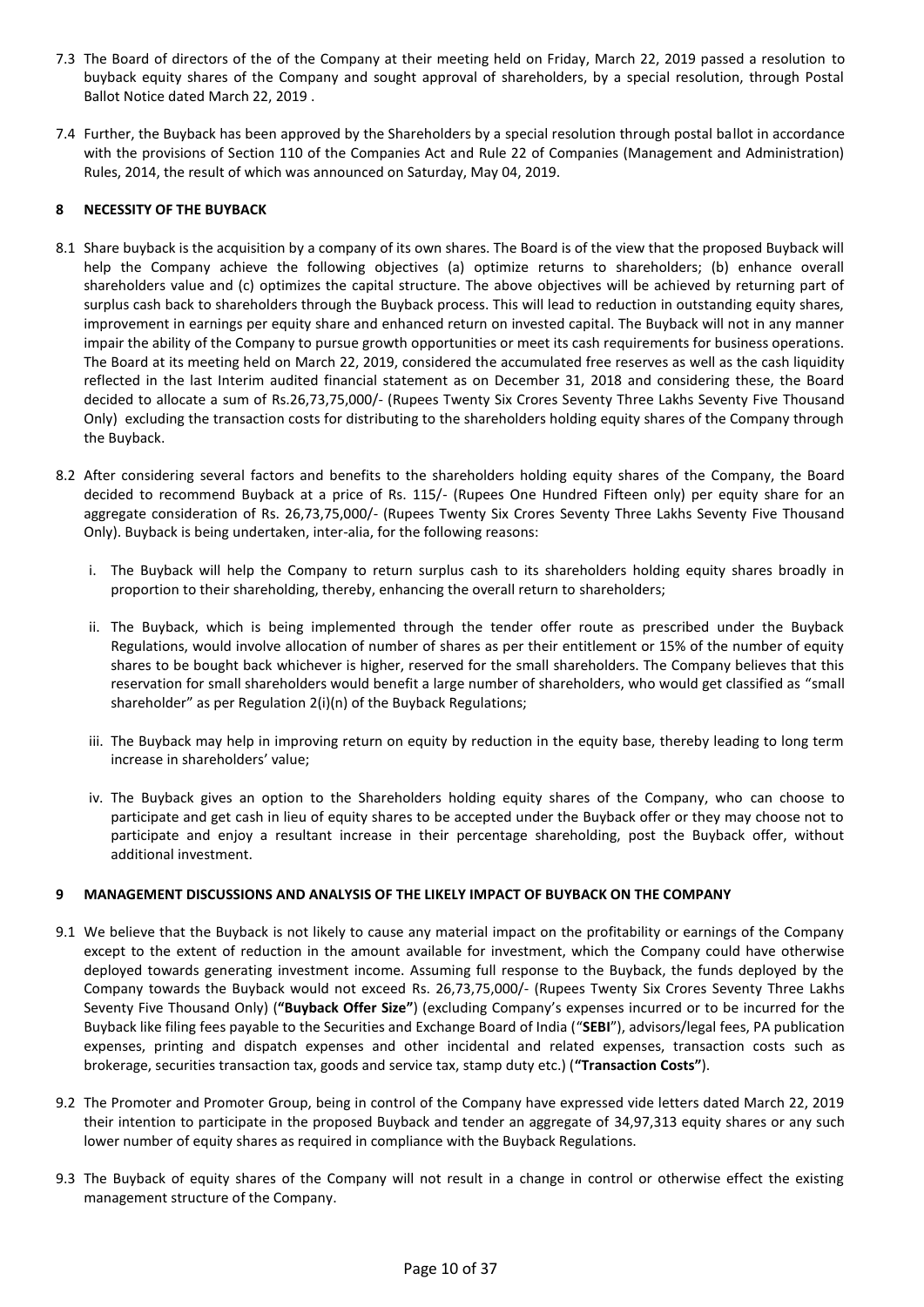- 9.4 Assuming response to the Buyback is to the extent of 100% (full acceptance) from all the Eligible Shareholders up to their entitlement, the aggregate shareholding of the Promoter and Promoter Group Companies after the completion of the Buyback shall increase to 76.52% of the post-Buyback total paid-up equity share capital of the Company from 74.87% of the pre-Buyback total paid-up equity share capital of the Company, and the aggregate shareholding of the public in the Company shall decrease to 23.48% of the post-Buyback total paid-up equity share capital of the Company from 25.13% of the pre-Buyback total paid-up equity share capital of the Company.
- 9.5 Consequent to the Buyback and based on the number of Equity Shares bought back from the Non-Resident Shareholders, Indian financial institutions, banks, mutual funds and the public including other bodies corporate, the shareholding of each such person shall undergo a change.
- 9.6 The debt-equity ratio after the completion of the Buyback will be within the permissible limit of 2:1 prescribed by the Companies Act, even if the response to the Buyback is to the extent of 100% (full acceptance).
- 9.7 The Company believes that the Buyback will not impact the growth opportunities of the Company.
- 9.8 The Company shall not raise further capital for a period of one year from the closure of the Buyback offer except in discharge of its subsisting obligations.
- 9.9 The Company shall not issue new shares or other specified securities including by way of bonus till the date of closure of the Buyback.
- 9.10The Promoters shall not deal in the Shares of the Company, including any inter se transfer of shares amongst the promoters / promoter group for the period between the date of passing of the special resolution and the date of the closure of the Buyback in accordance with the Buyback Regulations.
- 9.11Salient financial parameters pursuant to the Buyback based on the Standalone and Consolidated interim audited financial statements of the Company for the nine months period ended December 31, 2018 are set out below:

| Parameter                               |                     |                     |                      |                     |
|-----------------------------------------|---------------------|---------------------|----------------------|---------------------|
|                                         | <b>Pre-Buy Back</b> |                     | <b>Post-Buy Back</b> |                     |
|                                         | <b>Standalone</b>   | <b>Consolidated</b> | <b>Standalone</b>    | <b>Consolidated</b> |
| Net worth (Rs. in lakhs) $a$            | 12130.19            | 12124.10            | 9456.44              | 9450.35             |
| Return on net worth $(\%)$ <sup>b</sup> | 19.17               | 19.16               | 24.60                | 24.58               |
| Earnings per Share (Rs.) <sup>c</sup>   | 18.76               | 18.73               | 25.01                | 24.97               |
| Book value per Share (Rs.) <sup>d</sup> | 130.42              | 130.36              | 135.56               | 135.47              |
| Price/earnings Ratio <sup>e</sup>       | 5.96                | 5.97                | 4.47                 | 4.48                |
| Total debt / equity ratio               | 0.00                | 0.00                | 0.00                 | 0.00                |

*Note:* 

*Pre and post Buyback calculations are based on interim audited standalone and consolidated financial statements of the Company as on December 31, 2018. The post Buyback numbers are calculated by reducing the net worth by the proposed Buyback amount (assuming full acceptance) without factoring in any impact on the statement of profit & loss. Net worth used excludes revaluation reserves.* 

*a. For the above purpose, "net worth" means the aggregate value of the paid-up share capital and all reserves created out of the profits and securities premium account and debit or credit balance of profit and loss account, after deducting the aggregate value of the accumulated losses, deferred expenditure and miscellaneous expenditure not written off, as per the audited balance sheet, but does not include reserves created out of revaluation of assets, write-back of depreciation and amalgamation.* 

*b. Return on net worth is computed as annualised profit after tax for the 9 months period ended December 31, 2018 divided by Networth pre Buyback and Post Buyback.* 

*c. Earnings per share is calculated as profit after tax for the relevant period divided by total number of shares pre Buyback and total number of shares post Buyback.* 

*d. Book value per Share is calculated as pre Buyback net worth divided by total number of shares pre Buyback and post Buyback net worth divided by total number of shares post Buyback.* 

*e. Price/Earnings is calculated on the closing market price of Shares on BSE as on 07.05.2019 i.e., date of publication of Public Announcement being Rs. 111.85- divided by Earnings per share pre and post Buyback respectively.* 

*f. Total debt/equity ratio is calculated as total debt divided by net worth.* 

### **10 BASIS OF CALCULATING BUYBACK OFFER PRICE**

10.1The equity shares of the Company are proposed to be bought back at a price of Rs. 115/- (Rupees One Hundred Fifteen only) per equity share ("**Buyback Offer Price**"). The Buyback Offer Price has been arrived at after considering various factors including, but not limited to the trends in the volume weighted average prices of the equity shares on the BSE where the Equity Shares are traded, the net worth of the Company, price earnings ratio, impact on other financial parameters and the possible impact of Buyback on the earnings per Equity Share. The Buyback Offer Price represents: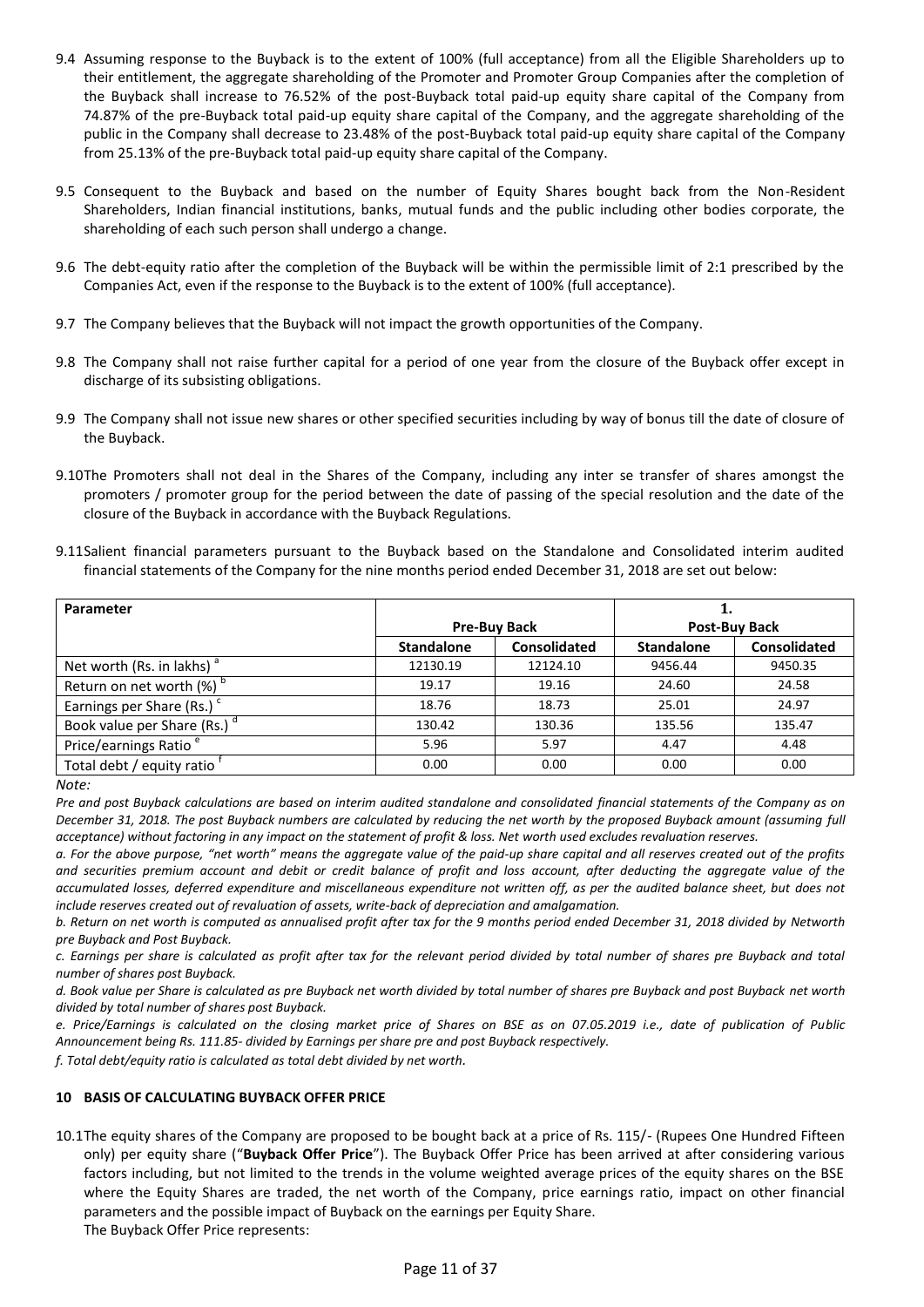- i. Premium of 1.30% of the volume weighted average market price of the equity shares on BSE, during the three months preceding the date of intimation to the BSE for the Board Meeting to consider the proposal of the Buyback.
- ii. Premium of 12.22% of the volume weighted average market price of the equity shares on BSE, for two weeks preceding the date of intimation to the BSE for the Board Meeting to consider the proposal of the Buyback.
- iii. Premium of 13.41% over the closing price of the equity shares on the BSE as on one day prior the date of intimation of Buyback. There was no trading in the equity shares of the Company on the date of intimation of Buyback i.e., March 14, 2019 and the closing market price of the equity shares on BSE as on one day prior the date of intimation of Buyback was Rs. 101.40
- 10.2 For financial ratios and trends in the market price of the equity shares, please refer to paragraphs 15 & 16 of this Letter of Offer respectively.

## **11 SOURCES OF FUND FOR THE BUYBACK**

- 11.1 Assuming full acceptance, the funds that would be employed by the Company for the purpose of the Buyback of up to 23,25,000 (Twenty Three Lakhs Twenty Five Thousand Only) Equity Shares at a price of Rs. 115/- (Rupees One Hundred Fifteen Only) per share not exceeding Rs. 26,73,75,000/- (Rupees Twenty Six Crores Seventy Three Lakhs Seventy Five Thousand Only) excluding Company's Transaction Costs.
- 11.2The funds for the implementation of the Buyback will be sourced out of the free reserves of the Company and/or such other sources as may be permitted by the Buyback Regulations or the Companies Act.
- 11.3The Company shall transfer from its free reserves, a sum equal to the nominal value of the Shares bought back through the Buyback to the capital redemption reserve account, and the details of such transfer shall be disclosed in its balance sheet. The funds borrowed, if any, from banks and financial institutions will not be used for the Buyback.

### **12 DETAILS OF THE ESCROW ACCOUNT AND THE AMOUNT TO BE DEPOSITED THEREIN**

- 12.1In accordance with the Buyback Regulations, an escrow agreement ("**Escrow Agreement**") has entered into amongst the Company, the Manager to the Buyback and the Escrow Agent.
- 12.2In accordance with the Buyback Regulations and pursuant to the Escrow Agreement, the Company had opened an Escrow Account in the name and style of JWTL Buyback Offer Escrow A/C with HDFC Bank Limited ("Escrow Agent") having its branch at Central Plaza, 2/6 sarat Bose Road, Kolkata – 700 020. In accordance with Regulation 9(xi) of the Buyback Regulations, the Company has deposited Rs. 6,68,43,750 (Rupees Six Crores Sixty Eight Lakhs Forty Three Thousand Seven Hundred Fifty Only) i.e., equivalent to 25% of the Buyback Size. In accordance with the Buyback Regulations the Manager to the Buy Back is empowered to operate the Escrow Account.
- 12.3 CA A. C. Bhowmick, Partner of M/s. A. C. Bhowmick & Co., Chartered Accountants, (Membership No. 052047, Firm Registration No. 315019E) having their office at GC - 132, Salt lake City, Kolkata - 700106, Telephone: 033 2334 5225, Email acbfca32@gmail.com, has certified vide their certificate dated 04.05.2019 UDIN No. 19052047AAAAAA1781 that the Company has adequate funds for the purposes of the Buyback of up to 23,25,000 Equity Shares at Rs. 115/- per equity share.
- 12.4Based on the aforementioned certificate, the Manager to the Buyback confirms that it is satisfied that firm arrangements for fulfilling the obligations under the Buyback are in place and that the Company has the ability to implement the Buyback in accordance with the Companies Act and the Buyback Regulations.

## **13 CAPITAL STRUCTURE AND SHAREHOLDING PATTERN**

13.1The present capital structure of the Company as on the date of this DLOF is set out below:

| <b>Particulars</b>                           | <b>No. of Equity Shares</b> | <b>Amount (Rs. Lakhs)</b> |
|----------------------------------------------|-----------------------------|---------------------------|
| Authorized Equity Share Capital              | 1,30,00,000                 | 1300.00                   |
| Issued, Subscribed and Paid-up Equity Shares | 93,00,804                   | 930.08                    |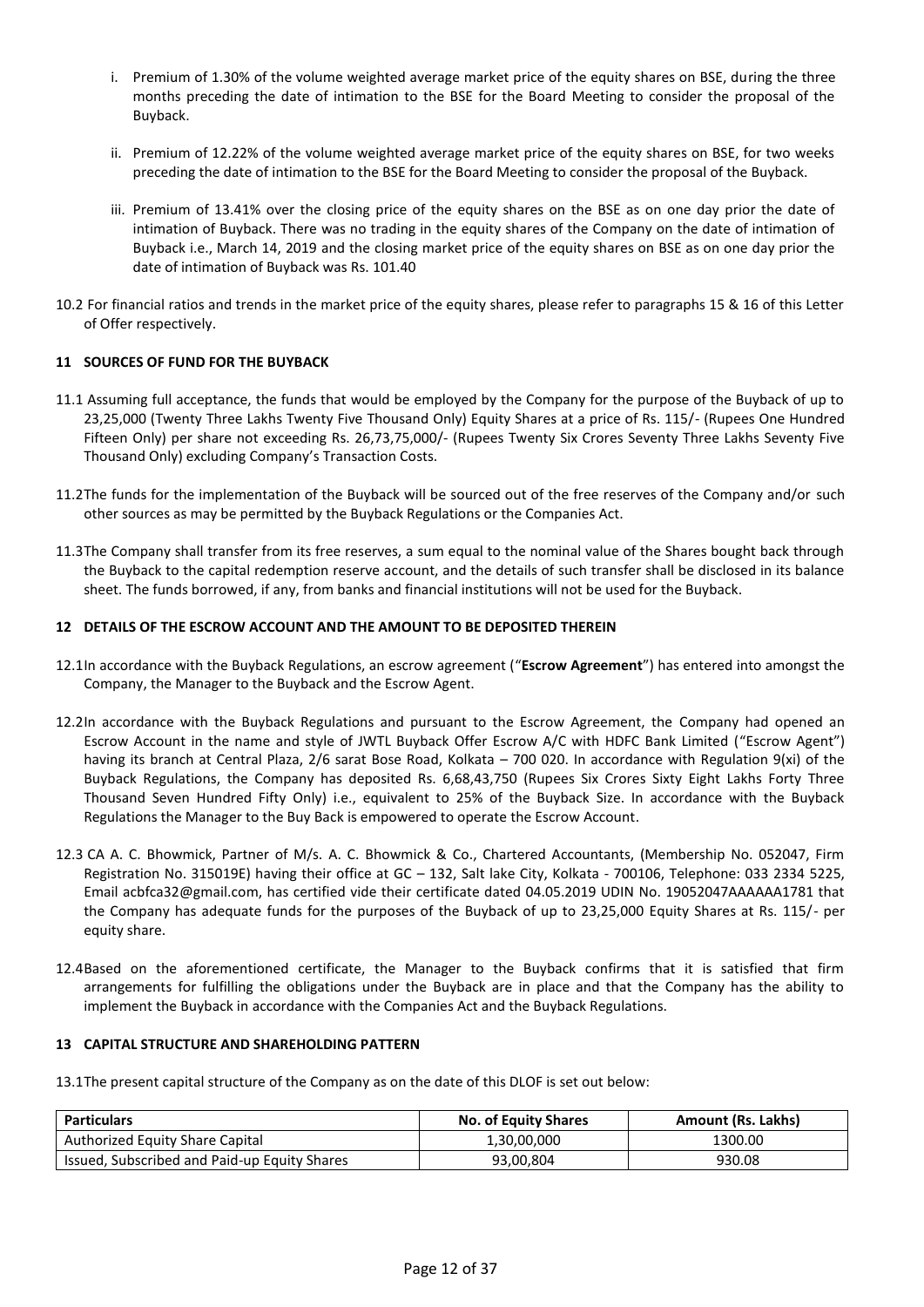13.2Details of Buyback undertaken by the company in the last three years:

| <b>Particulars</b>                    | <b>Description</b>                                                                 |
|---------------------------------------|------------------------------------------------------------------------------------|
| Type of security bought back          | Equity shares                                                                      |
| Maximum<br>number<br>securities<br>of | 27,00,000 (Twenty Seven Lakhs) equity shares of face value of Rs. 10/- each        |
| bought back                           | representing 22.50% of the total number of Equity Shares in the Issued, Subscribed |
|                                       | and Paid-Up Equity Share Capital of the Company as on March 31, 2017.              |
| Date of opening of the Buyback        | Tuesday, February 20, 2018                                                         |
| Date of closing of the Buyback        | Tuesday, March 06, 2018                                                            |
| <b>Buyback Price</b>                  | Rs. 129/- (Rupees One Hundred Twenty Nine Only)                                    |
| Buyback size                          | Rs.34,83,00,000/- [Rupees Thirty Four Crores Eighty Three Lakhs Only]              |
| Buyback mechanism                     | Tender Offer                                                                       |

- 13.3 As on the date of the Public Announcement, the Company confirms that there are no partly paid-up shares or calls in arrears.
- 13.4The Company confirms that it shall not issue, including through a bonus issue, Shares or any other specified securities, till the date of closure of the Buyback offer in compliance with Regulation 24(i)(b) of the Buyback Regulations.

13.5As on the date of the Public Announcement, the Company does not have any convertible securities.

13.6 Assuming full acceptance in the Buyback, the issued, subscribed and paid-up equity share capital of the Company after the completion of the Buyback Offer would be as set out below:

| articulars                                             | No.<br>. of shares | Lakhs)<br>-In<br>Amount(Rs. |
|--------------------------------------------------------|--------------------|-----------------------------|
| Subscribed and paid up equity share Capital<br>lssued, | 69,75,804          | 697.58                      |

13.7 There is no pending scheme of amalgamation or compromise or arrangement pursuant to any provisions of the Act.

13.8The shareholding pattern of the Company before the Buyback, i.e., as on the record date i.e., May 17, 2019 and after the Buyback, is as follows

|                                               | <b>Pre-Buyback</b> |                     |               | Post-Buyback" |
|-----------------------------------------------|--------------------|---------------------|---------------|---------------|
|                                               | Number of          | $%$ of              | Number of     | % of          |
| <b>Particulars</b>                            | <b>Shares</b>      | <b>Shareholding</b> | <b>Shares</b> | Shareholding  |
| Promoter and persons acting in concert        | 69,63,170          | 74.8663             | 53,37,923     | 76.5205       |
| (collectively "the Promoters")                |                    |                     |               |               |
| Foreign Investors (including Non-Resident     | 4,91,893           | 5.2887              | 16,37,881     | 23.4795       |
| Indians, FIIs and Foreign Mutual funds)       |                    |                     |               |               |
| Financial Institutions / Banks & Mutual Funds | 257                | 0.0028              |               |               |
| promoted by Banks / Institutions              |                    |                     |               |               |
| Others (Public, Public Bodies Corporate etc.) | 18,45,484          | 19.8422             |               |               |
| <b>Total</b>                                  | 93,00,804          | 100.0000            | 69,75,804     | 100.0000      |

*# Assuming full acceptance of Equity Shares in the Buyback as per the Buyback Entitlement.* 

13.9 The aggregate shareholding of the Promoters and Promoter Group of the Company and the persons who are in control of the Company, as on the date of the notice of the postal ballot i.e., March 22, 2019 is given below:

| Sl. No | <b>Name</b>                     | No. of equity shares held | % of the total equity share capital |
|--------|---------------------------------|---------------------------|-------------------------------------|
| 1.     | Akhil Kumar Ruja                | 24,800                    | 0.27%                               |
| 2.     | <b>Ankit Govind Ruja</b>        | 24,800                    | 0.27%                               |
| 3.     | Maulshree Ruia                  | 100                       | 0.00%                               |
| 4.     | Rajat Agarwalla                 | 100                       | 0.00%                               |
| 5.     | Darshana Saraf                  | 100                       | 0.00%                               |
| 6.     | Vartika Agarwalla               | 100                       | 0.00%                               |
| 7.     | Ashdene Investments Limited     | 18,36,544                 | 19.74%                              |
| 8.     | <b>ISIS Enterprises Limited</b> | 16,29,303                 | 17.52%                              |
| 9.     | Maygrove Investments Limited    | 9,71,655                  | 10.45%                              |
| 10.    | Enez Investments Limited        | 8,50,212                  | 9.14%                               |
| 11.    | <b>Woodcutter Limited</b>       | 8,15,371                  | 8.77%                               |
|        | Maru International Limited      |                           |                                     |
| 12.    | (Formerly "Maru Limited")       | 8,10,075                  | 8.71%                               |
| Total  |                                 | 69,63,170                 | 74.87%                              |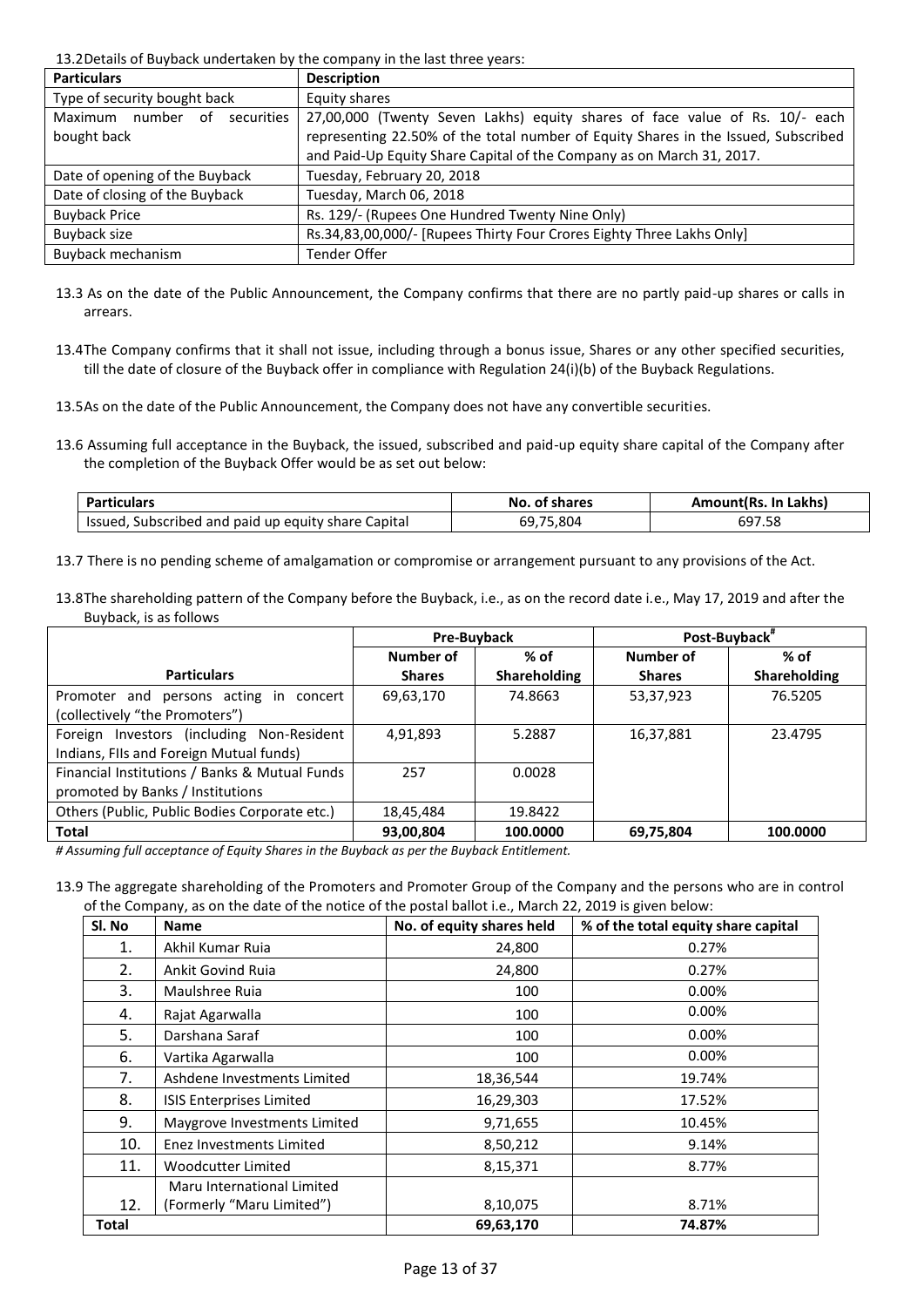<sup>13.9.1.</sup> The aggregate shareholding of the directors of the Promoter Group Companies mentioned in point 13.9 above as on the date of notice of postal ballot i.e. March 22, 2019 is given below:

| SI. | Name and detail of Company in which directorship is held    | No. of Equity shares $\frac{1}{2}$ % of the total equity |               |
|-----|-------------------------------------------------------------|----------------------------------------------------------|---------------|
| No. |                                                             | held                                                     | share capital |
|     | Mr. Ankit Govind Ruia, Director of Ashdene Investments      | 24,800                                                   | 0.27%         |
|     | Limited, Maygrove Investments Limited, Maru International   |                                                          |               |
|     | Limited (Formerly "Maru Limited"), Woodcutter Limited, ISIS |                                                          |               |
|     | Enterprises Limited, Enez Investments Limited               |                                                          |               |

13.9.2. The aggregate shareholding of Directors and Key Managerial Personnel of the Company as on date of notice of postal ballot i.e., March 22, 2019:

| <b>DIN/PAN</b> | <b>Name</b>      | Designation                    | <b>No. of Equity Shares</b> | % of Shareholding |
|----------------|------------------|--------------------------------|-----------------------------|-------------------|
| 03600526       | Akhil Kumar Ruja | Whole Time Director            | 24800                       | 0.27%             |
|                | Abhiram Kastur   | Independent Director           |                             |                   |
| 00473105       | Sheth            |                                | 34                          | $0.00\%$          |
| ALAPS1955K     | Vikram Saraogi   | <b>Chief Financial Officer</b> |                             | $0.00\%$          |
| <b>TOTAL</b>   |                  |                                | 24835                       | 0.27%             |

13.9.3. In terms of the Buyback Regulations, under the Tender Offer route, the promoter and members of promoter group of the Company have an option to participate in the Buyback. In this regard, certain members of the Promoters and Promoter Group as listed in paragraph 13.9 above have expressed their intention, vide their letters, each dated March 22, 2019 to participate in the Buyback and they intent to tender up to a maximum number of equity shares as detailed below or such lower number of equity shares as permitted under applicable law:

| SI. | Name of the Promoter and Promoter Group              | <b>Maximum number of Equity Shares</b> |
|-----|------------------------------------------------------|----------------------------------------|
| No. |                                                      | intended to be offered                 |
|     | Akhil Kumar Ruja                                     | 24800                                  |
|     | <b>Ankit Govind Ruja</b>                             | 24800                                  |
| 3   | Maulshree Ruia                                       | 100                                    |
| 4   | Rajat Agarwalla                                      | 100                                    |
| 5   | Darshana Saraf                                       | 100                                    |
| 6   | Vartika Agarwalla                                    | 100                                    |
| 7   | Ashdene Investments Limited                          | Nil                                    |
| 8   | <b>ISIS Enterprises Limited</b>                      | Nil                                    |
| 9   | Maygrove Investments Limited                         | 9,71,655                               |
| 10  | Enez Investments Limited                             | 8,50,212                               |
| 11  | Woodcutter Limited                                   | 8,15,371                               |
| 12  | Maru International Limited (Formerly "Maru Limited") | 8,10,075                               |
|     | <b>Total</b>                                         | 34,97,313                              |

<sup>13.9.4.</sup> The details of the date and price of acquisition of the equity shares that the promoters/members of the promoter group intend to tender in the Buyback are set forth below:

#### **i. Akhil Kumar Ruia**

| Date of Acquisition /<br>(disposal) | Number of equity shares<br>Acquired/(Sold) | Cost of Acquisition /<br>(Sale) (Rs.) | <b>Remarks</b>       |
|-------------------------------------|--------------------------------------------|---------------------------------------|----------------------|
| 28.06.2012                          | 3000                                       | 30,000                                | Purchase of Shares   |
| 07.08.2012                          | 2000                                       | Not Applicable                        | <b>Gift Transfer</b> |
| 19.11.2012                          | 19800                                      | 1,98,000                              | Allotment            |
| Totall                              | 24800                                      |                                       |                      |

### **ii. Ankit GovindRuia**

| <b>Date of Acquisition</b> | <b>Number of equity</b> | <b>Cost of Acquisition /</b> | <b>Remarks</b>            |
|----------------------------|-------------------------|------------------------------|---------------------------|
| (disposal)                 | shares Acquired/(Sold)  | (Sale) (Rs.)                 |                           |
| 28.06.2012                 | 3000                    | 30,000                       | <b>Purchase of Shares</b> |
| 07.08.2012                 | 2000                    | Not Applicable               | <b>Gift Transfer</b>      |
| 19.11.2012                 | 19800                   | 1,98,000                     | Allotment                 |
| Total                      | 24800                   |                              |                           |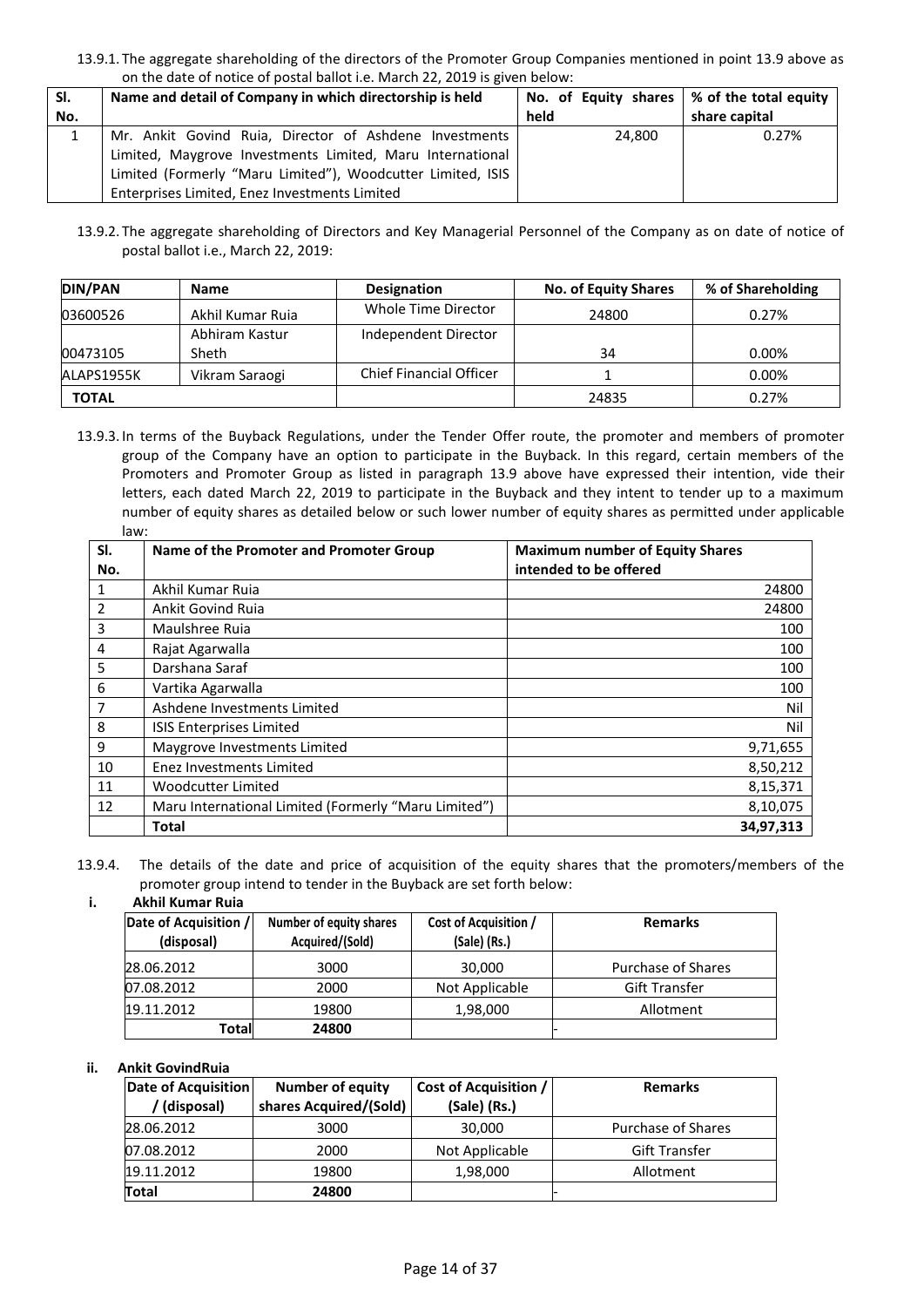# iii. **Maulshree Ruia**:

| Date of Acquisition /<br>(disposal) | Number of equity shares<br>Acquired/(Sold) | Cost of Acquisition /<br>(Sale) (Rs.) | <b>Remarks</b> |
|-------------------------------------|--------------------------------------------|---------------------------------------|----------------|
| 19.11.2012                          | 100                                        | 1000                                  | Allotment      |
| <b>Total</b>                        | 100                                        |                                       | -              |

# **iv. Rajat Agarwalla:**

| Date of Acquisition /<br>(disposal) | Number of equity shares<br>Acquired/(Sold) | Cost of Acquisition /<br>(Sale) (Rs.) | <b>Remarks</b> |
|-------------------------------------|--------------------------------------------|---------------------------------------|----------------|
| 19.11.2012                          | 100                                        | 1000                                  | Allotment      |
| Total                               | 100                                        |                                       | -              |

# **v. Darshana Saraf**:

| Date of Acquisition /<br>(disposal) | Number of equity shares<br>Acquired/(Sold) | Cost of Acquisition /<br>(Sale) (Rs.) | <b>Remarks</b> |
|-------------------------------------|--------------------------------------------|---------------------------------------|----------------|
| 19.11.2012                          | 100                                        | 1000                                  | Allotment      |
| Total                               | 100                                        |                                       |                |

## **vi. Vartika Agarwalla**

| Date of Acquisition /<br>(disposal) | Number of equity shares<br>Acquired/(Sold) | Cost of Acquisition /<br>(Sale) (Rs.) | <b>Remarks</b> |
|-------------------------------------|--------------------------------------------|---------------------------------------|----------------|
| 19.11.2012                          | 100                                        | 1000                                  | Allotment      |
| Total                               | 100                                        |                                       |                |

## **vii. Maygrove Investments Limited**

| Date of Acquisition / | Number of equity shares | Cost of Acquisition / | <b>Remarks</b>                 |
|-----------------------|-------------------------|-----------------------|--------------------------------|
| (disposal)            | Acquired/(Sold)         | (Sale) (Rs.)          |                                |
|                       |                         |                       | Allotment made pursuant to the |
|                       |                         |                       | Scheme of Demerger, as         |
|                       |                         |                       | approved by Guwahati High      |
| 14.02.2014            | 630106                  | Not Applicable        | Court.                         |
|                       |                         |                       | Pursuant to a Scheme of        |
| 14.03.2017            | 630106                  | 8,88,44,946           | Arrangement in open market.    |
| 14.03.2018            | (288547)                | (3,72,22,563)         | Tender of Shares for Buyback.  |
| Total                 | 971665                  |                       |                                |

### **viii. Enez Investments Limited**

| Date of Acquisition /<br>(disposal) | Number of equity shares<br>Acquired/(Sold) | Cost of Acquisition /<br>(Sale) (Rs.) | <b>Remarks</b>                                                                        |
|-------------------------------------|--------------------------------------------|---------------------------------------|---------------------------------------------------------------------------------------|
|                                     |                                            |                                       | Allotment made pursuant to the<br>Scheme of Demerger, as<br>approved by Guwahati High |
| 14.02.2014                          | 551346                                     | Not Applicable                        | Court.                                                                                |
| 08.03.2017                          | 551346                                     | 7,74,64,113                           | Pursuant to a Scheme of<br>Arrangement in open market.                                |
| 14.03.2018                          | (252480)                                   | (3, 25, 69, 920)                      | Tender of Shares for Buyback.                                                         |
| Total                               | 850212                                     |                                       |                                                                                       |

## **ix. Woodcutter Limited**

| Date of Acquisition /<br>(disposal) | Number of equity shares<br>Acquired/(Sold) | Cost of Acquisition /<br>(Sale) (Rs.) | <b>Remarks</b>                                                                        |
|-------------------------------------|--------------------------------------------|---------------------------------------|---------------------------------------------------------------------------------------|
|                                     |                                            |                                       | Allotment made pursuant to the<br>Scheme of Demerger, as<br>approved by Guwahati High |
| 14.02.2014                          | 535945                                     | Not Applicable                        | Court.                                                                                |
| 14.03.2017                          | 521560                                     | 7,35,39,960                           | Pursuant to a Scheme of<br>Arrangement in open market.                                |
| 14.03.2018                          | (242134)                                   | (3, 12, 35, 286)                      | Tender of Shares for Buyback.                                                         |
| Total                               | 815371                                     |                                       |                                                                                       |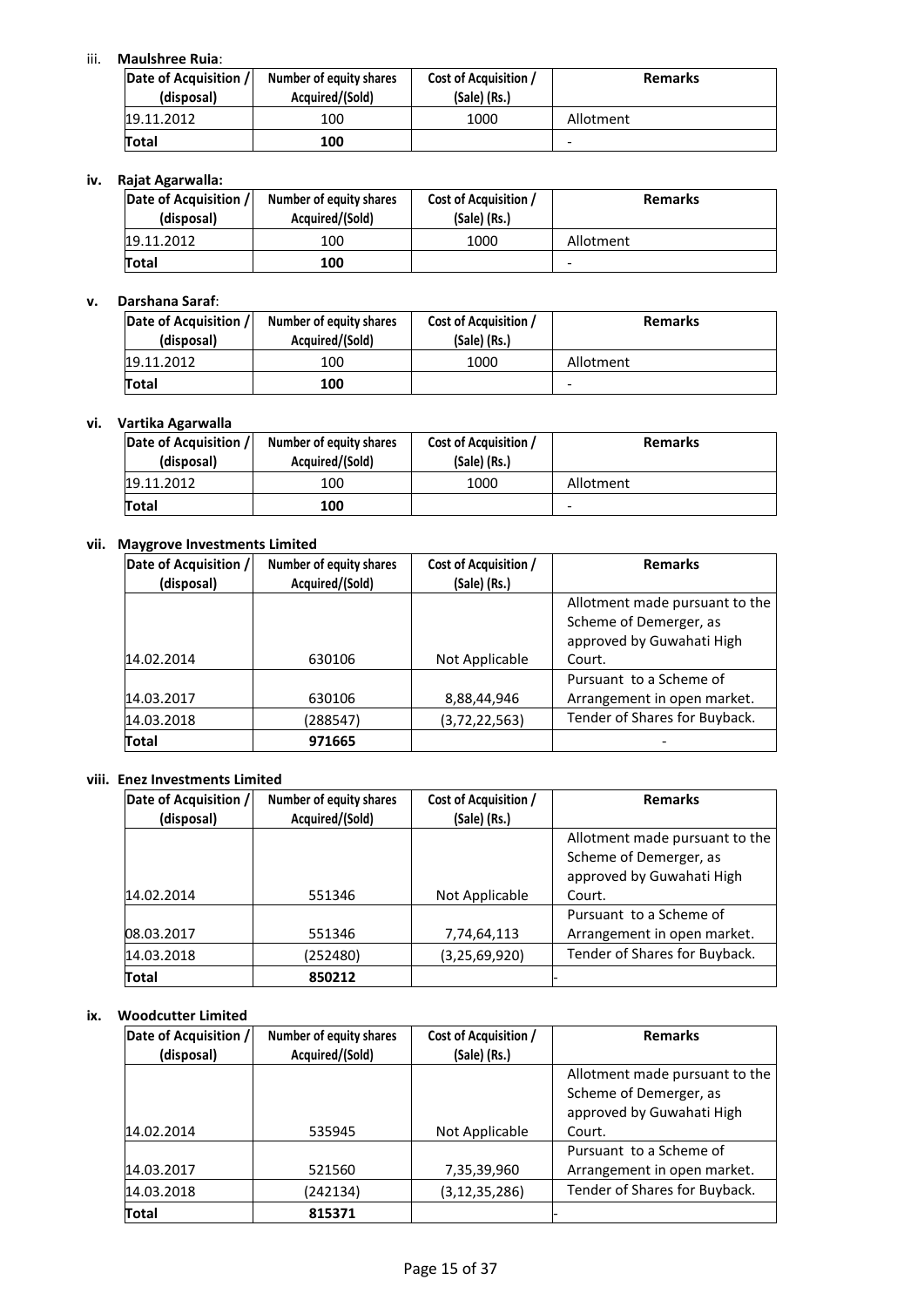# **x. Maru International Limited (Formerly "Maru Limited")**

| Date of Acquisition / | Number of equity shares | <b>Cost of Acquisition /(Sale)</b> | <b>Remarks</b>                 |
|-----------------------|-------------------------|------------------------------------|--------------------------------|
| (disposal)            | Acquired/(Sold)         | (Rs.)                              |                                |
|                       |                         |                                    | Allotment made pursuant to the |
|                       |                         |                                    | Scheme of Demerger, as         |
|                       |                         |                                    | approved by Guwahati High      |
| 14.02.2014            | 525318                  | Not Applicable                     | Court.                         |
|                       |                         |                                    | Pursuant to a Scheme of        |
| 08.03.2017            | 525318                  | 7,38,07,179                        | Arrangement in open market.    |
| 14.03.2018            | (240561)                | (3,10,32,369)                      | Tender of Shares for Buyback.  |
| Total                 | 810075                  |                                    |                                |

13.9.5. No equity shares or other specified securities in the Company were either purchased or sold by the Promoters and Promoter Group of the Company and the persons who are in control of the Company, directors of the promoter group companies, where such promoter or member of promoter group is a Company and the directors and key managerial personnel of the Company during a period of six months preceding the date of Board Meeting at which the Buyback was approved and from that date till the date of the Public Announcement.

# **14 BRIEF INFORMATION ABOUT THE COMPANY**

- 14.1 The Company was incorporated on the November 9, 2009 as a private company limited by shares under the provisions of the Companies Act, 1956 by the name and style of 'Dashabhooja Mercantile & Tourism Private Limited'. Subsequently, the name of the Company was changed to James Warren Tea Private Limited (JWTPL) and the Main Objects of the Company changed to undertake Tea business. JWTPL was then converted into a public company and consequently its name was changed to the 'James Warren Tea Limited' with effect from June 19, 2013. The Company's current business is resultant of de-merger of Tea business of Warren Tea Limited pursuant to the Scheme of Arrangement.
- 14.2 The equity shares of the Company are listed at BSE and CSE w.e.f July 25, 2014.
- 14.3 JWTL is engaged in the business of growing, harvesting, manufacturing and selling of tea. Such business is carried on by JWTL through its following 7 tea estates situated in diverse locations in the State of Assam:
	- Balijan (H) Tea Estate
	- Deamoolie Tea Estate
	- Dhoedaam Tea Estate
	- Rajah Alli Tea Estate
	- Thowra Tea Estate
	- Tippuk Tea Estate and
	- Zaloni Tea Estate.

14.4 The registered office of the Company is situated at Dhoedaam Tea Estate, P.O. Borahapjan, Dist. Tinsukia, Assam - 786150 and the corporate office is situated at Aspirations Vintage, 12 Pretoria Street, Kolkata - 700 071.

14.5 The history of the Equity Share Capital of the Company is set out below:

| Date of<br><b>Allotment</b> | No. of Equity<br><b>Shares issued</b> | Face<br><b>Value</b><br>(Rs.) | <b>Cumulative</b><br>No. of Equity<br><b>Shares</b> | <b>Cumulative</b><br><b>Equity Share</b><br>Capital (Rs.) | <b>Details</b>           |
|-----------------------------|---------------------------------------|-------------------------------|-----------------------------------------------------|-----------------------------------------------------------|--------------------------|
|                             |                                       |                               |                                                     |                                                           |                          |
| 15.03.2012                  | 10,000                                | $10/-$                        | 10,000                                              | 1,00,000                                                  | On Incorporation         |
| 19.11.2012                  | 40,000                                | $10/-$                        | 50,000                                              | 5,00,000                                                  | <b>Further Allotment</b> |
| 14.12.2014                  | 1,19,50,804                           | $10/-$                        | 1,20,00,804                                         | 12,00,08,040                                              | Allotment pursuant to    |
|                             |                                       |                               |                                                     |                                                           | Scheme of                |
|                             |                                       |                               |                                                     |                                                           | Arrangement              |
| 19.03.2018                  | (27,00,000)                           | $10/-$                        | 93,00,804                                           | 9,30,08,040                                               | Buyback                  |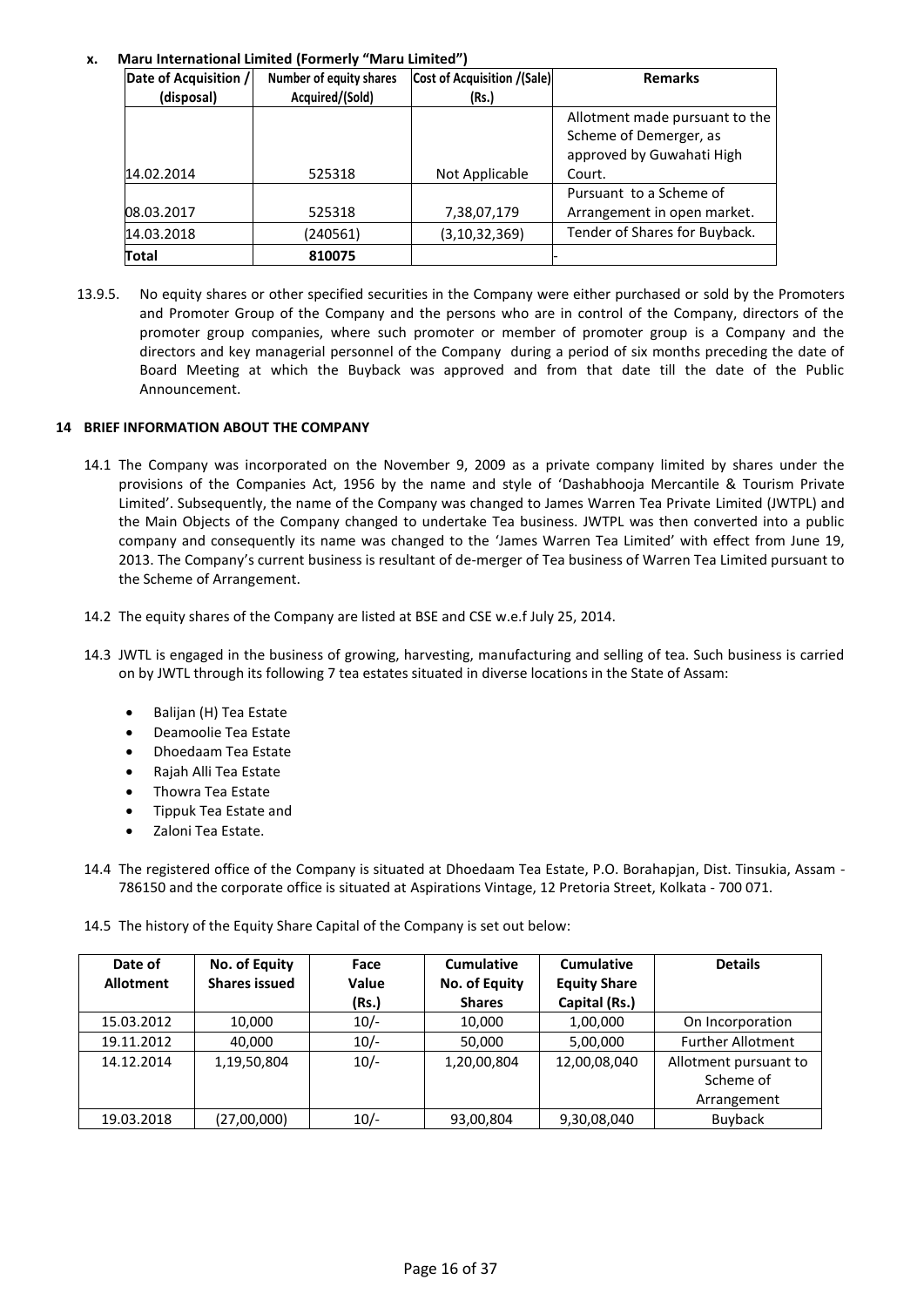| 2019.<br>S.No | Name, Age And Din                                               | <b>Designation</b>      | Qualification<br><b>And Occupation</b>                                                                                                              | Date<br>Of<br>Appointment/Re-<br>Appointment | <b>Other</b><br>Directorship In<br>Indian<br>Companies*                                                                                                                                                                                                                                            |
|---------------|-----------------------------------------------------------------|-------------------------|-----------------------------------------------------------------------------------------------------------------------------------------------------|----------------------------------------------|----------------------------------------------------------------------------------------------------------------------------------------------------------------------------------------------------------------------------------------------------------------------------------------------------|
| 1.            | Mr. Anil Kumar Ruia<br>Age: 63 years<br>DIN: 00236660           | Chairman                | Qualification:<br>Chartered<br>Accountant &<br>LLB (London),<br>Occupation:<br><b>Business</b>                                                      | 24.09.2012                                   | 1. JW Properties<br>Private Limited<br>2.<br><b>JWR</b><br>Properties<br>Private Limited                                                                                                                                                                                                           |
| 2.            | Mr. Akhil Kumar Ruia<br>Age: 37 years<br>DIN: 03600526          | Wholetime<br>Director   | Qualification:<br>MBA (U.S.A.)<br>Masters in<br>Management<br>(London School<br>of Economics),<br>Occupation:<br><b>Business</b>                    | 28.06.2012                                   | 1. JW Properties<br>Private Limited<br>2. JWR<br>Properties<br>Private Limited<br>3. JW Trading<br>Private Limited<br>4. AR Reality<br>Private Limited<br>5. AKR<br>Properties<br>Private Limited<br>6. Maulshree<br>Design Co<br>Private Limited<br>7. K R Plywood<br>Works<br>Private<br>Limited |
| 3.            | Mr. Sudeep Kumar<br>Ahluwalia<br>Age: 56 years<br>DIN: 07797775 | Wholetime<br>Director   | Qualification:<br>Graduation in<br>Commerce and<br>Alumnus of St.<br>Edmunds<br>College,<br>Shilong),<br>Occupation:<br>Service                     | 21.04.2017                                   | <b>NIL</b>                                                                                                                                                                                                                                                                                         |
| 4.            | Mr. Abhiram Kastur<br>Seth<br>Age: 39 years<br>DIN: 00473105    | Independent<br>Director | Qualification:<br><b>B.Sc in Business</b><br>Administration&<br>General<br>Management<br>(Finance &<br>Computer),<br>Occupation:<br><b>Business</b> | 27.12.2013                                   | 1. Aurus<br>Financial<br>Advisory<br>Services Private<br>Limited<br>2. Pink Panther<br>Properties<br>Private Limited                                                                                                                                                                               |
| 5.            | Mr. Arup Kumar<br>Chowdhuri<br>Age: 67 years<br>DIN: 00997826   | Independent<br>Director | <b>Qualification:</b><br>Graduate from<br>St Anthony's<br>College, Shillong<br>Occupation:<br><b>Business</b>                                       | 27.12.2013                                   | 1. Mysore Agro<br>Chemical<br>Company Pvt<br>Ltd                                                                                                                                                                                                                                                   |
| 6.            | Mrs. Sucharita Basu<br>De<br>Age: 42 years<br>DIN: 06921540     | Independent<br>Director | Qualification:<br>LLB (West<br>Bengal<br>Incorporated<br>Law Society),<br>Occupation:<br><b>Business</b>                                            | 01.10.2014                                   | 1. Himadri<br>Credit & Finance<br>Ltd<br>2. Himadri<br>Speciality<br>Chemical<br>Limited                                                                                                                                                                                                           |

|       |  |  |  | 14.6 The details regarding the Board of Directors as on the date of Publication of Public Announcement i.e. May 07, |  |
|-------|--|--|--|---------------------------------------------------------------------------------------------------------------------|--|
| 2019: |  |  |  |                                                                                                                     |  |

\* Excludes Memberships of managing committees of various chambers/bodies and alternate directorship.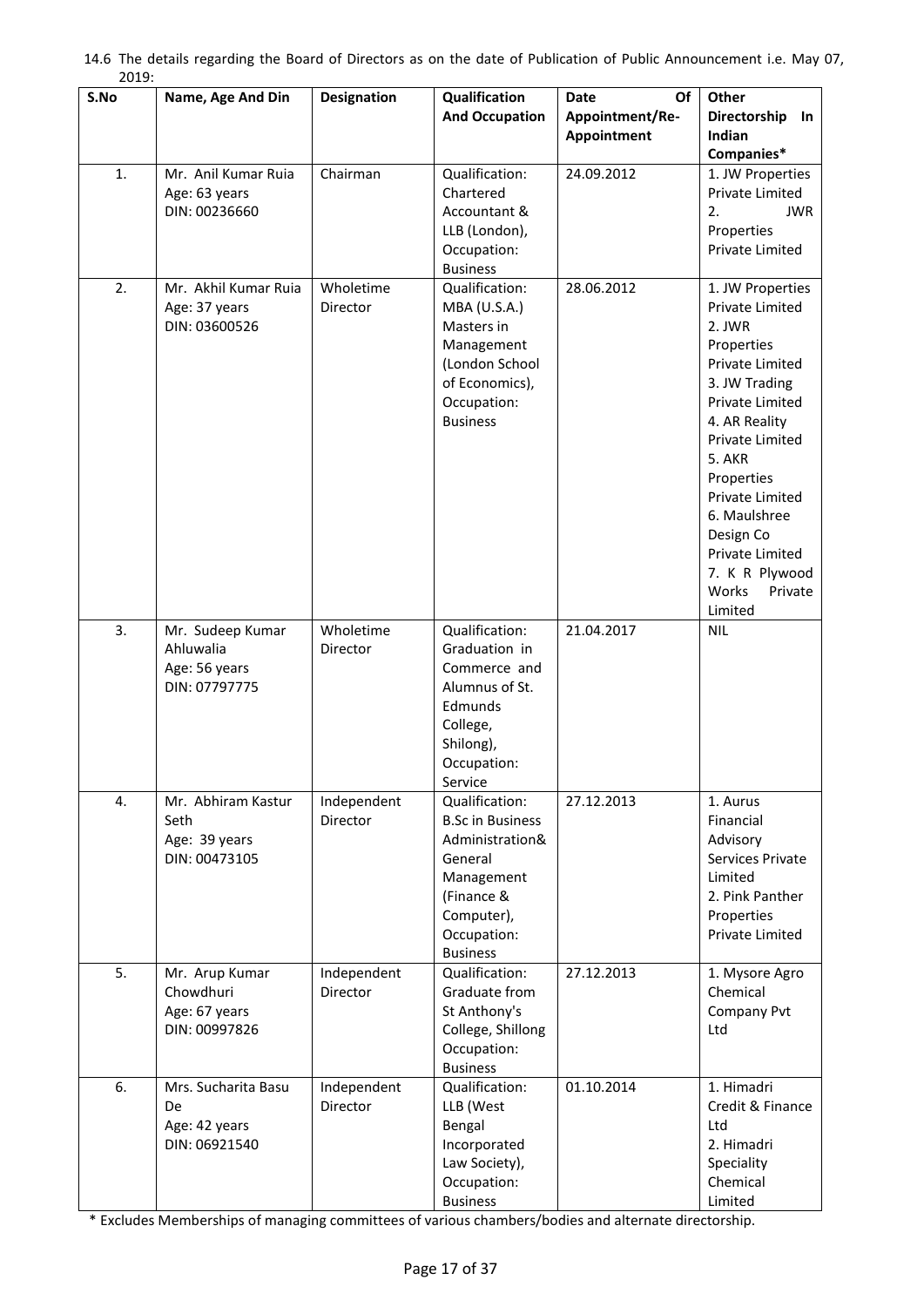14.7 The following changes have taken place in the Board of Directors of the Company during the last three years:

| Sr. No. | <b>Name</b>                          | Appointment/Cessation/<br>Re-appointment/Change<br>in Designation | <b>Effective date</b> | Reasons                                                  |
|---------|--------------------------------------|-------------------------------------------------------------------|-----------------------|----------------------------------------------------------|
| 1.      | Mr. Ankit Govind Ruia                | Cessation                                                         | 31.03.2016            | Personal                                                 |
| 2.      | Rakesh<br>Kumar<br>Mr.<br>Srivastava | Cessation                                                         | 21.04.2017            | Personal                                                 |
| 3.      | Sudeep<br>Kumar<br>Mr.<br>Ahluwalia  | Appointment                                                       | 21.04.2017            | Appointed<br>Whole<br>time<br>as<br>Director (Executive) |
| 4.      | Mr. Harsh Vardhan Saraf              | Cessation                                                         | 15.09.2017            | Personal                                                 |
| 5.      | Rajendra<br>Kumar<br>Mr.<br>Kanoria  | Cessation                                                         | 01.02.2018            | Personal                                                 |

14.8 The Buyback will not result in any benefit to any Director or Promoter of the Company except to the extent of their intention to participate in the Buyback and actual participation in the Buyback and the change in their shareholding as per the response received in the Buyback, as a result of the extinguishment of Shares which will lead to a reduction in the Share capital after the completion of the Buyback.

# **15 FINANCIAL INFORMATION ABOUT THE COMPANY**

15.1The salient financial information of the Company as extracted from the **standalone** audited financial statements of the Company for the last three financial years ended March 31, 2018, March 31, 2017 and March 31, 2016 and Interim Audited Financial for the nine months period ended December 31, 2018 are set out below:

|                                                  |                                                                                 |                                                                           |                                                                           | [In Rs. Lakhs]                                                        |
|--------------------------------------------------|---------------------------------------------------------------------------------|---------------------------------------------------------------------------|---------------------------------------------------------------------------|-----------------------------------------------------------------------|
| <b>Key Financials</b>                            | 9 months period<br>ended December<br>31, 2018<br>(Audited Figures) <sup>S</sup> | Year ended 31<br><b>March, 2018</b><br>(Audited<br>figures) <sup>\$</sup> | Year ended 31<br><b>March, 2017</b><br>(Audited<br>figures) <sup>\$</sup> | Year ended 31<br><b>March, 2016</b><br>(Audited figures) <sup>^</sup> |
| Revenue from Operations                          | 13407.80                                                                        | 11610.28                                                                  | 12136.45                                                                  | 13708.87                                                              |
| Other Income                                     | 113.73                                                                          | 499.75                                                                    | 635.14                                                                    | 637.16                                                                |
| <b>Total Revenue</b>                             | 13521.53                                                                        | 12110.03                                                                  | 12771.59                                                                  | 14346.03                                                              |
| <b>Total Expenses (excluding finance</b>         | 10958.12                                                                        | 12171.46                                                                  | 12393.81                                                                  | 13191.85                                                              |
| cost, depreciation & amortization)               |                                                                                 |                                                                           |                                                                           |                                                                       |
| <b>Finance Cost</b>                              | 0.00                                                                            | 0.00                                                                      | 0.14                                                                      | 1.37                                                                  |
| Depreciation and Amortization                    | 241.60                                                                          | 311.63                                                                    | 307.06                                                                    | 340.82                                                                |
| <b>Exceptional Item</b>                          | 0.00                                                                            | 25.01                                                                     | 134.40                                                                    | 2136.89                                                               |
| Profit/(Loss) before Tax                         | 2321.81                                                                         | (348.05)                                                                  | 204.98                                                                    | 2948.88                                                               |
| Tax Expenses (including Deferred tax)            | 577.39                                                                          | (94.93)                                                                   | 203.74                                                                    | 210.26                                                                |
| Net Profit/(Loss) for the period                 | 1744.42                                                                         | (253.12)                                                                  | 1.24                                                                      | 2738.62                                                               |
| Paid Up Share Capital                            | 930.08                                                                          | 930.08                                                                    | 1200.08                                                                   | 1200.08                                                               |
| Other Equity <sup>14</sup> / Reserve and Surplus | 11200.11                                                                        | 9497.24                                                                   | 12381.78                                                                  | 12171.30                                                              |
| Net Worth                                        | 12130.19                                                                        | 10427.32                                                                  | 13581.86                                                                  | 13371.38                                                              |
| Total debt                                       | 0.00                                                                            | 0.00                                                                      | 0.00                                                                      | 500.14                                                                |

^As per IGAAP

\$ As per IND-AS

^^ Excludes OCI reserves

# **Financial Ratios on standalone basis are as under:**

| <b>Key Ratios</b>           | 9 months period ended | Year ended 31      | Year ended 31      | Year ended 31      |
|-----------------------------|-----------------------|--------------------|--------------------|--------------------|
|                             | December 31, 2018     | <b>March, 2018</b> | <b>March, 2017</b> | <b>March, 2016</b> |
| Basic Earnings per share    | $18.76*$              | (2.13)             | 0.01               | 22.82              |
| Diluted Earnings per share  | $18.76*$              | (2.13)             | 0.01               | 22.82              |
| Book value per equity share | 130.42                | 112.11             | 113.17             | 111.42             |
| Return on Net worth (%)     | 19.17                 | (2.43)             | 0.01               | 20.48              |
| Debt/ Net Worth             | 0.00                  | 0.00               | 0.00               | 0.037              |

*\*not annualised* 

*#annualised*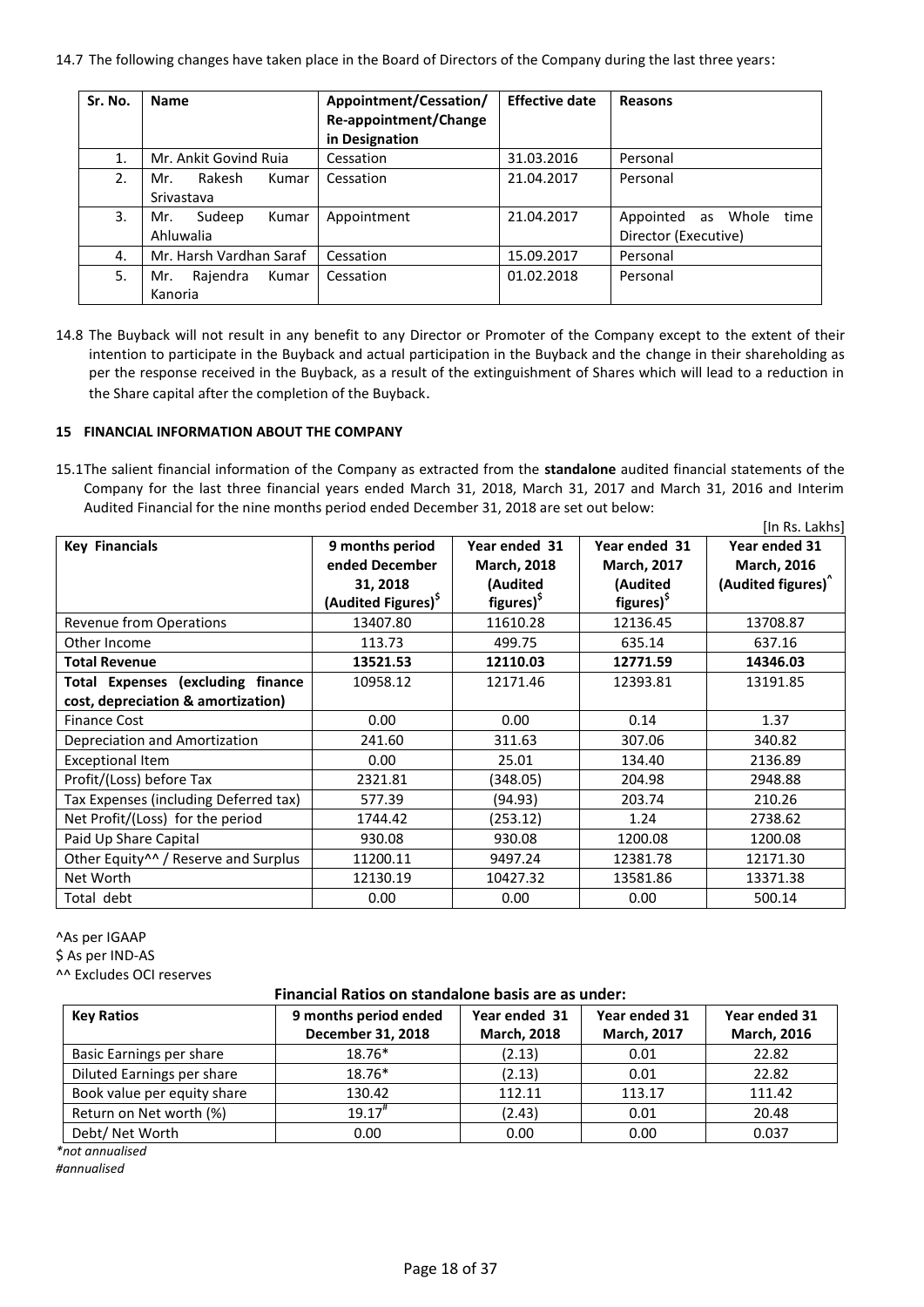15.2The salient features of the financial information of the Company as extracted from the **Consolidated** audited financial statements of the Company for the financial year ended March 31, 2018 and Interim Audited Financials for the nine months period ended 31.12.2018 are set out below:

|                                           |                                          | [In Rs. Lakhs]                  |
|-------------------------------------------|------------------------------------------|---------------------------------|
| <b>Key Financials</b>                     | 9 months period ended December           | Year ended 31 March, 2018       |
|                                           | 31, 2018 (Audited figures) <sup>\$</sup> | (Audited figures) <sup>\$</sup> |
| Revenue from Operations                   | 13407.80                                 | 11610.28                        |
| Other Income                              | 113.73                                   | 499.75                          |
| <b>Total Revenue</b>                      | 13521.53                                 | 12110.03                        |
| Total Expenses (excluding finance cost,   | 10958.12                                 | 12171.46                        |
| depreciation & amortization)              |                                          |                                 |
| <b>Finance Cost</b>                       | 0.00                                     | 0.00                            |
| Depreciation and Amortization             | 241.60                                   | 311.63                          |
| <b>Exceptional Items</b>                  | 0.00                                     | 25.01                           |
| Profit/(Loss) before Tax                  | 2321.81                                  | (348.05)                        |
| Tax Expenses (including Deferred tax)     | 577.39                                   | (94.93)                         |
| Net Profit/(Loss) after Tax               | 1744.42                                  | (253.12)                        |
| Profit/(Loss) for proportionate shares in | (2.44)                                   | (1.73)                          |
| Joint Venture                             |                                          |                                 |
| Profit / (Loss) for the period            | 1741.98                                  | (254.85)                        |
| Paid Up Share Capital                     | 930.08                                   | 930.08                          |
| Other Equity <sup>^^</sup>                | 11194.02                                 | 9493.59                         |
| Net Worth                                 | 12124.10                                 | 10423.67                        |
| Total debt                                | 0.00                                     | 0.00                            |

\$ As per IND-AS

^^ Excludes OCI reserves

### **Financial Ratios on standalone basis are as under:**

| <b>Key Ratios</b>           | 9 months period ended December<br>31, 2018 (Audited figures) | Year ended 31 March, 2018<br>(Audited figures) |
|-----------------------------|--------------------------------------------------------------|------------------------------------------------|
| Basic Earnings per share    | 18.73                                                        | (2.14)                                         |
| Diluted Earnings per share  | 18.73                                                        | (2.14)                                         |
| Book value per equity share | 130.36                                                       | 112.07                                         |
| Return on Net worth (%)     | $19.16^{\#}$                                                 | (2.45)                                         |
| Debt/ Net Worth             | 0.00                                                         | 0.00                                           |

*\*not annualised* 

*#annualised*

#### **The key financial ratios mentioned herein above have been computed as under:**

| Net worth                           | Equity Share Capital + Reserves & Surplus (excluding OCI Reserve and Revaluation Reserve) |
|-------------------------------------|-------------------------------------------------------------------------------------------|
| <b>Earnings Per Share (Basic)</b>   | As reported in audited financial statements                                               |
| <b>Earnings Per Share (Diluted)</b> | As reported in audited financial statements                                               |
| <b>Book Value per share</b>         | Networth divided by total number of shares at the end of the period/year                  |
| <b>Debt-Equity Ratio</b>            | Total Debt/ Net Worth                                                                     |
| Return on Net Worth (%)             | Profit / (Loss) for the period / Net worth                                                |

- 15.3The Company confirms that it will comply with the provisions of the SEBI (Substantial Acquisition of Shares and Takeovers) Regulations, 2011 if applicable.
- 15.4The Company confirms that it has complied with the provisions of Sections 68, 69, 70, 110 and all other provisions of the Companies Act, as may be applicable to the Buyback.

### **16 STOCK MARKET DATA**

- 16.1 The Company's equity shares are listed on BSE and CSE only, however there has not been any trading in the equity shares of the Company at CSE.
- 16.2 The high, low and average market prices for the last three financial years (April to March periods) and the monthly high, low and average market prices for the six months preceding the date of publication of the Public Announcement, i.e. May 07, 2019, and the corresponding volumes on BSE are as follows: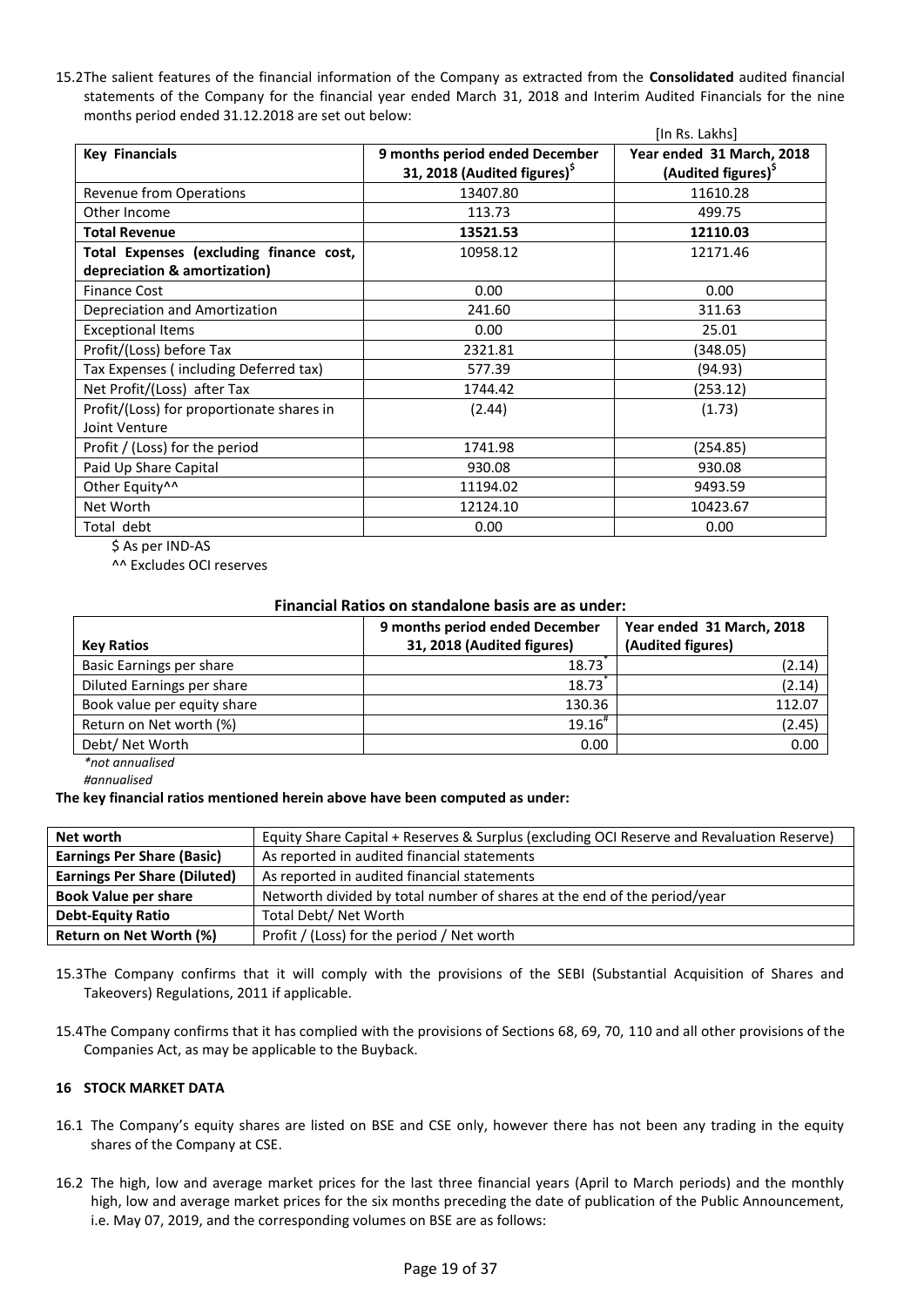| <b>Period</b>             |               | High <sup>^</sup> |                            | Low <sup>#</sup> |             | 2.                         |                             |                                              |
|---------------------------|---------------|-------------------|----------------------------|------------------|-------------|----------------------------|-----------------------------|----------------------------------------------|
|                           | High<br>(Rs.) | Date of High      | No. of<br>shares<br>traded | Low<br>(Rs.)     | Date of Low | No. of<br>shares<br>traded | Average<br>$(Rs.)^{\omega}$ | No. of<br>shares<br>traded in<br>that period |
|                           |               |                   |                            | 3 Years          |             |                            |                             |                                              |
| 01.04.2018-<br>31.03.2019 | 149.70        | 07.11.2018        | 554                        | 100.00           | 15.02.2019  | 363                        | 124.78                      | 165226                                       |
| 01.04.2017-<br>31.03.2018 | 153.90        | 28.11.2017        | 14798                      | 116.10           | 28.09.2017  | 102                        | 135.94                      | 412382                                       |
| 01.04.2016-<br>31.03.2017 | 160.95        | 29.06.2016        | 1440                       | 120.45           | 16.02.2017  | 553                        | 139.77                      | 4676148                                      |
|                           |               |                   |                            | 6 Months         |             |                            |                             |                                              |
| April- 2019               | 117.00        | 05.04.2019        | 228                        | 105.15           | 24.04.2019  | 85                         | 113.79                      | 9628                                         |
| March- 2019               | 129.30        | 22.03.2019        | 28314                      | 101.40           | 13.03.2019  | 328                        | 121.55                      | 45014                                        |
| February-<br>2019         | 114.95        | 04.02.2019        | 135                        | 100.00           | 15.02.2019  | 363                        | 102.99                      | 5981                                         |
| January-<br>2019          | 123.80        | 03.01.2019        | 237                        | 110.10           | 30.01.2019  | 159                        | 120.98                      | 9527                                         |
| December-<br>2018         | 139.30        | 06.12.2018        | 102                        | 122.30           | 17.12.2018  | 152                        | 126.38                      | 2867                                         |
| November-<br>2018         | 149.70        | 07.11.2018        | 554                        | 125.00           | 02.11.2018  | 91                         | 138.75                      | 15859                                        |

*Source: www.bseindia.com*

*^ High is the highest closing price recorded for the Equity Share of the Company during the said period* 

*# Low is the lowest closing price recorded for the Equity Share of the Company during the said period* 

*@ Average price is arrived by dividing the aggregate of traded turnover of the Company during the period by total no. of shares traded during the period.* 

16.3Notice of the Board Meeting convened to consider the proposal of the Buyback was given to BSE on 14.03.2019. The Board, at its meeting held on 22.03.2019, subject to the approval of shareholders of the company through postal ballot the results of which was declared on 04.05.2019, approved the proposal for the Buyback at a price of Rs. 115/- (Rupees One Hunderd Fifteen Only) per share and the intimation was sent to BSE on the same day. The closing market price of the Shares on BSE, during this period, are summarised below:

| Event                                          | Date       | <b>Share Price at BSE</b> |        |        |        |
|------------------------------------------------|------------|---------------------------|--------|--------|--------|
| з.                                             | -4.        | Open                      | High   | Low    | Close  |
| Notice of Board Meeting convened to consider   | 14.03.2019 |                           |        |        |        |
| the proposal of the Buy Back                   |            | No Trading                |        |        |        |
| 1 Trading Day Post-Notice of Board Meeting     | 15.03.2019 | 106.45                    | 106.45 | 106.45 | 106.45 |
| 1 Trading Day prior to Notice of Board Meeting | 13.03.2019 | 101.05                    | 101.40 | 101.05 | 101.40 |
| <b>Board Meeting Date</b>                      | 22.03.2019 | 129.25                    | 129.30 | 120.50 | 129.30 |
| 1 Trading Day post Board Meeting               | 25.03.2019 | 126.00                    | 126.00 | 122.85 | 122.85 |

### **17 DETAILS OF THE STATUTORY APPROVALS**

- 17.1 The Buyback Offer is subject to approval, if any required under the provisions of the Companies Act, the Buyback Regulations and/or such other applicable rules and regulations for the time being in force.
- 17.2 The Buyback of Shares from Non-Resident Shareholders will be subject to approvals, if any, of the appropriate authorities, including RBI, as may be required. The Company will have the right to make payment to the Eligible Shareholders in respect of whom no prior RBI approval is required and not accept Shares from the Eligible Shareholders in respect of whom prior RBI approval is required in the event copies of such approvals are not submitted.
- 17.3 As on date, there is no other statutory or regulatory approval required to implement the Buyback Offer, other than that indicated above. If any statutory or regulatory approval becomes applicable subsequently, the Buyback will be subject to such statutory or regulatory approval(s). In the event of any delay in receipt of any statutory / regulatory approval, changes to the proposed schedule of activities of the Buyback Offer, if any, shall be intimated to BSE.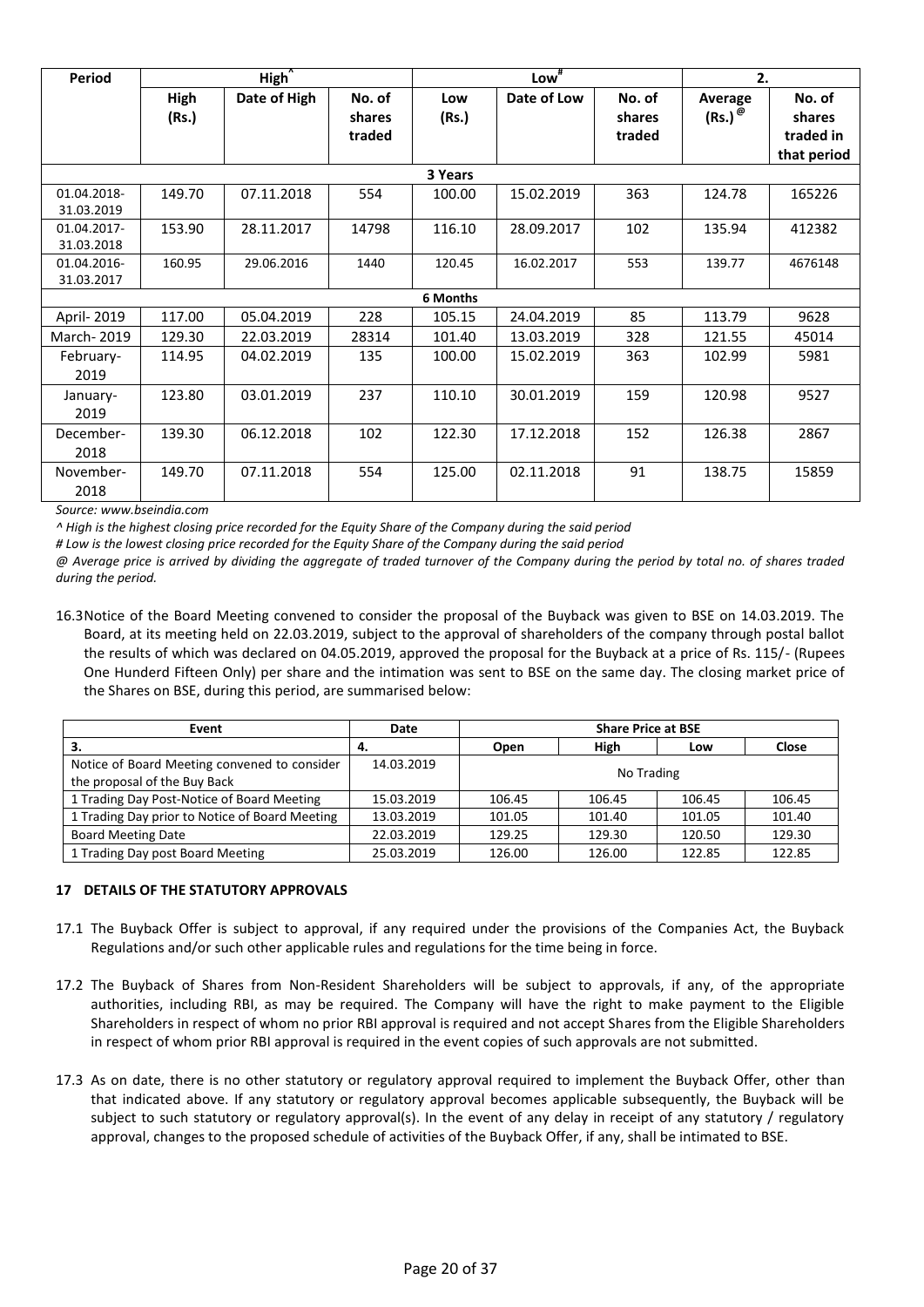#### **18 THE DETAILS OF THE REGISTRAR TO THE BUYBACK**

18.1 Eligible Shareholders holding equity shares, who wish to tender their Shares in the Buyback can send either themselves or through Seller Member by registered post or courier or hand deliver the Tender Form, TRS generated by the exchange bidding system upon placing of Bid along with all relevant documents by superscribing the envelope as "**James Warren Tea Limited Buyback Offer 2019**", to the Registrar to the Buyback at their office address as set out below, so that the same are received not later than 2 (two) days from the closure of the Tender period i.e. Thursday July 04, 2019 (by 5 p.m.):

#### **MAHESHWARI DATAMATICS PRIVATE LIMITED**  CIN: U20221WB1982PTC034886 SEBI REG. NO. INR000000353

Validity Period : Permanent (Contact Person: Mr. S. Rajagopal) 23, R.N. Mukherjee Road, 5th Floor, Kolkata – 700 001 Tel.: +91 33 2243 5029 / 5809; Fax: +91 33 2248 4787 Email: mdpldc@yahoo.com

In case of any query, the shareholders may contact the Registrar on any day except holidays between 10.00 a.m. and 5.00 p.m.

## **ELIGIBLE SHAREHOLDERS ARE REQUESTED TO NOTE THAT THE TENDER FORM, TRS AND OTHER RELEVANT DOCUMENTS SHOULD NOT BE SENT TO THE COMPANY OR TO THE MANAGER TO THE BUYBACK.**

## **ELIGIBLE SHAREHOLDERS HOLDING SHARES IN PHYSICAL FORM ARE REQUIRED TO GET THEIR SHARES DEMATERIALIZED BEFORE TENDERING THEIR EQUITY SHARES IN THE BUYBACK.**

## **19 PROCESS AND METHODOLOGY FOR THE BUYBACK**

19.1 The Company proposes to Buyback up to 23,25,000 (Twenty Three Lakhs Twenty Five Thousand) Equity Shares representing 24.99% of the total number of equity shares in the total paid-up equity share capital of the Company as per the Interim Audited Financial Statements of the Company for the nine months period ended December 31, 2018, at a price of Rs. 115/- (Rupees One Hundred Fifteen Only) per share payable in cash for an aggregate consideration not exceeding Rs. 26,73,75,000/- (Rupees Twenty Six Crores Seventy Three Lakhs Seventy Five Thousand Only) (excluding Transaction Cost) representing 22.68% and 22.69% of the fully paid-up equity share capital and free reserves as per the Interim Standalone and Consolidated Audited Financials of the Company for the nine months period ended December 31, 2018 respectively (which is within the limit of 25% of the fully paid-up equity share capital and free reserves as per the latest Standalone as well as Consolidated Audited Financials of the Company), from the shareholders on a proportionate basis through the Tender Offer route, in accordance with Article 71 of the Articles of Association of the Company, the provisions of Sections 68, 69,70, 110 and all other applicable provisions, if any, of the Act, the relevant rules framed thereunder including the Share Capital Rules, to the extent applicable, and the Buyback Regulations. The Buyback is subject to the receipt of approvals, permissions and sanctions as may be required, including but not limited to SEBI, Stock Exchanges, RBI etc.

# **THE COMPANY EXPRESSES NO OPINION AS TO WHETHER SHAREHOLDERS SHOULD PARTICIPATE IN THE BUYBACK AND ACCORDINGLY SHAREHOLDERS ARE ADVISED TO CONSULT THEIR OWN ADVISORS TO CONSIDER PARTICIPATION IN THE BUYBACK**.

- 19.2 The promoters and members of the promoter group intend to participate in the Buyback. For further details, see para 13.9.3 on page 14.
- 19.3 Assuming acceptance of all Shares tendered in the Buyback from the Eligible Shareholders up to their respective Buyback Entitlement, the shareholding of the Promoter and Promoter Group after the completion of the Buyback will increase to 76.52% of the post-Buyback total paid-up equity share capital of the Company.

# 19.4 **Record Date and Ratio of Buy Back as per the Buy Back Entitlement in each Category**:

- i. The Company has fixed Friday, May 17, 2019 as the Record Date for the purpose of determining the Buyback Entitlement and the names of the Shareholders, who are eligible to participate in the Buyback.
- ii. The Shares to be bought back pursuant to the Buyback are divided into 2 (two) categories:

i) Reserved category for Small Shareholders ("Reserved Category"); and ii) General category for all other Eligible Shareholders ("General Category").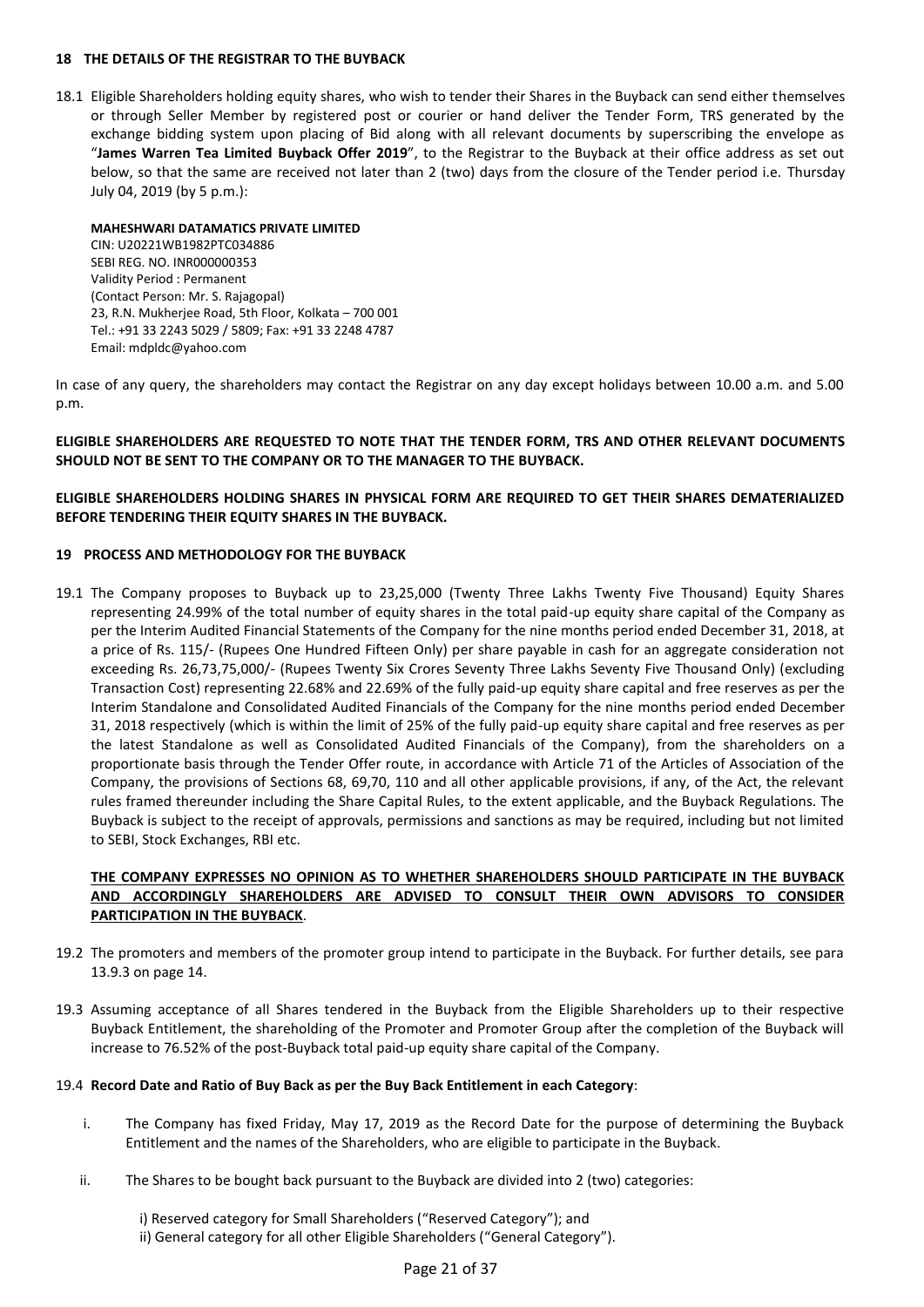- iii. As defined in the Buyback Regulations, a "Small Shareholder" is an Eligible Shareholder who holds equity shares having market value, on the basis of closing price on BSE as on Record Date, is not more than Rs. 2,00,000 (Rupees Two Lakh Only). As there was no trading in the equity shares of the Company on the Record Date, the closing price on BSE as on May 15, 2019 (i.e., the date immediately preceeding the Record Date on which equity shares of the Company were traded) has been considered to arrive at the market value of equity shares which was Rs. 112.50 per share. Accordingly all Eligible Shareholders holding not more than 1777 Shares as on the Record Date are classified as 'Small Shareholders' for the purpose of the Buyback.
- iv. Based on the aforementioned definition, there are 8408 Small Shareholders of the Company with an aggregate shareholding of 8,34,026 equity shares as on the Record Date, which constitutes 8.9672% of the total paid-up share capital of the Company and 35.8721% of the maximum number of Shares which are proposed to be bought back as part of this Buyback.
- v. In accordance with Regulation 6 of the Buyback Regulations, the reservation for the Small Shareholders will be 3,48,750 equity shares which is higher of:
	- i. 15% of the number of Shares which the Company proposes to Buyback i.e. 15% of 23,25,000 equity shares which is 3,48,750 equity sShares; or
	- ii. The number of Shares entitled as per their shareholding as on the Record Date {i.e. (8,34,026 / 93,00,804) x 23,25,000)} which is 2,08,489 equity shares.
- vi. All Outstanding Shares as held by the shareholders have been used for computing the Buyback Entitlement of Small Shareholders since the Promoter and Promoter Group also intend to participate in the Buyback.
- vii. Based on the above analysis and in accordance with Regulation 6 of the Buyback Regulations, 3,48,750 equity shares have been reserved for the Small Shareholders ("**Reserved Portion**") and accordingly, the General Category for all other Eligible Shareholders shall consist of 19,76,250 equity shares ("**General Portion**").

| <b>VIII.</b><br><u>Dascu on the above Dayback Entitiements, the ratio or Dayback for both categories is set out below.</u> |                                                                                    |  |
|----------------------------------------------------------------------------------------------------------------------------|------------------------------------------------------------------------------------|--|
| Category of Eligible Shareholder                                                                                           | Ratio of Buyback (i.e. Buy Back Entitlement)                                       |  |
| Reserved category for Small Shareholders                                                                                   | 23 equity shares for every 55 equity shares held as on the<br><b>Record Date</b>   |  |
| General category for all other Eligible Shareholders                                                                       | 123 equity shares for every 527 equity shares held as on the<br><b>Record Date</b> |  |

#### viii. Based on the above Buyback Entitlements, the ratio of Buyback for both categories is set out below:

\*The above ratio of Buyback is approximate and provides indicative Buyback Entitlement. Any computation of the entitled Equity Shares using the above Ratio of Buyback may provide a slightly different number due to rounding off. The actual Buyback Entitlement for Reserved Category for Small Shareholders is 41.8152% and General Category for all other Eligible Shareholder is 23.3412%.

### 19.5 **Fractional Entitlements**

- a. If the Buyback Entitlement under the Buyback, after applying the abovementioned ratios to the Shares held on Record Date is not in the multiple of one Share, then the fractional entitlement shall be ignored for computation of Buyback Entitlement to tender Shares in the Buyback for both categories of Eligible Shareholders.
- b. On account of ignoring the fractional entitlement, those Small Shareholders who hold 2 or less Shares as on Record Date will be dispatched a Tender Form with zero entitlement. Such Small Shareholders may tender Additional Shares as part of the Buyback and will be given preference in the Acceptance of one Share, if such Small Shareholders have tendered Additional Shares. The Company shall make best efforts subject to Buyback Regulations in accepting Equity Shares tendered by such Eligible Shareholder to the extent possible and permissible.

### 19.6 **Basis of Acceptance of Shares validly tendered in the Reserved Category for Small Shareholders**

Subject to the provisions contained in the Letter of Offer, the Company will accept the Shares tendered in the Buyback by the Small Shareholders in the Reserved Category in the following order of priority:

- a. Acceptance of 100% Shares from Small Shareholders in the Reserved Category, who have validly tendered their Shares to the extent of their Buyback Entitlement or the number of Shares tendered by them, whichever is less.
- b. After the acceptance as described in Paragraph 19.6(a) above, in case there are any Shares left to be bought back from Small Shareholders in the Reserved Category, the Small Shareholders who were entitled to tender zero Share (on account of fractional entitlement), and have tendered Additional Shares as part of the Buyback, shall be given preference and one Share each from such Additional Shares shall be bought back in the Reserved Category.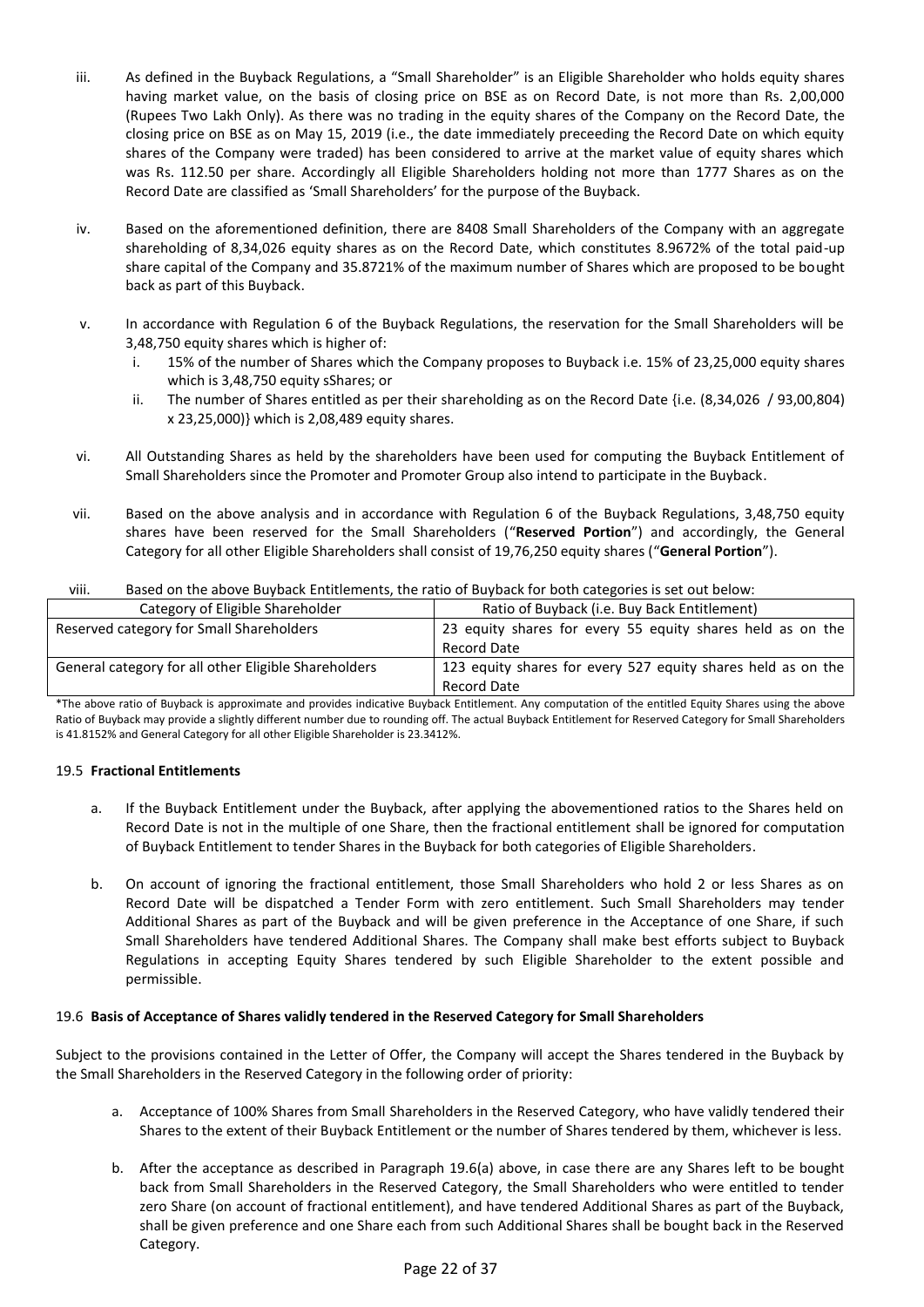c. After the acceptance as described in Paragraph 19.6(b) above, in case there are any Shares left to be bought back in the Reserved Category, the Additional Shares tendered by the Small Shareholders over and above their Buyback Entitlement, shall be accepted in proportion of the Additional Shares tendered by them and the Acceptance per Small Shareholder shall be made in accordance with the Buyback Regulations. Valid Acceptances per Small Shareholder shall be equal to the Additional Shares validly tendered by the Small Shareholder divided by the total Additional Shares validly tendered and multiplied by the total pending number of Shares to be accepted in Reserved Category. For the purpose of this calculation, the Additional Shares taken into account for such Small Shareholders, from whom one Share has been accepted in accordance with the Paragraph (19.6(b)), shall be reduced by one.

### d. **Adjustment for fractional results in case of proportionate Acceptance, as described above***:*

- For any Small Shareholder, if the number of Additional Shares to be accepted, calculated on a proportionate basis is not a multiple of one and the fractional Acceptance is greater than or equal to 0.50, then the fraction would be rounded off to the next higher integer.
- For any Small Shareholder, if the number of Additional Shares to be accepted, calculated on a proportionate basis is not in the multiple of one and the fractional Acceptance is less than 0.50, then the fraction shall be ignored.

# 19.7 **Basis** *of Acceptance of Shares validly tendered in the General Category*

Subject to the provisions contained in the Letter of Offer, the Company will accept the Shares tendered in the Buyback by all other Eligible Shareholders in the General Category in the following order of priority:

- a. Acceptance of 100% Shares from other Eligible Shareholders in the General Category who have validly tendered their Shares, to the extent of their Buy Back Entitlement, or the number of Shares tendered by them, whichever is less.
- b. After the Acceptance as described in Paragraph 19.7(a) above, in case there are any Shares left to be bought back in the General Category, the Additional Shares tendered by the other Eligible Shareholders over and above their Buyback Entitlement shall be accepted in proportion of the Additional Shares tendered by them and the acceptances per shareholder shall be made in accordance with the Buyback Regulations, i.e. valid acceptances per shareholder shall be equal to the Additional Shares validly tendered by the Eligible Shareholders divided by the total Additional Shares validly tendered in the General Category and multiplied by the total pending number of Shares to be Accepted in General Category.

# *c.* **Adjustment** *for fractional results in case of proportionate acceptance as described above:*

- For any Eligible Shareholder, if the number of Additional Shares to be accepted, calculated on a proportionate basis is not in the multiple of one and the fractional Acceptance is greater than or equal to 0.50, then the fraction would be rounded off to the next higher integer.
- For any Eligible Shareholder, if the number of Additional Shares to be accepted, calculated on a proportionate basis is not in the multiple of one and the fractional Acceptance is less than 0.50, then the fraction shall be ignored.

### 19.8 **Basis** *of Acceptance of Shares between categories*

- a. In the event the Shares tendered by the Small Shareholders in accordance with the process set out under Paragraph 19.6 (*Basis of Acceptance of Shares validly tendered in the Reserved Category*) of the Letter of Offer is less than the Reserved Portion, Additional Shares tendered by the Eligible Shareholders in the General Category over and above their Buyback Entitlement shall be accepted in proportion of the Additional Shares tendered by them in accordance with the Buyback Regulations, i.e. valid acceptances per shareholder shall be equal to the Additional Shares validly tendered by an Eligible Shareholder in the General Category divided by the total Additional Shares validly tendered in the General Category and multiplied by the Additional Shares that can be accepted due to shortfall in the Reserved Portion.
- b. In the event the Shares tendered by the Eligible Shareholders in the General Category in accordance with the process set out under Paragraph 19.7 (*Basis of Acceptance of Shares validly tendered in the General Category*) of the Letter of Offer is less than the General Portion, Additional Shares tendered by the Eligible Shareholders in the Reserved Category over and above their Buyback Entitlement shall be Accepted in proportion of the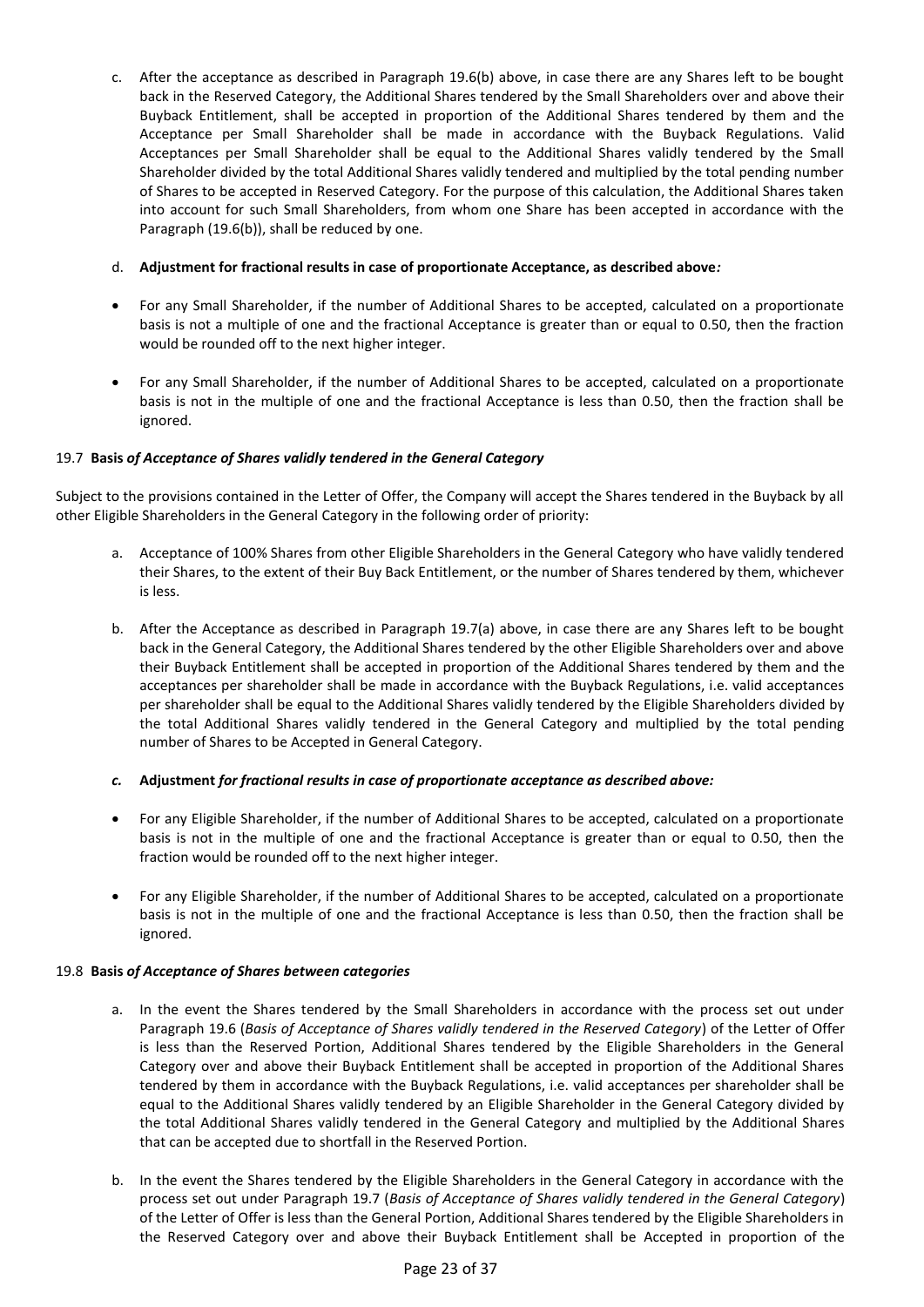Additional Shares tendered by them, in accordance with the Buyback Regulations, i.e. valid acceptances per shareholder shall be equal to the Additional Shares validly tendered by an Eligible Shareholder in the Reserved Category divided by the total Additional Shares validly tendered in the Reserved Category and multiplied by the Additional Shares that can be accepted due to shortfall in the General Portion.

c. A Small Shareholder who has received a Tender Form with zero Buyback Entitlement and who has tendered Additional Shares shall be eligible for priority Acceptance of one Share before Acceptance, as mentioned above, out of the Shares left to be bought back in the General Category, provided no Acceptance could take place from such Small Shareholder in accordance with the section entitled "Basis of Acceptance of Shares validly tendered in the Reserved Category for Small Shareholders".

### 19.9 *Adjustment for fractional results in case of proportionate Acceptance, as described above:*

- a. For any Eligible Shareholder, if the number of Additional Shares to be accepted, calculated on a proportionate basis is not a multiple of one and the fractional acceptance is greater than or equal to 0.50, then the fraction would be rounded off to the next higher integer.
- b. For any Eligible Shareholder, if the number of Additional Shares to be accepted, calculated on a proportionate basis is not in the multiple of one and the fractional Acceptance is less than 0.50, then the fraction shall be ignored.
- c. In case of any practical issues, resulting out of rounding-off of Shares or otherwise, the Board (which includes Committee thereof) or any person(s) authorised by the Board will have the authority to decide such final allocation with respect to such rounding-off or any excess of Shares or any shortage of Shares after allocation of Shares as set out in the process described in paragraphs above.

### 19.10 *Miscellaneous*

For avoidance of doubt, it is clarified that:

- a. The Shares Accepted under the Buyback from each Eligible Shareholder, in accordance with the paragraphs above, shall not exceed the number of Shares tendered by the respective Eligible Shareholder;
- b. The Equity Shares Accepted under the Buyback from each Eligible Shareholder, in accordance with the paragraphs above, shall not exceed the number of Shares held by respective Eligible Shareholder as on the Record Date; and
- c. The Shares tendered by any Eligible Shareholder over and above the number of Shares held by such Eligible Shareholder as on the Record Date shall not be considered for the purpose of Acceptance in accordance with the paragraphs above.

# 19.11 *Clubbing of entitlements*

In order to ensure that the same shareholders with multiple demat accounts/ folios do not receive a higher entitlement under the Small Shareholder category, the Company will club together the Equity Shares held by such shareholders with a common PAN for determining the category (Small Shareholder or General Category) and the Buyback Entitlement. In case of joint shareholding, the Company will club together the Equity Shares held in cases where the sequence of the PANs of the joint shareholders is identical. In case of shareholders holding Physical Shares, where the sequence of PANs is identical and where the PANs of all joint shareholders are not available, the Company will check the sequence of the names of the joint holders and club together the Equity Shares held in such cases where the sequence of the PANs and name of joint shareholders are identical. The shareholding of institutional investors like mutual funds, pension funds/ trusts, insurance companies, foreign institutional investors/ foreign portfolio investors etc., with common PAN will not be clubbed together for determining the category and will be considered separately, where these Equity Shares are held for different schemes/sub-accounts and have a different demat account nomenclature based on information prepared by the Registrar to the Buyback as per the shareholder records received from the Depositories. Further, the Equity Shares held under the category of "clearing members" or "corporate body margin account" or "corporate body – broker" as per the beneficial position data as on Record Date with common PAN are not proposed to be clubbed together for determining their entitlement and will be considered separately, where these Equity Shares are assumed to be held on behalf of clients.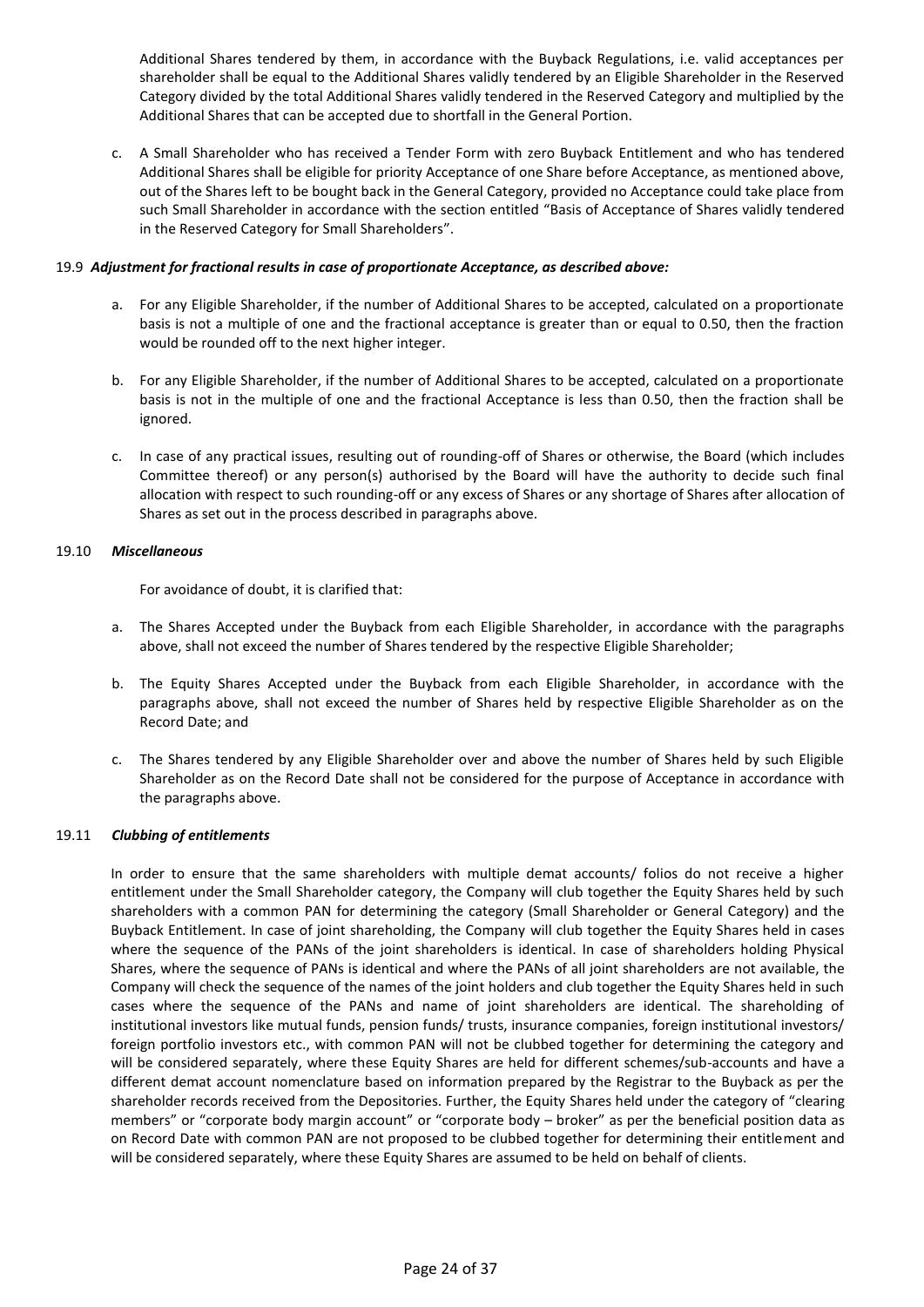#### **20 PROCEDURE FOR TENDER / OFFER AND SETTLEMENT**

20.1 **THE BUYBACK IS OPEN TO ALL ELIGIBLE SHAREHOLDERS HOLDING SHARES EITHER IN PHYSICAL FORM AND/OR DEMATERIALIZED FORM AS ON RECORD DATE. HOWEVER, PURSUANT TO THE LODR AMENDMENT (AS DEFINED IN PARAGRAPH 20.21.1 BELOW), THE ELIGIBLE SHAREHOLDERS HOLDING SHARES IN PHYSICAL FORM ARE REQUIRED TO GET THEIR SHARES DEMATERIALIZED BEFORE TENDERING THEIR EQUITY SHARES IN THE BUYBACK.THE COMPANY PROPOSES TO EFFECT THE BUYBACK THROUGH A TENDER OFFER ROUTE, ON A PROPORTIONATE BASIS. THE LETTER OF OFFER AND TENDER FORM, OUTLINING THE TERMS OF THE BUYBACK AS WELL AS THE DETAILED DISCLOSURES AS SPECIFIED IN THE BUYBACK REGULATIONS, WILL BE MAILED/ DISPATCHED TO THE ELIGIBLE SHAREHOLDERS**.

**The Eligible Shareholder(s) which have registered their Email IDs with the depositories / the Company, shall dispatch the Letter of Offer through electronic means. The Eligible Shareholder(s) who have not registered their Email IDs with the depositories / the Company, shall be dispatched the Letter of Offer through physical mode by registered post / speed post / courier. In case of non-receipt of Letter of Offer and the Tender Form, please follow the procedure as mentioned in Paragraph 20.9**.

- 20.2 The Company will not accept any Share offered in the Buyback which is under any restraint order of a court for transfer/sale of such Share. In accordance with Regulation 24(v) of the Buy Back Regulations, the Company shall not Buyback locked-in Shares and non-transferable Shares until the pendency of the lock-in or until such Shares become transferable. The Company shall accept all the Shares validly tendered in the Buyback by Eligible Shareholders, on the basis of their Buyback Entitlement as on the Record Date.
- 20.3 Eligible Shareholders will have to transfer their Shares from the same demat account in which they were holding such Shares as on the Record Date, and in case of multiple demat accounts, Eligible Shareholders are required to tender the applications separately from each demat account. In case of any changes in the demat account in which the Shares were held as on Record Date, such Eligible Shareholders should provide sufficient proof of the same to the Registrar to the Buyback and such tendered Shares may be accepted subject to appropriate verification and validation by the Registrar to the Buyback.
- 20.4 As disclosed in Paragraph 19 (Process and Methodology for the Buyback) above, the Shares proposed to be bought as a part of the Buyback are divided into 2 (two) categories viz. (i) Reserved Category for Small Shareholders (ii) the General Category for other Eligible Shareholders and the Buyback Entitlement of an Eligible Shareholders in each category shall be calculated accordingly.
- 20.5 After accepting the Shares tendered on the basis of Buyback Entitlement, Shares left to be bought as a part of the Buyback, if any, in one category shall first be accepted, in proportion to the Shares tendered, over and above their Buyback Entitlement, by Eligible Shareholders in that category, and thereafter, from Eligible Shareholders who have tendered over and above their Buyback Entitlement, in any other category.
- 20.6 Eligible Shareholders' participation in the Buyback is voluntary. Eligible Shareholders may choose to participate, in part or in full, and receive cash in lieu of the Shares accepted under the Buyback, or they may choose not to participate and enjoy a resultant increase in their percentage shareholding, after the completion of the Buyback, without any additional investment. Eligible Shareholders may also tender a part of their Buyback Entitlement. Eligible Shareholders also have the option of tendering Additional Shares (over and above their Buyback Entitlement) and participate in the shortfall created due to non-participation of some other Eligible Shareholders, if any. The Acceptance of any Shares tendered in excess of the Buyback Entitlement by the Eligible Shareholder shall be in terms of procedure outlined herein.
- 20.7 The maximum tender of Shares under the Buyback by any Eligible Shareholder cannot exceed the number of Shares held by such Eligible Shareholder as on the Record Date.
- 20.8 The Buyback shall be implemented using the "Mechanism for acquisition of shares through Stock Exchanges" pursuant to the SEBI Circulars, and following the procedure prescribed in the Companies Act, the Buyback Regulations and on such terms and conditions as may be permitted by law from time to time.

### **THE NON-RECEIPT OF THE LETTER OF OFFER BY, OR ACCIDENTAL OMISSION TO DISPATCH THE LETTER OF OFFER TO ANY PERSON WHO IS ELIGIBLE TO RECEIVE THE SAME TO PARTICIPATE IN THE BUYBACK, SHALL NOT INVALIDATE THE BUYBACK OFFER IN ANY WAY.**

20.9 In case of non-receipt of the Letter of Offer and the Tender Form:

If Eligible Shareholder(s) who have been sent the Letter of Offer through electronic means wish to obtain a physical copy of the Letter of Offer, they may send a request in writing to the Company or Registrar at the address or email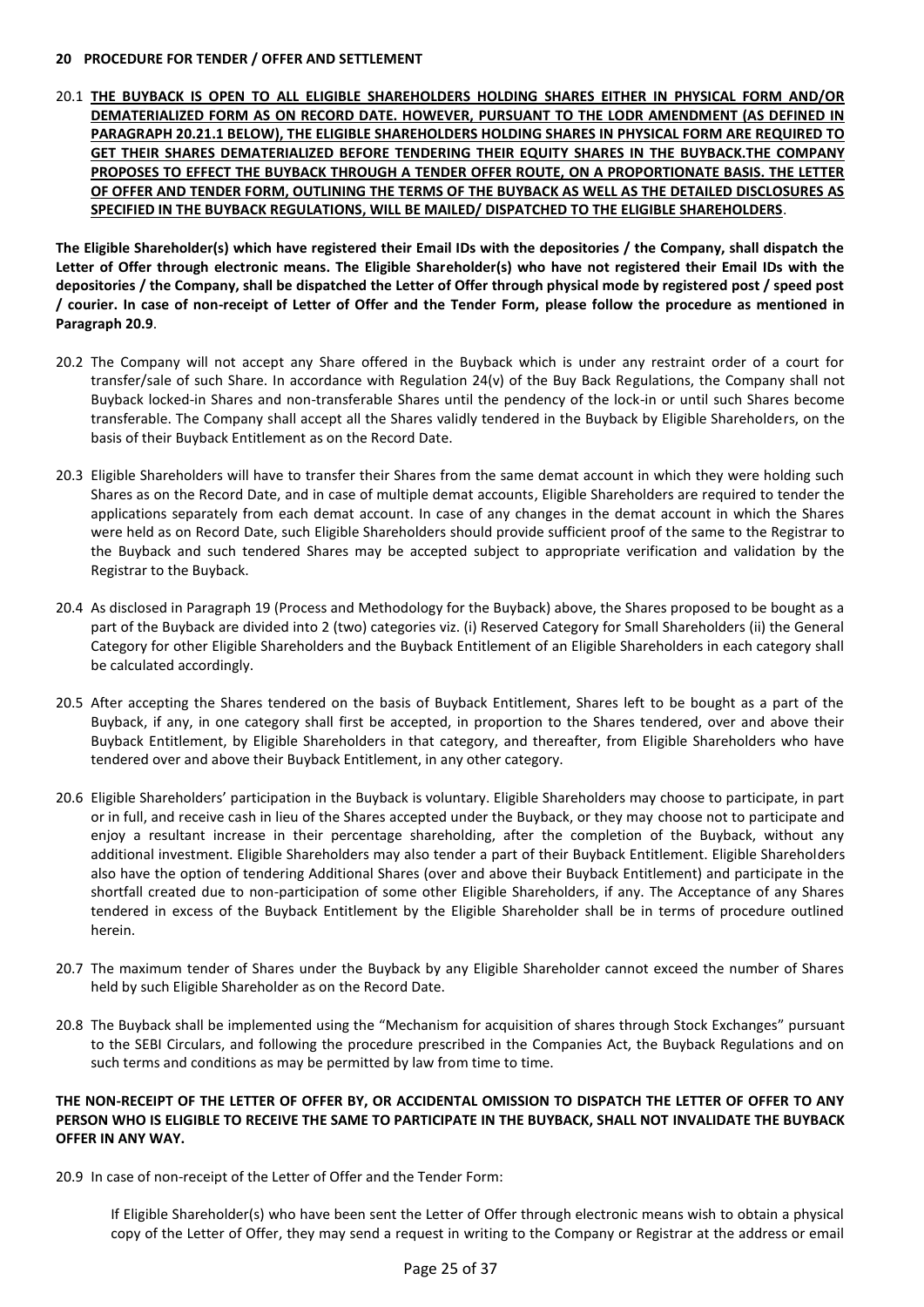id mentioned at the cover page of the Letter of Offer stating name, address, number of Equity Shares held on Record Date, client ID number, DP name / ID, beneficiary account number, and upon receipt of such request, a physical copy of the Letter of Offer shall be provided to such Eligible Shareholder. An Eligible Shareholder may participate in the Offer by downloading the Tender Form from the website of the Company i.e. www.jameswarrentea.com or send an application in writing on plain paper signed by all Eligible Shareholders (in case of joint holding), stating name and address of Shareholder(s), number of Equity Shares held as on the Record Date, Client ID number, DP Name/ID, beneficiary account number, number of Equity Shares tendered for the Buyback.

- 20.10 Please note that Eligible Shareholder(s) who intend to participate in the Buyback will be required to approach their respective Selling Member(s) (along with the complete set of documents for verification procedures in case of Shares held in physical form) and have to ensure that their bid is entered by their respective Selling Member(s) in the electronic platform to be made available by BSE before the Buyback Closing Date.
- 20.11 The Company shall accept Shares validly tendered by the Eligible Shareholder(s) in the Buyback on the basis of their shareholding as on the Record Date and the Buyback Entitlement. Eligible Shareholder(s) who intend to participate in the Buyback using the "plain paper" option as mentioned above are advised to confirm their Buyback Entitlement from the Registrar to the Buyback, before participating in the Buyback.
- 20.12 The acceptance of the Buyback made by the Company is entirely at the discretion of the Eligible Shareholders of the Company. The Company does not accept any responsibility for the decision of any Eligible Shareholder to either participate or to not participate in the Buyback. The Company will not be responsible in any manner for any loss of Share certificate(s) and other documents during transit and the Eligible Shareholders are advised to adequately safeguard their interest in this regard.
- 20.13 For implementation of the Buyback, the Company has appointed Bindal Equities Limited as the registered broker of the Company (the "**Company's Broker**") to facilitate the process of tendering of Shares through the stock exchange mechanism for the Buyback and through whom the purchases and settlements on account of the Buyback would be made by the Company. The contact details of the Company's Brokers are as follows:

Name: **Bindal Equities Limited** SEBI Registration No.: INZ000210031 CIN: U67190WB2005PLC106317 Address: 6, Brabourne Road, Viashno Chamber, 2<sup>nd</sup> Floor, Room No. 206B, Kolkata – 700 001. Tel No. 033-3022 2316, Email Id[: sureshsaraf@bindalgroup.in,](mailto:INFO@JRKGROUP.IN) Website: www.bindalgroup.in Contact Person: Mr. Suresh Kumar Saraf

- 20.14 BSE will be appointed as the "**Designated Stock Exchange**" to provide a separate "**Acquisition Window**" to facilitate placing of sell orders by Eligible Shareholders who wish to tender their Shares in the Buyback. The details of the platform will be as specified by BSE, from time to time. All eligible shareholders may place orders in the Acquistion window of BSE , through their respective stock brokers ("Shareholder Broker").
- 20.15 In the event Selling Member of any Eligible Shareholder is not registered with BSE trading member / stock broker, then that Eligible Shareholder can approach any BSE registered stock broker and can register himself by using quick unique client code (UCC) facility through that BSE registered stock broker (after submitting all details as may be required by such BSE registered stock broker in compliance with applicable law) (For more details please refer to paragraph 20.23). In case the Eligible Shareholder is unable to register himself by using quick UCC facility through any other BSE registered stock broker, then that Eligible Shareholder may approach the Company's Broker, viz. Bindal Equities Limited to register himself by using quick UCC facility.
- 20.16 All Eligible Shareholders, through their respective Selling Member(s) will be eligible and responsible to place orders in the Acquisition Window. All Eligible Shareholders can enter orders for Shares in demat form as well as Shares in physical form.
- 20.17 During the Tendering Period, the order for selling the Shares shall be placed by the Eligible Shareholders through their respective Selling Member(s) during normal trading hours of the secondary market.
- 20.18 Modification / cancellation of orders and multiple bids from a single Eligible Shareholder will be allowed during the Tendering Period. Multiple bids made by a single Eligible Shareholder for selling the Shares shall be clubbed and considered as 'one' bid for the purposes of Acceptance.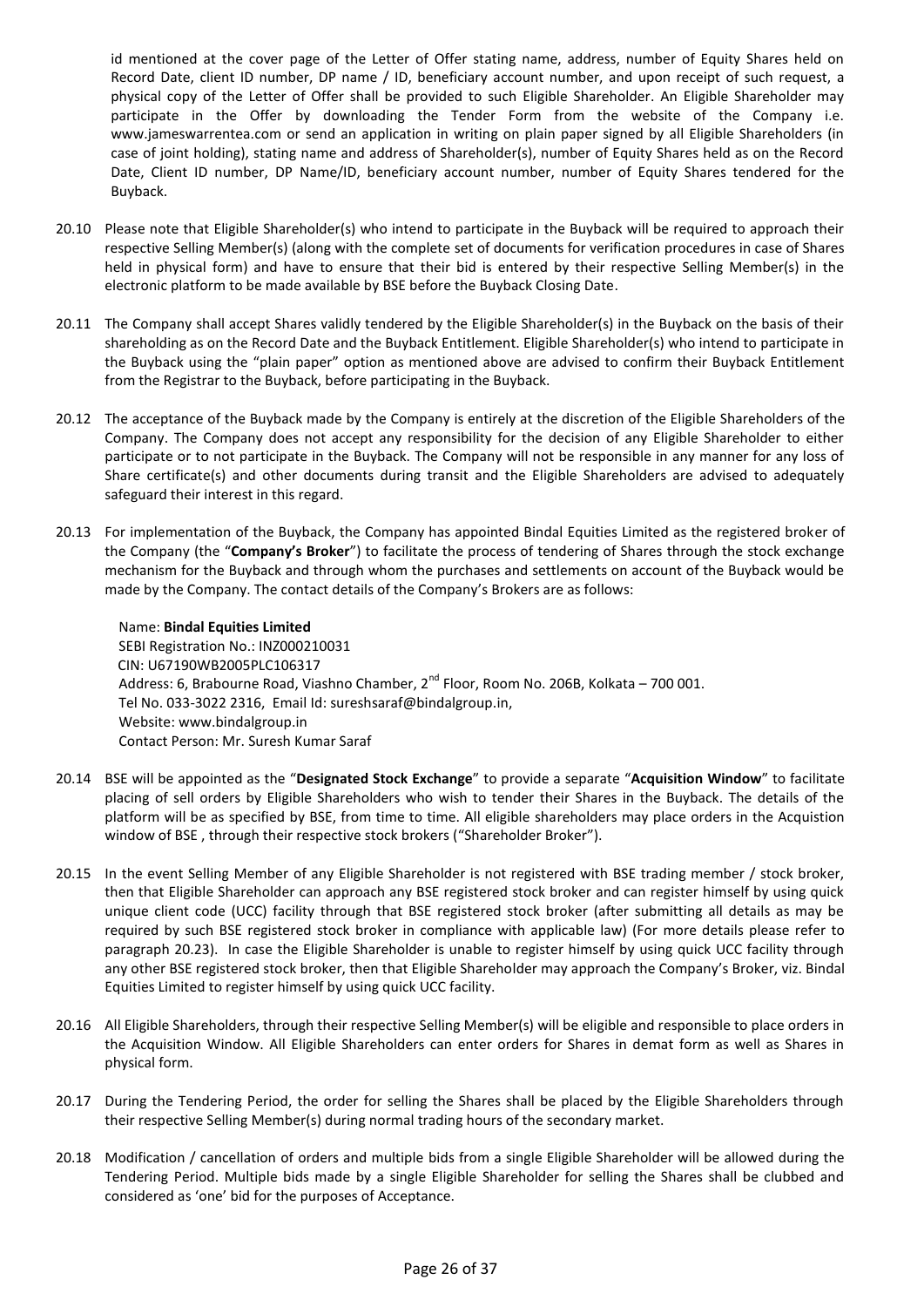- 20.19 The cumulative quantity tendered shall be made available on BSE website (www.bseindia.com) throughout the Tendering Period, and will be updated at specific intervals during the Tendering Period.
- 20.20 All documents sent by the Eligible Shareholders will be at their own risk. Eligible Shareholders are advised to safeguard adequately their interests in this regard.

#### 20.21 **Procedure to be followed by Eligible Shareholders holding Shares in dematerialized form:**

- 20.21.1 Eligible Shareholders who desire to tender their Shares in the electronic form under the Buyback would have to do so through their respective Selling Member(s) by indicating to such Selling Member(s) the details of Shares they intend to tender under the Buyback.
- 20.21.2 The Selling Member would be required to place an order/bid on behalf of the Eligible Shareholder(s) who wish to tender Shares in the Buyback using the Acquisition Window of BSE. Before placing the bid, the Eligible Shareholder would need to transfer the tendered Shares into the account of Indian Clearing Corporation Limited (referred to as the "**Clearing Corporation**"/ "**ICCL**") through the early pay-in mechanism of the Depositories prior to placing the order/bid on the BSE's IBBS platform by the Selling Member. For further details, Eligible Shareholders may refer to the circulars issued by BSE/Clearing Corporation.
- 20.21.3 The details of the settlement number under which the Shares are to be transferred in the account of Clearing Corporation for the Buyback will be provided in a separate circular to be issued by the Clearing Corporation.
- 20.21.4 For custodian participant orders for demat Shares, early pay-in is mandatory prior to confirmation of order by custodian. The custodian shall either confirm or reject the orders not later than the closure of the trading hours on the last day of the Tendering period i.e., date if closing of the Buyback Offer. Thereafter, all unconfirmed orders shall be deemed to be rejected. For all confirmed custodian participant orders, order modification by the concerned Selling Member shall revoke the custodian confirmation and the revised order shall be sent to the custodian again for confirmation.
- 20.21.5 Upon placing the bid, the Selling Member shall provide a TRS generated by the BSE's bidding system to the Eligible Shareholder. The TRS will contain the details of order submitted such as Bid ID No., Application No., DP ID, Client ID, number of Shares tendered etc.
- 20.21.6 In case of demat Shares, submission of Tender Form and TRS is not required. After the receipt of the demat Shares by the Clearing Corporation and a valid bid in the exchange bidding system, the Buyback shall be deemed to have been accepted, for Eligible Shareholders holding Shares in demat form.
- 20.21.7 The Eligible Shareholders will have to ensure that they keep the DP account active and unblocked to receive credit in case of return of Shares due to rejection or any other reason. Further, Eligible Shareholders will have to ensure that they keep the saving account attached with the DP account active and updated to receive credit remittance due to acceptance of Buyback of shares by the Company.
- 20.21.8 Modification and cancellation of the orders will be allowed during the tendering period of the Buyback.
- 20.21.9 The Cumulative quantity tendered shall be made available on the website of the BSE [\(www.bseindia.com\)](http://www.bseindia.com/) throughout the trading sessions and will be updated at specific intervals during the tendering period.
- 20.22 **Procedure to be followed by Eligible Shareholders holding Shares in physical form:** 
	- **20.22.1. ALL EQUITY SHAREHOLDERS HOLDING THE EQUITY SHARES IN THE PHYSICAL FORM SHALL NOTE THAT IN ACCORDANCE WITH THE PROVISO TO REGULATION 40(1) OF THE SECURITIES AND EXCHANGE BOARD OF INDIA (LISTING OBLIGATIONS AND DISCLOSURE REQUIREMENTS) REGULATIONS, 2015 (NOTIFIED BY THE SECURITIES AND EXCHANGE BOARD OF INDIA (LISTING OBLIGATIONS AND DISCLOSURE REQUIREMENTS) (FOURTH AMENDMENT) REGULATIONS, 2018), EFFECTIVE FROM APRIL 1, 2019, TRANSFERS OF SECURITIES SHALL NOT BE PROCESSED UNLESS THE SECURITIES ARE HELD IN THE DEMATERIALIZED FORM WITH A DEPOSITORY ("LODR AMENDMENT"). GIVEN THAT THE SETTLEMENT OF EQUITY SHARES WILL HAPPEN POST THE EFFECTIVE DATE OF LODR AMENDMENT, I.E. APRIL 1, 2019, THE COMPANY SHALL NOT BE ABLE TO ACCEPT THE EQUITY SHARES TENDERED IN PHYSICAL FORM. ACCORDINGLY, THE ELIGIBLE SHAREHOLDERS ARE ADVISED TO APPROACH THE CONCERNED DEPOSITORY PARTICIPANT TO HAVE THEIR EQUITY SHARES DEMATERIALIZED BEFORE TENDERING THEIR EQUITY SHARES IN THE BUYBACK.**
	- **20.22.2. IN CASE ANY PERSON HAS SUBMITTED EQUITY SHARES IN PHYSICAL FORM FOR DEMATERIALISATION, SUCH ELIGIBLE SHAREHOLDERS SHOULD ENSURE THAT THE PROCESS OF GETTING THE EQUITY SHARES**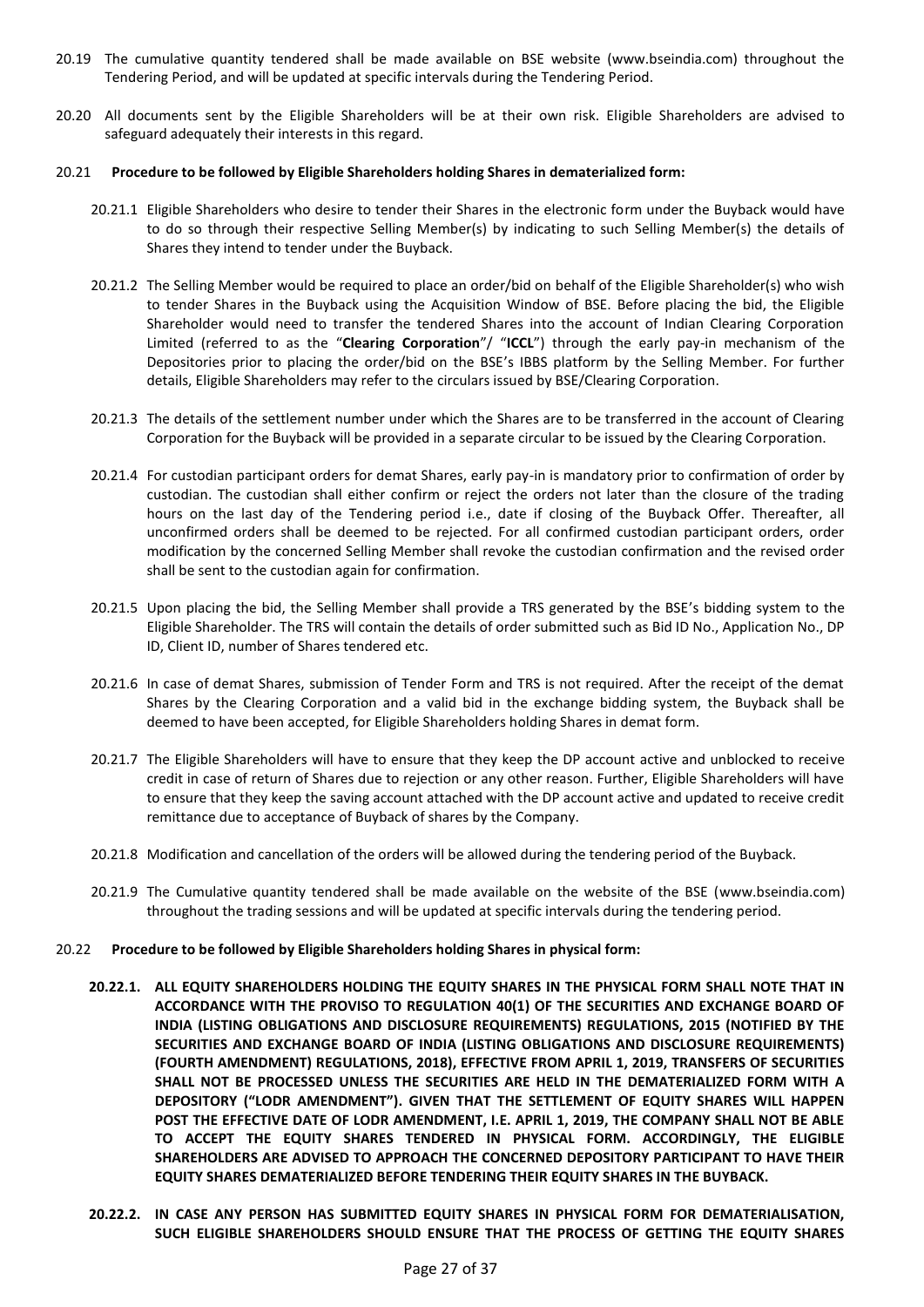## **DEMATERIALISED IS COMPLETED BEFORE SUCH ELIGIBLE SHAREHOLDERS TENDER THEIR EQUITY SHARES IN THE BUYBACK, SO THAT THEY CAN PARTICIPATE IN THE BUYBACK OFFER. SUCH SHAREHOLDER HAVE TO SEND A LETTER ALONG WITH TRANSACTION STATEMENT OF THE DEMAT ACCOUNT FROM WHERE THE EQUITY SHARES HAVE BEEN TENDERED, TO THE REGISTRAR ON OR BEFORE THURSDAY, JULY 04, 2019.**

#### 20.23 **For equity shares held by Eligible sellers, being Non- Resident Shareholders of equity shares**

- a. While tendering their Equity Shares under the Buyback Offer, all Non-Resident Equity Shareholders should provide relevant confirmations/ declarations vide the duly filled-in and signed (by all Shareholders in case the Equity Shares are held in joint names) Tender Forms. In the event relevant confirmations / declarations are not provided in the Tender Forms or there is ambiguity in the information provided, the Company reserves the right to reject such Tender Forms**.**
- b. FII/FPI Shareholders should also enclose a copy of their SEBI registration certificate. Erstwhile OCBs are required to obtain specific prior approval from RBI for tendering Equity Shares in the Buyback Offer. OCBs are required to obtain and enclose RBI approval for tendering Shares in the Buyback Offer. The Company shall not accept Equity Shares from OCBs/ NRIs in respect of whom such RBI approval is required and copies of such approvals are not submitted**.**
- c. Where Non-Resident Shareholder is tax resident of a country which has entered into a DTAA with India, it may be possible for the Non-Resident Shareholder to avail the beneficial provisions, if any, under the DTAA. If the Non-Resident Shareholder opts to avail the beneficial provisions as per DTAA, a tax residency certificate of such person from the tax authorities of the country of which such person is the tax resident and prescribed Form 10F, along with all the other prescribed information, as also a copy of the self-certified declaration for non-existence of a permanent establishment should be submitted along with the Tender Form. A copy of the Tender Form must also be provided to the relevant Seller Broker.
- d. If the Non-Resident Shareholder requires the Seller Broker not to deduct tax, or to deduct tax at a lower rate, or on a lower amount, for any reason, they would need to obtain a certificate from the Income- tax authorities, either under Section 195(3) or under Section 197 of the Income Tax Act, and submit this to Company and the Shareholders' Broker while submitting the Tender Form. In absence of such certificate from the Income-tax authorities, the Shareholders' Broker shall deduct tax on gross consideration at the prescribed rate of tax.
- e. It is recommended that the Non-Resident Shareholders submit a copy of the PAN card along with the Tender Form as PAN verification is necessary for the Company and Shareholders' Broker to deduct taxes at the appropriate rate as well as to avoid queries regarding availability of tax credit on the TRACES website. In the absence of PAN, a different rate may be applicable as per the provisions of the Indian tax laws.
- f. Non-Resident Shareholders who have acquired Equity Shares of the Company under the approval route of the RBI and erstwhile OCBs are required to submit copies of earlier RBI approvals along with their respective Tender Forms.
- g. In case the Equity Shares are held on repatriation basis, the Non-Resident Shareholders should enclose the supporting documents. Such documents could include:
	- a copy of the permission received by them from RBI at the time of the original acquisition of Shares.
	- a letter from the Shareholder's authorized dealer/bank confirming that at the time of acquiring the said Equity Shares, payment for this was made by the Non-Resident Shareholder from the appropriate account as specified by RBI in its approval.
	- any other document which evidences reparability of sale proceeds in respect of the tendered Shares
- h. In case the Non-Resident Shareholder is not in a position to produce supporting documents towards enabling repatriation, the Shares would be deemed to have been acquired on non-repatriation basis and in that case the Shareholder shall submit a consent letter addressed to the Company, allowing the Company to make the payment on a non repatriation basis in respect of the valid Shares accepted under the Offer i.e. by way of credit to an nonrepatriation bank account or issuance of rupee demand draft.

#### 20.24 **Additional procedural requirements for Eligible Shareholders, whose stock broker are not registered with BSE**

- 20.24.1 In the event Selling Member of any Eligible Shareholder is not registered with BSE trading member / stock broker, then that Eligible Shareholder can approach any BSE registered stock broker and can register himself by using quick unique client code (UCC) facility through that BSE registered stock broker (after submitting all details as may be required by such BSE registered stock broker in compliance with applicable law). In case the Eligible Shareholder is unable to register himself by using quick UCC facility through any other BSE registered stock broker, then that Eligible Shareholder may approach the Company's Broker, viz. Bindal Equities Limited, to register himself by using quick UCC facility.
- 20.24.2 The public shareholder approaching the BSE registered broker with whom he does not have an account: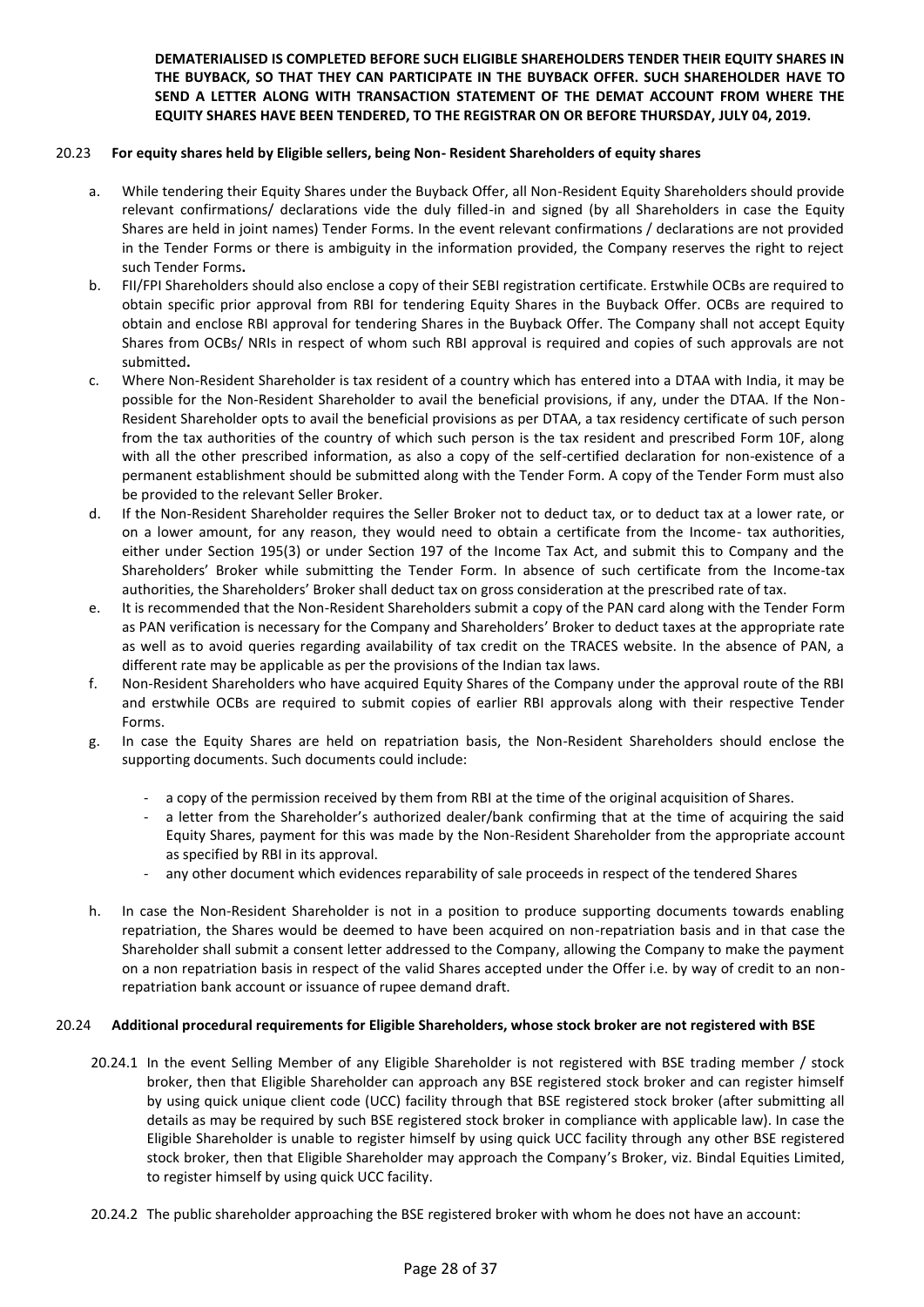- I. In case of Public Shareholder being an individual
- a. If Public Shareholder is registered with KYC Registration Agency ("**KRA**"): Forms required:
	- 1. Central Know Your Client ("**CKYC**") form including Foreign Account Tax Compliance Act ("**FATCA**"), In Person Verification ("**IPV**"), Original Seen and Verified ("**OSV**") if applicable
	- 2. Know Your Client ("**KYC"**) form documents required (all documents self-attested): Bank details (cancelled cheque)
	- 3. Demat details for Equity Shares in demat mode (demat master /latest demat statement)
- b. If Public Shareholder is not registered with KRA: Forms required:
	- 1. CKYC form including FATCA, IPV, OSV if applicable
	- 2. KRA form
	- 3. KYC form documents required (all documents self-attested):
		- Permanent Account Number ("**PAN**") card copy
		- Address proof
		- Bank details (cancelled cheque)
	- 4. Demat details for Equity Shares in demat mode (demat master /latest demat statement)

It may be noted, that other than submission of above forms and documents, in person verification may be required.

- II. In case of Public Shareholder, being a Hindu Undivided Family ("**HUF**"):
- a. If Public Shareholder is registered with KRA: Forms required:
	- 1. CKYC form of karta including FATCA, IPV, OSV if applicable
	- 2. KYC form documents required (all documents self-attested):
	- 3. Bank details (cancelled cheque)
	- 4. Demat details for Equity Shares in demat mode (demat master /latest demat statement)

b. If Public Shareholder is not registered with KRA: Forms required:

- 1. CKYC form of karta including FATCA, IPV, OSV if applicable
- 2. KRA form
- 3. KYC form documents required (all documents self-attested):
	- ii. PAN card copy of HUF & karta
	- iii. Address proof of HUF & karta
	- iv. HUF declaration
	- v. Bank details (cancelled cheque)
- 4. Demat details for Equity Shares in demat mode (demat master /latest demat statement)

It may be noted that, other than submission of above forms and documents, in person verification may be required.

- III. In case of Public Shareholder other than Individual and HUF:
	- a. If Public Shareholder is KRA registered: Form required:
		- 1. KYC form documents required (all documents certified true copy):
		- 2. Bank details (cancelled cheque)
		- 3. Demat details for Equity Shares in demat mode (demat master /latest demat statement)
		- 4. FATCA, IPV, OSV if applicable
		- 5. Latest list of directors/authorised signatories/partners/trustees
		- 6. Latest shareholding pattern
		- 7. Board resolution
		- 8. Details of ultimate beneficial owner along with PAN card and address proof
		- 9. Last 2 years financial statements
	- b. If Public Shareholder is not KRA registered: Forms required:
		- 1. KRA form
		- 2. KYC form documents required (all documents certified true copy):
		- 3. PAN card copy of company/ firm/trust
		- 4. Address proof of company/ firm/trust
		- 5. Bank details (cancelled cheque)
		- 6. Demat details for Equity Shares in demat mode (demat master /latest demat statement)
		- 7. FATCA, IPV, OSV if applicable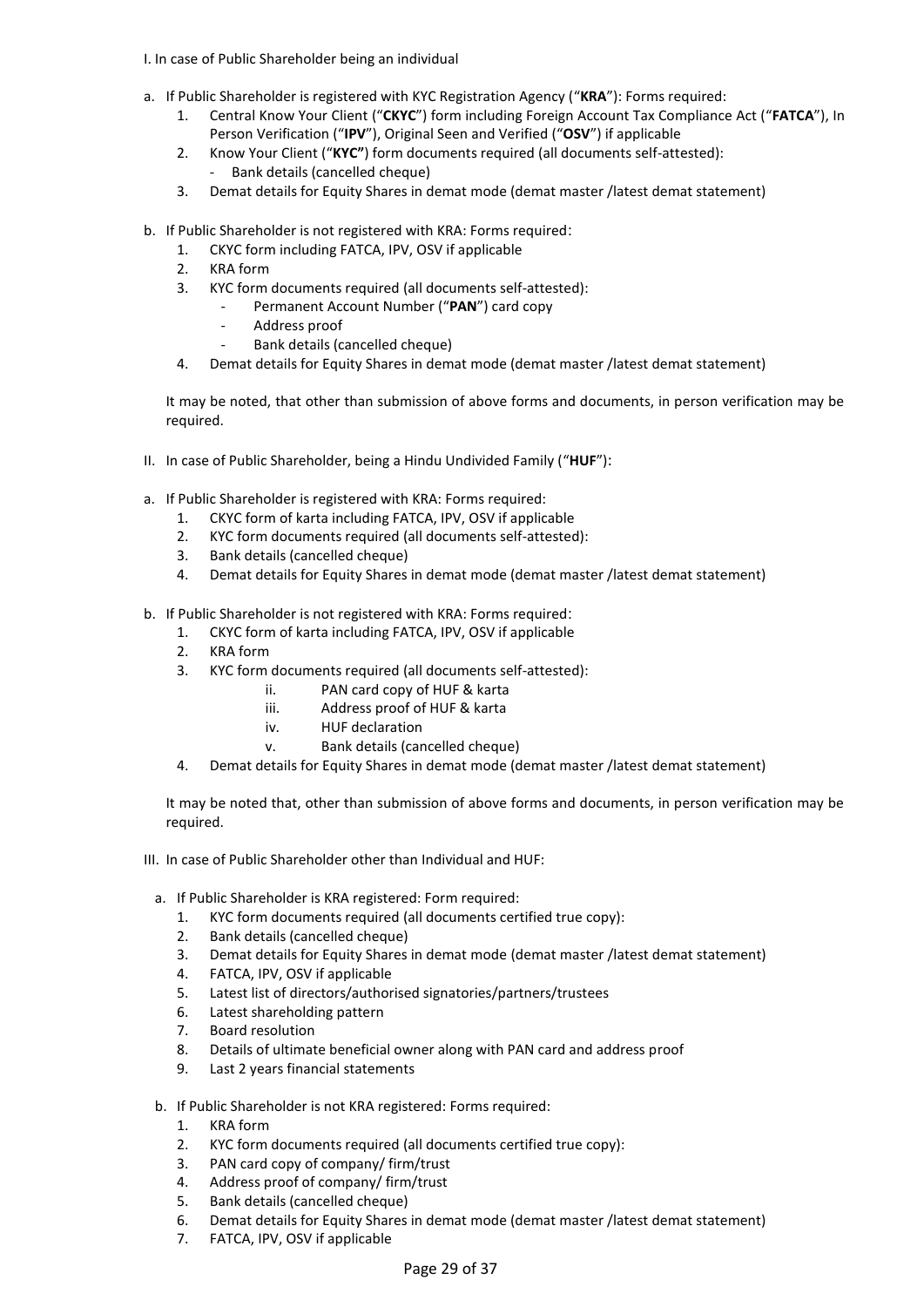- 8. Latest list of directors/authorized signatories /partners/trustees
- 9. PAN card copies & address proof of directors/authorized signatories/ partners/trustees
- 10. Latest shareholding pattern
- 11. Board resolution/partnership declaration
- 12. Details of ultimate beneficial owner along with PAN card and address proof
- 13. Last 2 years financial statements
- 14. Memorandum of association/partnership deed /trust deed

*It may be noted that, other than submission of above forms and documents, in person verification may be required. It may be noted that the above-mentioned list of documents is an indicative list. The requirement of documents and procedures may vary from broker to broker.* 

#### 20.25 **Acceptance of orders**

The Registrar to the Buyback shall provide details of order acceptance to Clearing Corporation within specified time lines.

#### 20.26 **Method of Settlement**

- 20.26.1 Upon finalization of the basis of Acceptance as per the Buyback Regulations, the settlement of trades shall be carried out in the manner similar to settlement of trades in the secondary market and as intimated by the Clearing Corporation from time to time.
- 20.26.2 The Company will transfer the consideration pertaining to the Buyback to the Clearing Corporation's bank account through the Company's Brokers as per the secondary market mechanism, as per the prescribed schedule. For demat Shares accepted under the Buyback, the Clearing Corporation will make direct funds pay-out to the respective Eligible Shareholders. If bank account details of any Eligible Shareholder holding Shares in dematerialized form are not available or if the fund transfer instruction is rejected by the Reserve Bank of India or relevant Bank, due to any reasons, then the amount payable to the Eligible Shareholders will be transferred to the concerned Seller Members' for onward transfer to the such Eligible Shareholder holding Shares in dematerialized form.
- 20.26.3 In case of certain client types viz. NRI, foreign clients etc. (where there are specific RBI and other regulatory requirements pertaining to funds pay-out) who do not opt to settle through custodians, the funds pay-out would be given to their respective Selling Member's settlement accounts for releasing the same to the respective Eligible Shareholder's account. For this purpose, the client type details would be collected from the Depositories, whereas funds payout pertaining to the bids settled through custodians will be transferred to the settlement bank account of the custodian, each in accordance with the applicable mechanism prescribed by BSE and the Clearing Corporation from time to time.
- 20.26.4 For the Eligible Shareholders holding Shares in physical form, the funds pay-out would be given to their respective Selling Member's settlement accounts for releasing the same to the respective Eligible Shareholder's account.
- 20.26.5 The Shares bought back in the dematerialized form would be transferred directly to the Demat escrow account of the Company provided it is indicated by the Company's Brokers or it will be transferred by the Company's Brokers to the Company Demat Escrow Account on receipt of the Shares from the clearing and settlement mechanism of the BSE.
- 20.26.6 Excess Shares or unaccepted Shares, in dematerialized form, if any, tendered by the Eligible Shareholders would be transferred by the Clearing Corporation directly to the respective Eligible Shareholder's DP account. If the securities transfer instruction is rejected in the Depository system, due to any issue then such securities will be transferred to the Seller Member's depository pool account for onward transfer to the respective Eligible Shareholder.
- 20.26.7 The Seller Member would issue contract note for the Shares accepted under the Buyback. The Company's Brokers would also issue a contract note to the Company for the Shares accepted under the Buyback.
- 20.26.8 Shareholders who intend to participate in the Buyback should consult their respective Selling Member for payment to them of any cost, applicable taxes, charges and expenses (including brokerage) that may be levied by the Selling Member upon the selling Eligible Shareholder for tendering Shares in the Buyback (secondary market transaction). The Managers to the Buyback and the Company accept no responsibility to bear or pay any additional cost, applicable taxes, charges and expenses (including brokerage) levied by the Selling Member, and such costs will be incurred solely by the Eligible Shareholders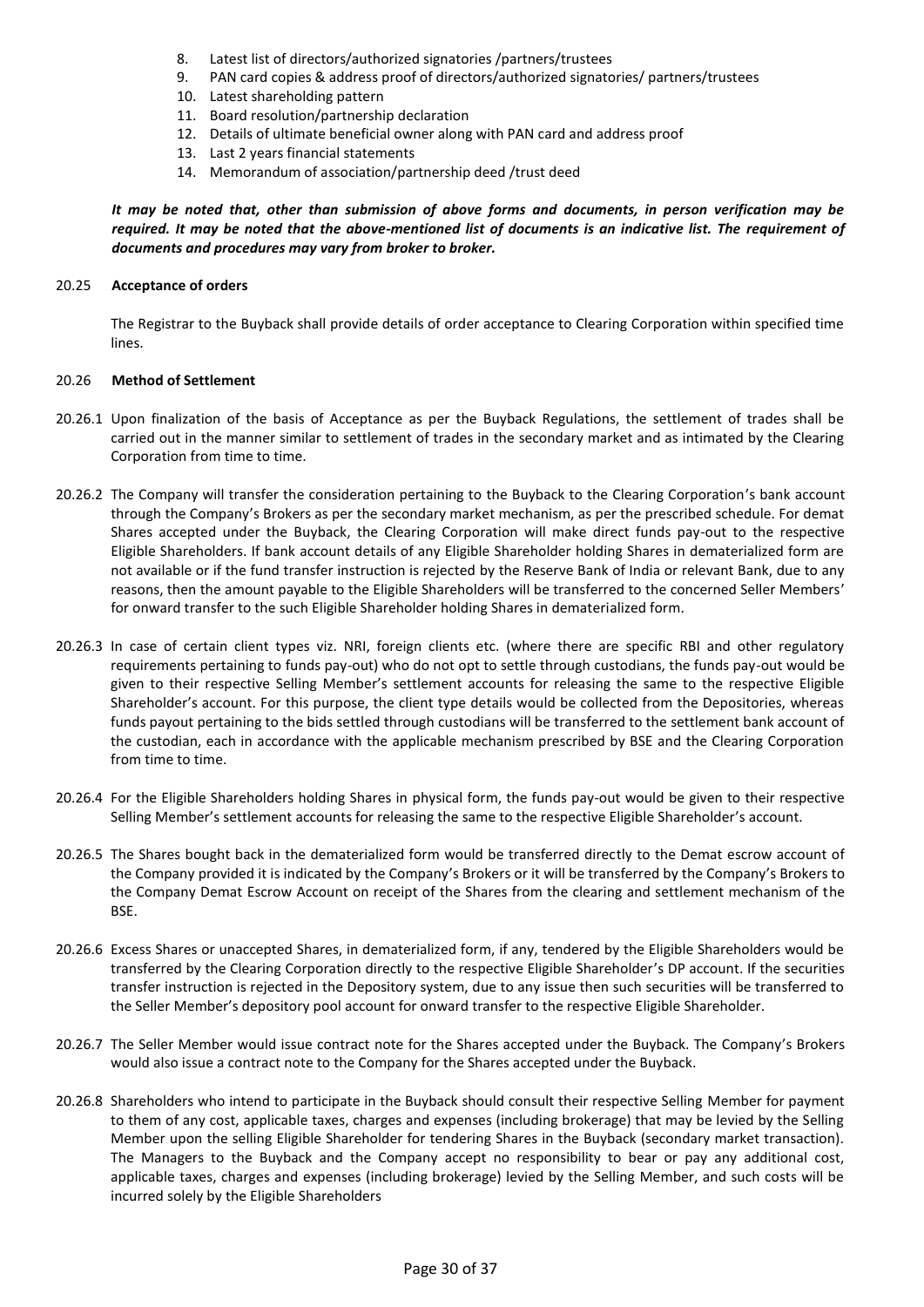20.26.9 The Shares lying to the credit of the Company Demat Escrow Account will be extinguished in the manner and following the procedure prescribed in the Buyback Regulations.

#### 20.27 **Rejection Criteria**

- 20.27.1 The Shares tendered by Eligible Shareholders would be liable to be rejected on the following grounds.
	- i. For Eligible Shareholders holding shares in the dematerialized form if:
		- a. The Shareholder is not an Eligible Shareholder of the Company as on the Record Date;
		- b. If there is a name mismatch in the dematerialised account of the Shareholder and PAN.
	- ii. For Eligible Shareholders holding Shares in the physical form if:
		- **1. THE ELIGIBLE SHAREHOLDERS ARE UNABLE TO GET THEIR EQUITY SHARES DEMATERIALIZED BEFORE TENDERING THEIR EQUITY SHARES IN THE BUYBACK.**

### **21. NOTE ON TAXATION**

**SHAREHOLDERS ARE ADVISED TO CONSULT THEIR TAX ADVISORS FOR THE APPLICABLE TAX PROVISIONS INCLUDING THE TREATMENT THAT MAY BE GIVEN BY THEIR RESPECTIVE ASSESSING OFFICERS IN THEIR CASE AND THE APPROPRIATE COURSE OF ACTION THAT THEY SHOULD TAKE. THE COMPANY DOES NOT ACCEPT ANY RESPONSIBILITY FOR THE ACCURACY OR OTHERWISE OF SUCH ADVICE.** 

Given below is a broad summarization of the applicable sections of the ITA relating to treatment of income-tax in case of Buyback of listed equity shares on the stock exchange, which is provided only as a guidance.

## **21.1 CLASSIFICATION OF SHARES AND SHAREHOLDERS**

- **a. Based on the provisions of the Income Tax Act, shares can be classified under the following two categories:**
- a. Shares held as investment (Income from transfer taxable under the head "Capital Gains").
- b. Shares held as stock-in-trade (Income from transfer taxable under the head "Profits and Gains from Business or Profession").
- **b. Based on the provisions of the Income Tax Act, shareholders can be classified under the following categories:**
- **Resident Shareholders being:** 
	- Individuals, HUF, AOP and BOI
	- **Others**
- **Non- Resident shareholders being:** 
	- NRIs
	- $\bullet$  FIIs
	- Others:
- **Company**;
- **other than Company**

### **21.2 SHARES HELD AS INVESTMENT**

- a. For Non-Residents, taxability of Capital Gains would be subject to beneficial provisions of applicable DTAA.
- b. The taxability as per the provisions of the Income Tax Act is discussed below.

### **PERIOD OF HOLDING**

As per the provisions of the Income Tax Act, for the purpose of determining as to whether the Capital Gainsare short term or long term in nature:

i. Where a capital asset, being listed equity shares of the company being bought back, is held for a period of less than or equal to 12 months prior to the date of transfer, the same shall be treated as a short term capital asset, and the gains arising therefrom shall be taxable as short term capital gains(STCG).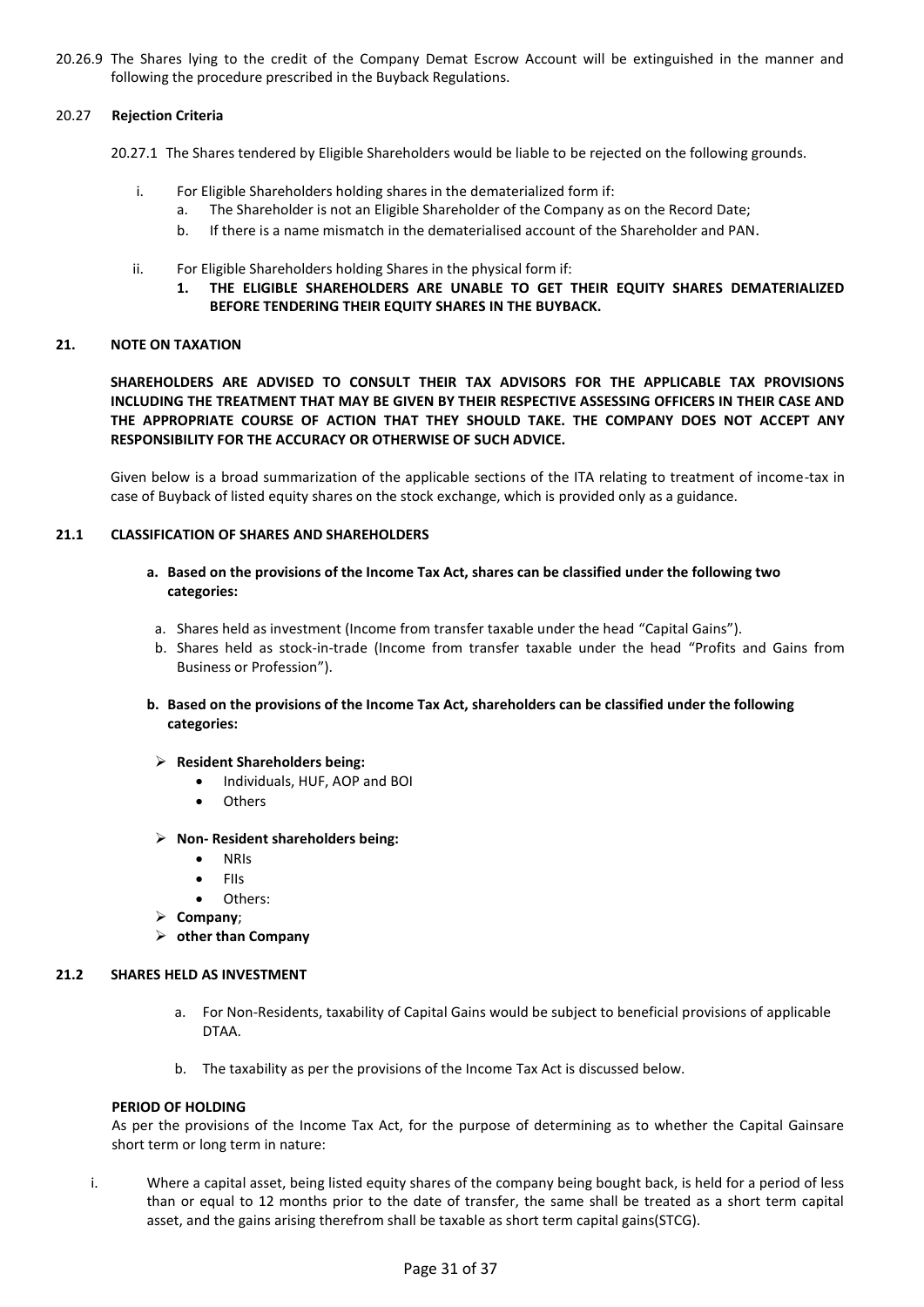- ii. Similarly, where the listed equity shares are held for a period of more than 12 months prior to the date of transfer, the same shall be treated as a long- term capital asset, and the gains arising therefrom shall be taxable as long-term capital gains (LTCG).
- iii. Capital Gains on Buyback of shares are governed by the provision of Section 46A of the Income Tax Act. As per the provisions of Section 46A, Buyback of shares held as Investment, would attract capital gains in the hands of shareholders as per the provisions of Section 48 of the Income Tax Act.

### **Buyback of Shares through a Recognized Stock Exchange**

Where transaction for transfer of such equity shares (i.e. buyback) is executed through a recognized stock exchange, they are liable to Securities Transaction Tax ("**STT**"). STT is a tax payable in India on the value of securities on every purchase or sale of securities that are listed on the Indian Stock Exchange. Currently, the STT rate applicable on the purchase or sale of shares on the stock exchange is 0.1% of the value of security

The taxability of buyback proceeds in the hands of the eligible shareholder should be as under:

- i. The Finance Act, 2018 has withdrawn the exemption under section 10(38) for LTCG arising from transfer of equity shares on or after April 1, 2018. Section 112A of the Income Tax Act provides for taxation of income arising from the transfer of such shares, which is explained in the following paragraphs.
- ii. The gain accrued on such equity shares till January 31, 2018 has been exempted by providing that for the purpose of computing LTCG the cost of shares acquired before February 1, 2018 shall be the higher of the following:
	- 1. Actual cost of acquisition
	- 2. Lower of
		- > Fair Market Value
		- $\triangleright$  Full value of consideration received or accruing as a result of the transfer of the shares

Fair market value has been defined to mean the highest price of the equity share quoted on any recognized stock exchange on January 31, 2018.

iii. After taking into account the exemption provided above, LTCG arising from transfer of equity shares, exceeding ₹100,000, will be taxable at 10% without allowing the benefit of indexation

However, section 112A of the ITA shall not apply if such equity shares were acquired on or after 1st October 2004 and STT ('STT under Chapter VII of the Finance (No. 2) Act, 2004') was not paid. In this regard, the Central Government has issued a notification dated October 1, 2018 providing certain situations wherein section 112A of the ITA will continue to be applicable even if STT is not paid at the time of acquisition of equity shares. The notification provides for the following situations

- 1. Where acquisition of existing listed equity share in a company, whose equity shares are not frequently traded on a recognized stock exchange of India, was made through a preferential issue, subject to certain exceptions.
- 2. Where transaction for acquisition of existing listed equity share in a company was not entered through a recognised stock exchange of India, subject to certain exceptions;
- 3. Acquisition of equity share of a company during the period beginning from the date on which the company was delisted from a recognised stock exchange and ending on the date on which the company was again listed on a recognised stock exchange in accordance with the Securities Contracts (Regulation) Act, 1956 read with Securities and Exchange Board of India Act, 1992 (15 of 1992) and any rules made there under.
- 4. Where provisions of section 112A are not applicable, LTCG will be chargeable to tax at 20%. However, for a resident shareholder, an option is available to pay tax on such LTCG at either 20% with indexation or 10% without indexation.
- 5. STCG arising from such transaction would be subject to tax @ 15% under Section 111A of the ITA. Unlike in the case of LTCG, no amendment has been made that requires payment of STT at the time equity shares are acquired for eligibility of the concessional rate of 15% on STCG.
- 6. Further, in case of resident Individual or HUF, the benefit of maximum amount which is not chargeable to income-tax is required to be considered while computing tax on such LTCG or STCG taxable under Section 112A or 111A of the ITA. In addition to the above LTCG or STCG tax, Surcharge, Health and Education Cess are leviable (Please refer to Note 7 for rate of surcharge and cess).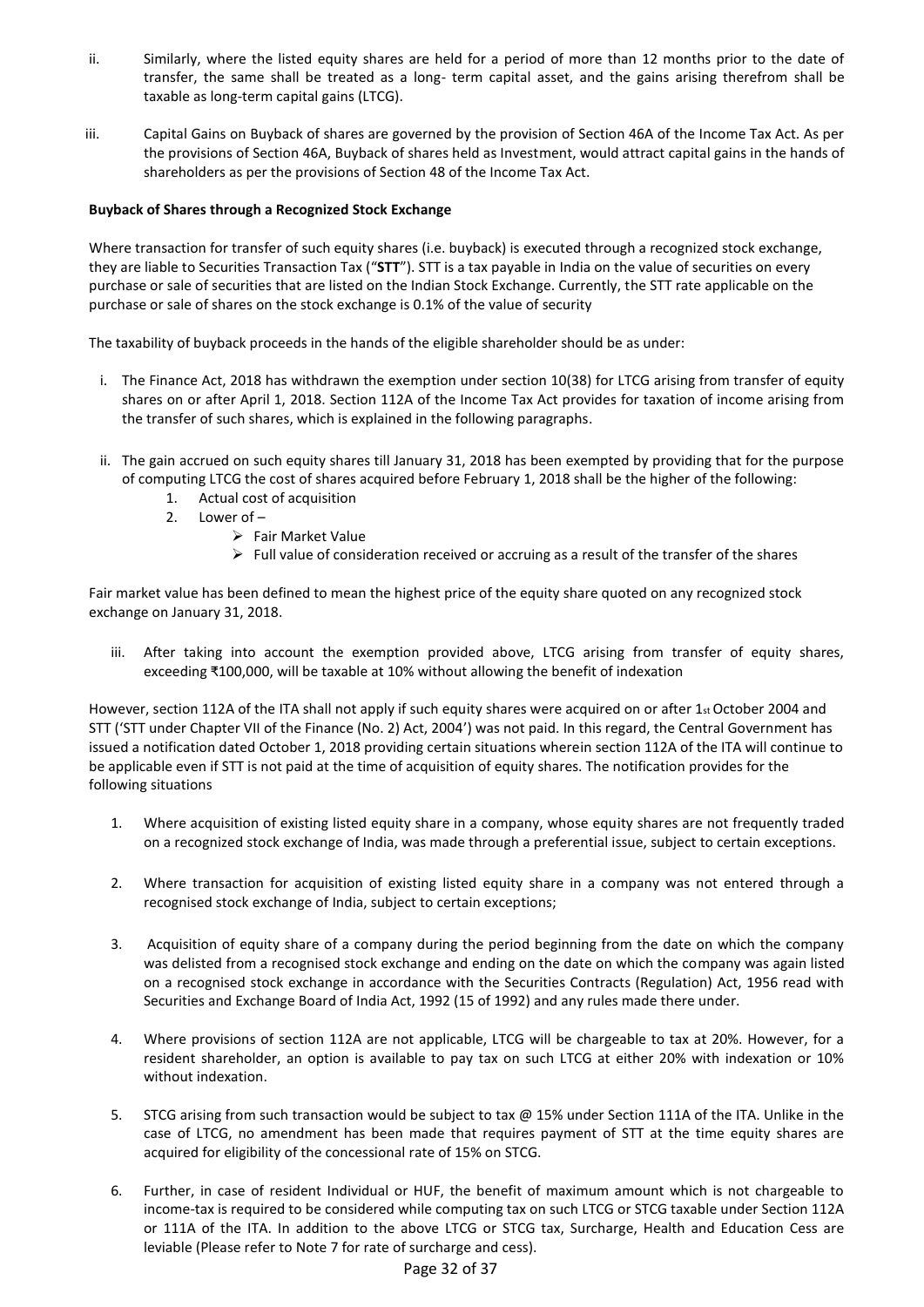- 7. MAT implications would get triggered in the hands of a resident corporate shareholder. Foreign companies will not be subject to MAT if the country of residence of such of the foreign country has entered into a DTAA with India and such foreign company does not have a permanent establishment in India in terms of the DTAA.
- 8. Non-resident shareholders can avail beneficial provisions of the applicable DTAA entered into by India subject to fulfilling of the relevant conditions and the documentary compliance prescribed under the Income Tax Act.

## **21.3 SHARES HELD AS STOCK IN TRADE**

a. If the shares are held as stock-in-trade by any of the Shareholders of the Company, then the gains would be characterized as business income. In such a case, the provisions of section 46A of the Income Tax Act would not apply.

### **b. Resident Shareholders**

- i. For individuals, HUF, AOP, BOI, profits would be taxable at slab rates.
- ii. Domestic Companies having turnover or gross receipts not exceeding Rs. 250 Crores in the previous year would be taxable @ 25%
- iii. For persons other than stated in (i) and (ii) above, profits would be taxable@ 30%. No benefit of indexation by virtue of period of holding would be available in any case. In addition to the above, Surcharge Education Cess and Secondary and Higher Education Cess are leviable.

## **c. Non- Resident Shareholders**

- i. For Non Residents, taxability of profits as business income would be subject to beneficial provisions of applicable DTAA.
- ii. Where DTAA provisions are not applicable:
	- For non-resident individuals, HUF, AOP, BOI, profits would be taxable at slab rates.
	- For foreign companies, profits would be taxed in India @ 40%
	- For other non-Resident shareholders, such as foreign firms, profit would be taxed @ 30%

In addition to the above, Surcharge Education Cess and Secondary and Higher Education Cess are leviable.

### **21.4 TAX DEDUCTION AT SOURCE**

### **a. In case of Resident Shareholders**

In absence of any specific provision under the Income Tax Act, the Company shall not deduct tax on the consideration payable to resident shareholders pursuant to the said Buyback.

### **b. In case of Non- Resident Shareholders**

Since the Buyback is through the stock exchange, the responsibility of discharge of the tax due on the gains (if any) is on the non-resident shareholder. It is therefore recommended the non-resident shareholder may consult their custodians/ authorized dealers/ tax advisors appropriately.

### **21.5 THE TAX RATES AND OTHER PROVISIONS MAY UNDERGO CHANGES**

### **22. DECLARATION BY THE BOARD OF DIRECTORS**

Declaration as required under clause (ix) and clause (x) of Schedule I to the Buyback Regulations, as under:

(a) That immediately following the date of the Board Meeting held on March 22, 2019 and the date on which the results of the postal ballot will be declared, there will be no grounds, on which the Company can be found unable to pay its debts;

(b) That as regards the Company's prospects for the year immediately following the date of the Board Meeting as well as the year immediately following date on which the results of the postal ballot will be declared approving the Buyback and having regards to the Board's intentions with respect to the management of the Company's business during that year and to the amount and character of the financial resources which will, in Board's view, be available to the Company during that year, the Company will be able to meet its liabilities as and when they fall due and will not be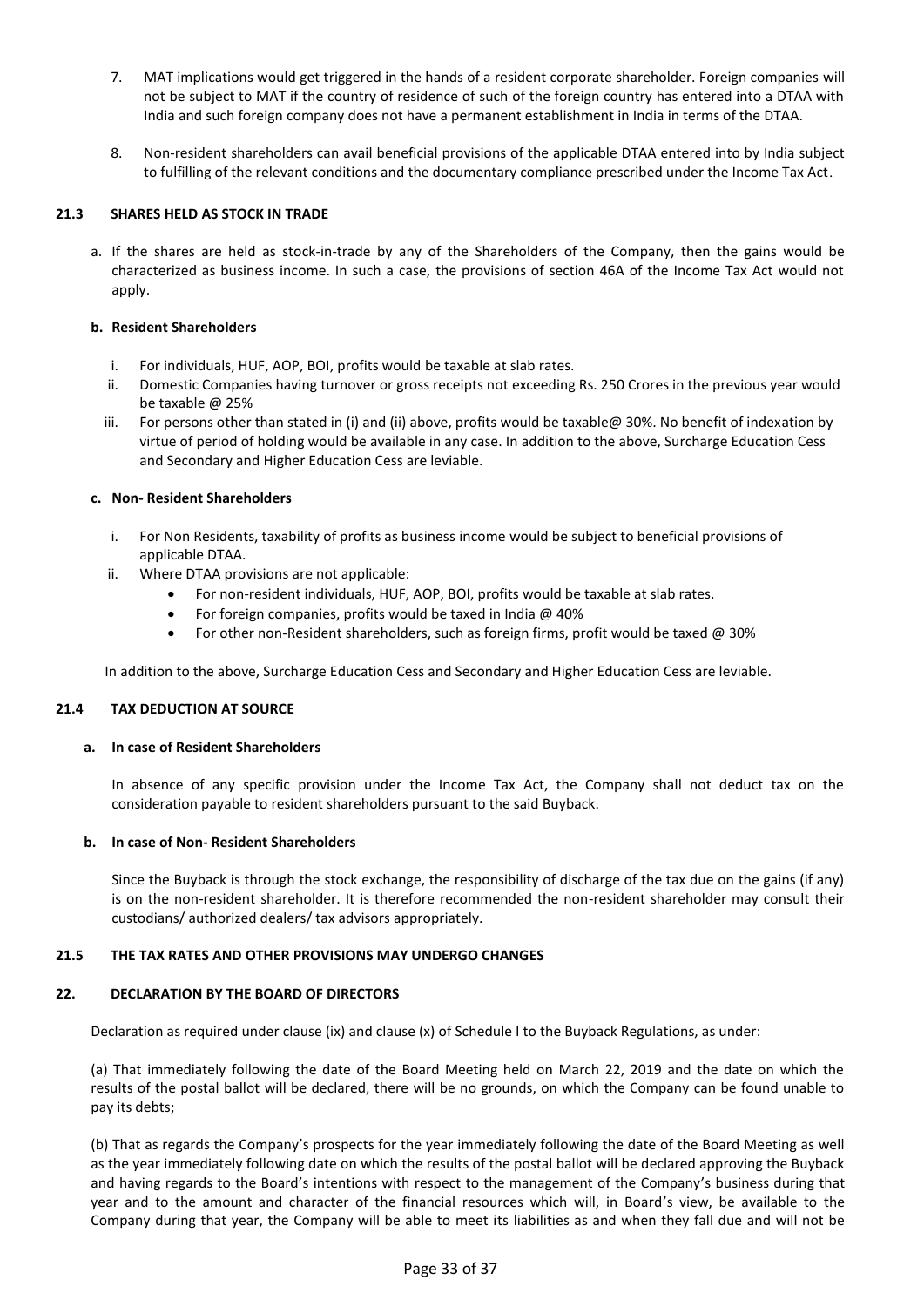rendered insolvent within a period of one year from date of the Board meeting approving the Buyback as well as within a period of one year from the date on which the results of the postal ballot will be declared as the case may be;

(c) In forming its opinion aforesaid, the Board has taken into account the liabilities as if the Company were being wound up under the provisions of the Companies Act, 2013 or the Insolvency and Bankruptcy Code, 2016 (including prospective and contingent liabilities)..

This declaration is made and issued pursuant to the resolution passed at the meeting of the Board held on March 22, 2019.

| For and on behalf of the Board of Directors |  |
|---------------------------------------------|--|
|---------------------------------------------|--|

| Sd/-                 | $Sd$ /-                  |
|----------------------|--------------------------|
| Mr. Akhil Kumar Ruja | Mr. Arup Kumar Chowdhuri |
| Whole Time Director  | Independent Director     |
| DIN: 03600526        | DIN: 00997826            |

#### **23. AUDITORS CERTIFICATE**

The text of the Report dated 22.03.2019 received from M/s. B. Chhawchharia & Co., Chartered Accountants, (FRN: 305123E) the Statutory Auditors of the Company, addressed to the Board of Directors of the Company is reproduced below:

#### **QUOTE**

**To**

**The Board of Directors James Warren Tea Limited**  Aspirations Vintage, 12 Pretoria Street, Kolkata - 700 071

#### **Sub: Proposed Buyback Offer of Equity Shares of James Warren Tea Limited (the "Company")**

Dear Sirs,

We the Statutory Auditors of the Company, are providing the certificate on the proposed Buyback of Equity Shares of the Company. The Certificate is required for the purpose of inclusion of the same a) in the explanatory statement to be annexed to the notice for general meeting for authorizing buyback by passing a special resolution and b) in the Public Announcement and Letter of Offer for buyback of its share by the Company and for submission to the Securities and Exchange Board of India (SEBI) and other Regulatory Authorities.

- 1) We have been informed that the board of directors of the Company in their meeting held on 22<sup>nd</sup> March, 2019 have decided to Buyback 23,25,000 (Twenty Three Lakhs Twenty Five Thousand Only) equity shares under Section 68, 70(1) of the Companies Act, 2013, as amended from time to time (the "Act") at a price of Rs. 115/- (Rupees One Hundred and Fifteen only) per share aggregating Rs.26,73,75,000/- (Rupees Twenty Six Crores Seventy Three Lakhs and Seventy Five Thousand only). In terms of the requirements of Clause (xi) of Schedule I, of the Securities and Exchange Board of India (Buy-Back of Securities), Regulations, 2018 as amended from time to time, (hereinafter called the "Buyback Regulations") we confirm as under:
	- a) We have enquired into the state of affairs of the Company in relation to its audited accounts for the nine months ended December 31, 2018.
	- b) The amount of permissible capital payment towards Buyback of Equity Shares (including Premium) if any, as ascertained below in our view has been properly determined in accordance with Section 68 of the Companies Act, 2013.

|                                                                      | <b>Standalone</b>           | <b>Consolidated</b> |
|----------------------------------------------------------------------|-----------------------------|---------------------|
| <b>Particulars</b>                                                   | <b>Amount (Rs in Lakhs)</b> |                     |
| Issued, Subscribed and Paid-up share capital as at December 31, 2018 | 930.08                      | 930.08              |
| Free reserves as at December 31, 2018                                |                             |                     |
| <b>General Reserve</b>                                               | 338.70                      | 338.70              |
| Surplus in Statement of Profit & Loss                                | 10,519.76                   | 10,513.67           |
| Total                                                                | 11,788.54                   | 11,782.45           |
| Maximum amount permissible for buy-back i.e. 25% of the total paid-  |                             |                     |
| up capital and free reserves                                         | 2.947.14                    | 2,945.61            |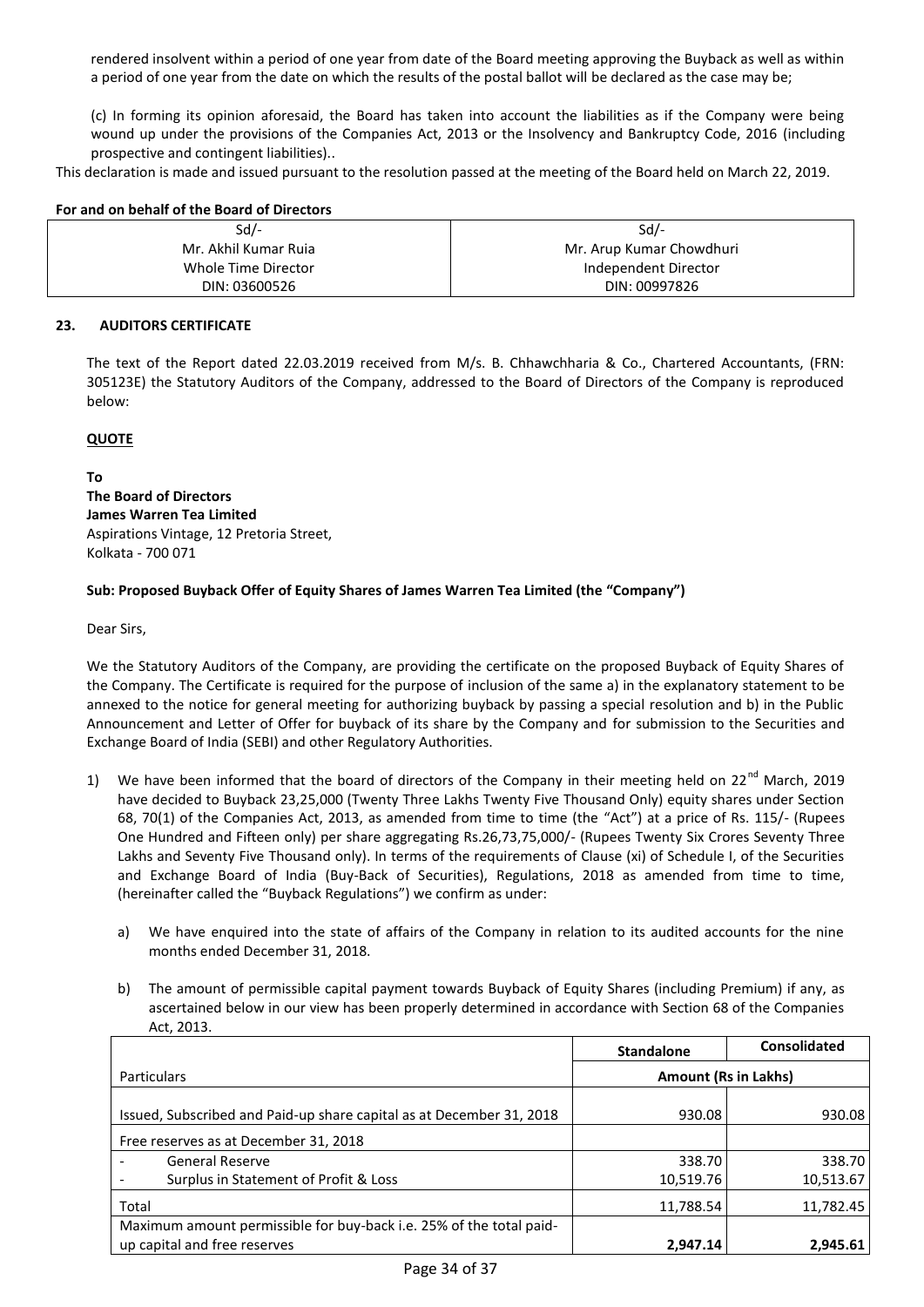**(Note**: All the above figures have been taken from the Audited Condensed Standalone and Consolidated Interim Financial Statement for the period ended 31st December, 2018.)

- 2) The opinion expressed by the directors of the Company in the Declaration as to any of the matters mentioned in the declaration as per Schedule I- Clause (x) of the rules is reasonable;
- 3) The Board of Directors of the Company is responsible for :
	- i. Properly determining the amount of capital payment for buyback;
	- ii. making a full enquiry into the affairs and prospects of the Company and forming the opinion that the Company will not be rendered insolvent within a period of one year from the date on which the results of the postal ballot for buyback will be declared.
- 4) Based on the representation made by the Company and other information and explanations given to us, which to the best of our knowledge and belief were necessary for this purpose, we report that we are not aware of anything to indicate that the opinion expressed by Directors in the declaration as to any of the matters mentioned in the declaration as approved by the Board of Directors in their meeting held on 22<sup>nd</sup> March, 2019 is unreasonable in the circumstances in the present context.
- 5) Compliance with the provisions of the Act and Rules is the responsibility of the Company's management. Our responsibility is to verify the factual accuracy based on our review procedures. This report is intended solely for your information and for the purpose of inclusion of the same a) in the explanatory statement to be annexed to the notice for general meeting for authorizing buyback by passing a special resolution and b) in the Public Announcement and Letter Of Offer for buyback of its share by the Company and is not to be used, referred or distributed for any other purpose without our written consent. Nothing contained in this report should be construed to be representation as to the future. We do not accept or assume any liability or duty of care for any other purpose, save where expressly agreed by our prior consent in writing.

Date: 22.03.2019 Place: Kolkata

For M/s. **B. Chhawchharia & Co.**  Chartered Accountants Firm Registration No. 305123E Sd/- Sushil Kumar Chhawchharia Membership No. 8482 Partner

### **UNQUOTE**

### **24. DOCUMENTS FOR INSPECTION**

The copies of the following documents referred to hereunder are available for inspection by Eligible Shareholders of the Company at the corporate office at Aspirations Vintage, 12 Pretoria Street, Kolkata - 700 071 between 11 a.m. and 1 p.m. on any Working Day during the Tendering Period:

- a) Copy of Certificate of incorporation
- b) Memorandum and Articles of Association of the Company;
- c) Copy of Annual reports of the Company for the financial year ended March 31, 2018, March 31, 2017 and March 31, 2016;
- d) Copy of Interim Audited Standalone and Consolidated Financials for the nine months period ended December 31, 2018. ;
- e) Certified true copy of the resolution passed by the Board of Directors in relation to the Buyback at their meeting held on March 22, 2019;
- f) Certified true copy of the special resolution passed by the shareholders in relation to the Buyback the results of which were declared on May 04, 2019;
- g) Copy of the Auditor's Report dated 22.03.2019 received from B. Chhawchharia & Co. Chartered Accountants, in terms of clause (xi) of Schedule II of the Buyback Regulations;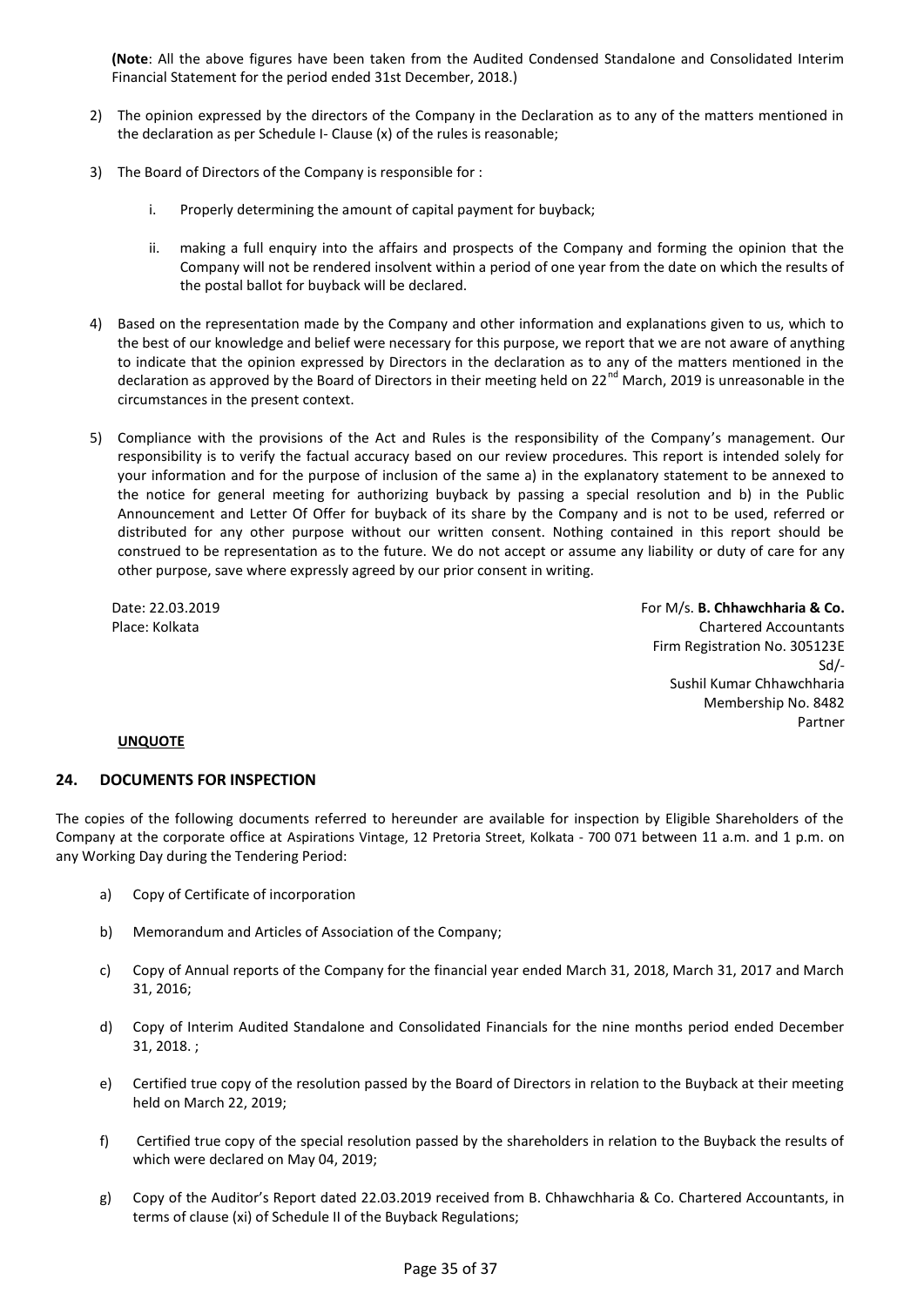- h) Public Announcement dated 06.05.2019 and published on 07.05.2019;
- i) Copy of Declaration of solvency and an affidavit as per Form SH-9 of the Share Capital Rules;
- j) Certificate dated 04.05.2019 issued by M/s. A. C. Bhowmick & Co, Chartered Accountant confirming that the Company has adequate funds for the purposes of the Buyback.
- k) Copy of Escrow Agreement dated May 13, 2019 between the Company, Escrow Banker and Manager to Buyback **Offer**
- l) SEBI Comments vide observation letter SEBI/HO/CFD/DCR1/OW/P/2019/03692/1, dated June 4, 2019.

### **25. DETAILS OF THE COMPLIANCE OFFICER**

The details of the Compliance Officer are set out below.

Mr. Gyanendra Singh; Company Secretary & Compliance Officer, C/o. James Warren Tea Limited, 12 Pretoria Street, Kolkata - 700 071 Tel no. +91 (033) 4034 1000, Email[: investors@jameswarrentea.com](mailto:vikramsarogi@jameswarrentea.com;%20investors@jameswarrentea.com) 

Eligible Shareholders may contact the Compliance Officer for any clarification or to address their grievances, if any, during office hours 10:30 a.m. to 5:30 p.m. on all Working Days except Sunday and public holidays.

## **26. DETAILS OF THE REMEDIES AVAILABLE TO THE ELIGIBLE SHAREHOLDERS**

- 26.1 In case of any grievances relating to the Buy Back (i.e. non-receipt of the Buyback consideration, Share certificate, demat credit, etc.) the Eligible Shareholder can approach the Compliance Officer and/or the Manager to the Buyback and/or the Registrar to the Buyback for redressal.
- 26.2 If the Company makes any default in complying with the requirements under the Act or any rules made thereunder as may be applicable to the Buyback, the Company or any officer of the Company who is in default shall be liable in terms of the Act.
- 26.3 The address of the concerned office of the Registrar of Companies is as follows:

The Registrar of Companies Nizam Palace 2nd MSO Building 2nd Floor, 234/4, A.J.C.B. Road Kolkata - 700020

### **27. DETAILS OF INVESTOR SERVICE CENTRES**

In case of any query, the shareholders may contact the Registrar on any day except holidays between 10.00 a.m. and 5.00 p.m. at the following address:

# **MAHESHWARI DATAMATICS PRIVATE LIMITED**

CIN: U20221WB1982PTC034886 SEBI REG. NO. INR000000353 Validity Period : Permanent (Contact Person: Mr. S. Rajagopal) 23, R.N. Mukherjee Road, 5th Floor, Kolkata – 700 001 Tel.: +91 33 2243 5029 / 5809; Fax: +91 33 2248 4787 Email: [mdpldc@yahoo.com](mailto:mdpldc@yahoo.com)  Website: www.mdpl.in